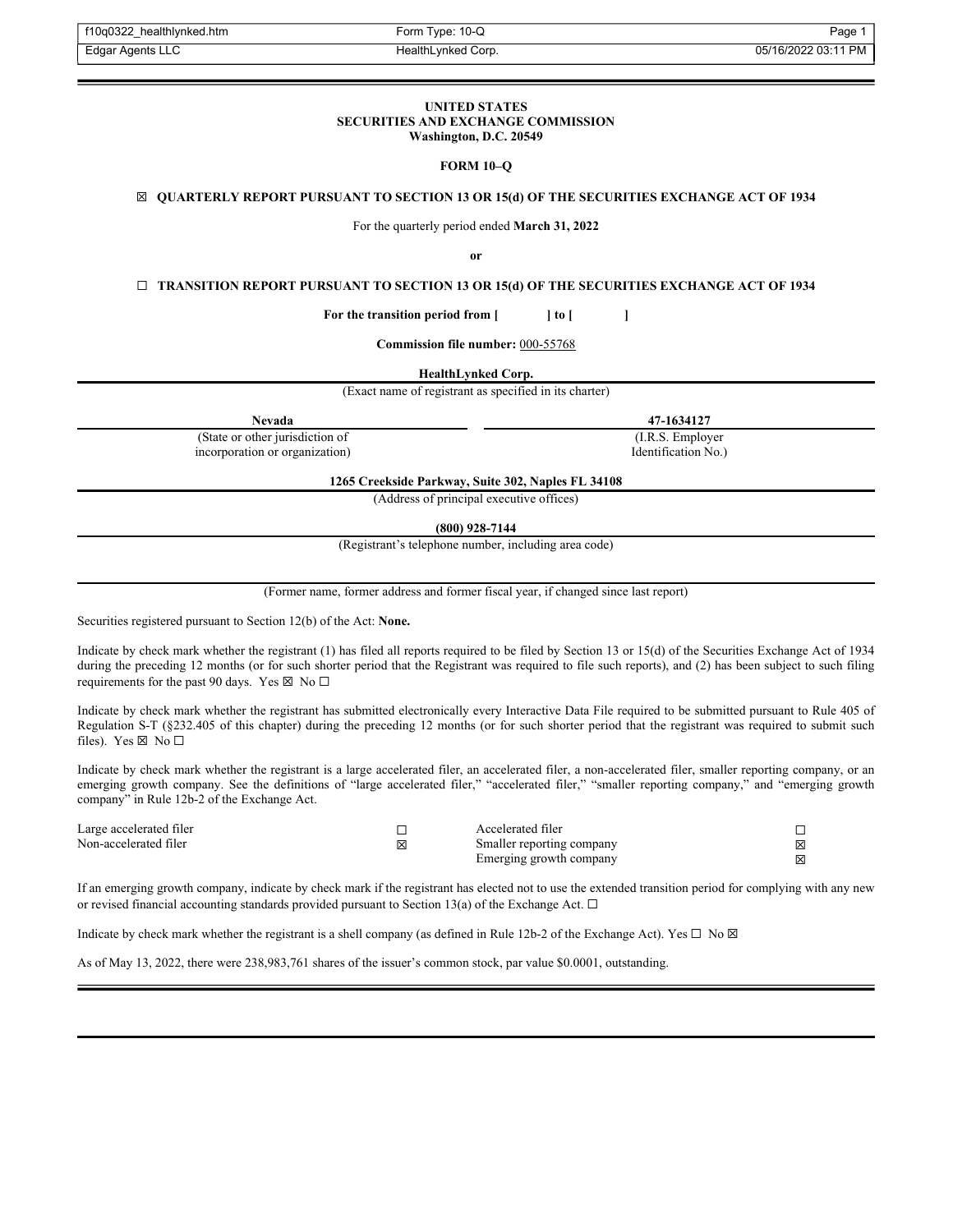| f10q0322_healthlynked.htm | Form Type: 10-Q    | Page 2              |
|---------------------------|--------------------|---------------------|
| Edgar Agents LLC          | HealthLynked Corp. | 05/16/2022 03:11 PM |

# **TABLE OF CONTENTS**

PAGE NO.

| <b>PART I</b> | <b>FINANCIAL INFORMATION</b>                                                          |    |
|---------------|---------------------------------------------------------------------------------------|----|
| Item 1        | <b>Financial Statements (Unaudited)</b>                                               |    |
| Item 2        | Management's Discussion and Analysis of Financial Condition and Results of Operations | 30 |
| Item 3        | <b>Quantitative and Qualitative Disclosures about Market Risk</b>                     | 35 |
| Item 4        | <b>Controls and Procedures</b>                                                        | 35 |
|               |                                                                                       |    |
| Part II       | <b>OTHER INFORMATION</b>                                                              | 36 |
| Item 1        | <b>Legal Proceedings</b>                                                              | 36 |
| Item 1A       | <b>Risk Factors</b>                                                                   | 36 |
| Item 2        | Unregistered Sales of Equity Securities and Use of Proceeds                           | 36 |
| Item 3        | Defaults upon Senior Securities                                                       | 36 |
| Item 4        | Mine Safety Disclosure                                                                | 36 |
| Item 5        | Other Information                                                                     | 36 |
| Item 6        | <b>Exhibits</b>                                                                       | 36 |
|               |                                                                                       |    |

i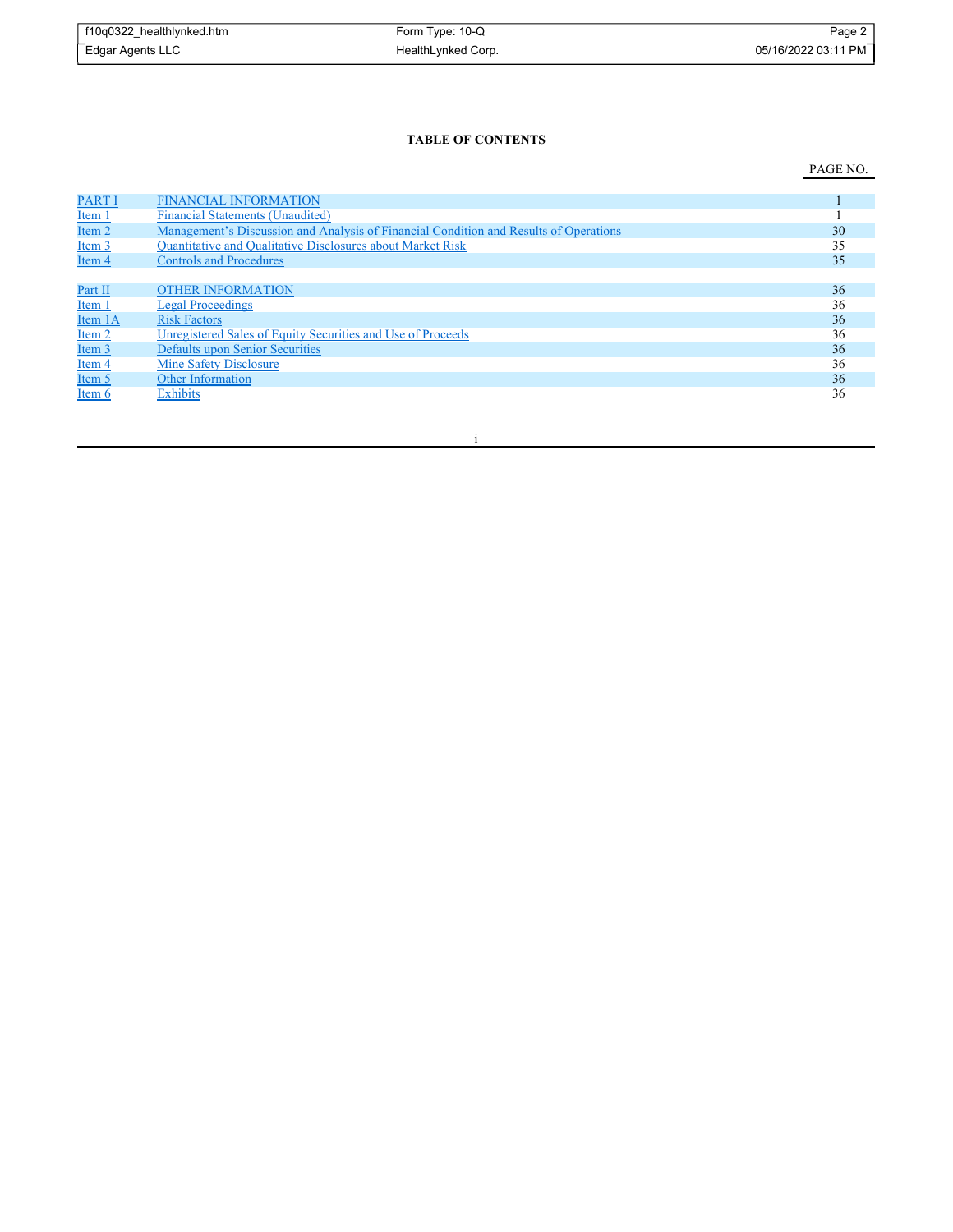| f10q0322 healthlynked.htm | Form Type: 10-Q    | Page 3              |
|---------------------------|--------------------|---------------------|
| Edgar Agents LLC          | HealthLynked Corp. | 05/16/2022 03:11 PM |

# **PART I. FINANCIAL INFORMATION**

# **Item 1. Financial Statements**

# **HEALTHLYNKED CORP. CONDENSED CONSOLIDATED BALANCE SHEETS**

|                                                                                                                                                       |    | March 31,<br>2022 | December 31,<br>2021 |                   |
|-------------------------------------------------------------------------------------------------------------------------------------------------------|----|-------------------|----------------------|-------------------|
| <b>ASSETS</b>                                                                                                                                         |    | (Unaudited)       |                      |                   |
| <b>Current Assets</b>                                                                                                                                 |    |                   |                      |                   |
| Cash                                                                                                                                                  | \$ | 1,926,714         | $\mathbb{S}$         | 3,291,646         |
| Accounts receivable, net of allowance for doubtful accounts of \$13,972 and \$13,972 as of March 31, 2022 and                                         |    |                   |                      |                   |
| December 31, 2021, respectively                                                                                                                       |    | 78,127<br>155,153 |                      | 86,287<br>134,930 |
| Inventory<br>Prepaid expenses and other                                                                                                               |    |                   |                      |                   |
|                                                                                                                                                       |    | 85,695            |                      | 137,630           |
| <b>Total Current Assets</b>                                                                                                                           |    | 2.245.689         |                      | 3.650.493         |
| Property, plant and equipment, net of accumulated depreciation of \$308,480 and \$283,512 as of March 31, 2022 and<br>December 31, 2021, respectively |    | 347,528           |                      | 350,482           |
| Intangible assets, net of accumulated amortization of \$1,052,338 and \$873,417 as of March 31, 2022 and December                                     |    |                   |                      |                   |
| 31, 2021, respectively                                                                                                                                |    | 4,701,200         |                      | 4,880,121         |
| Goodwill                                                                                                                                              |    | 1,148,105         |                      | 1,148,105         |
| Right of use lease assets                                                                                                                             |    | 499,144           |                      | 526,730           |
| Deferred equity compensation and deposits                                                                                                             |    | 130,188           |                      | 138,625           |
|                                                                                                                                                       |    |                   |                      |                   |
| <b>Total Assets</b>                                                                                                                                   | S  | 9,071,854         | \$                   | 10,694,556        |
|                                                                                                                                                       |    |                   |                      |                   |
|                                                                                                                                                       |    |                   |                      |                   |
| <b>LIABILITIES AND SHAREHOLDERS' EQUITY</b>                                                                                                           |    |                   |                      |                   |
| <b>Current Liabilities</b>                                                                                                                            |    |                   |                      |                   |
| Accounts payable and accrued expenses                                                                                                                 | \$ | 760,390           | \$                   | 790,843           |
| Contract liabilities                                                                                                                                  |    | 33,348            |                      | 72,838            |
| Lease liability, current portion                                                                                                                      |    | 294,442           |                      | 288,966           |
| Due to related party, current portion                                                                                                                 |    | 300,600           |                      | 300,600           |
| Liability-classified equity instruments, current portion                                                                                              |    | 35,625            |                      | 61,250            |
| Contingent acquisition consideration, current portion                                                                                                 |    | 317,757           |                      | 403,466           |
| <b>Total Current Liabilities</b>                                                                                                                      |    | 1,742,162         |                      | 1,917,963         |
|                                                                                                                                                       |    |                   |                      |                   |
| <b>Long-Term Liabilities</b>                                                                                                                          |    |                   |                      |                   |
| Government and vendor notes payable, long term portion                                                                                                |    | 450,000           |                      | 450,000           |
| Liability-classified equity instruments, long term portion                                                                                            |    | 101,250           |                      | 101,250           |
| Contingent acquisition consideration, long term portion                                                                                               |    | 429,611           |                      | 782,224           |
| Lease liability, long term portion                                                                                                                    |    | 204,762           |                      | 239,225           |
| <b>Total Liabilities</b>                                                                                                                              |    | 2,927,785         |                      | 3,490,662         |
|                                                                                                                                                       |    |                   |                      |                   |
| <b>Shareholders' Equity</b>                                                                                                                           |    |                   |                      |                   |
| Common stock, par value \$0.0001 per share, 500,000,000 shares authorized, 238,033,117 and 237,893,473 shares                                         |    |                   |                      |                   |
| issued and outstanding as of March 31, 2022 and December 31, 2021, respectively                                                                       |    | 23,803            |                      | 23,789            |
| Series B convertible preferred stock, par value \$0.001 per share, 20,000,000 shares authorized, 2,750,000 and                                        |    |                   |                      |                   |
| 2,750,000 shares issued and outstanding as of March 31, 2022 and December 31, 2021, respectively                                                      |    | 2,750             |                      | 2,750             |
| Common stock issuable, \$0.0001 par value; 938,191 and 719,366 shares as of March 31, 2022 and December 31,                                           |    |                   |                      |                   |
| 2021, respectively                                                                                                                                    |    | 318,040           |                      | 282,347           |
| Additional paid-in capital                                                                                                                            |    | 39, 172, 788      |                      | 39,100,197        |
| Accumulated deficit                                                                                                                                   |    | (33,373,312)      |                      | (32, 205, 189)    |
| Total Shareholders' Equity                                                                                                                            |    | 6,144,069         |                      | 7,203,894         |
|                                                                                                                                                       |    |                   |                      |                   |
| Total Liabilities and Shareholders' Equity                                                                                                            | \$ | 9,071,854         | \$                   | 10,694,556        |
|                                                                                                                                                       |    |                   |                      |                   |

See the accompanying notes to these Unaudited Condensed Consolidated Financial Statements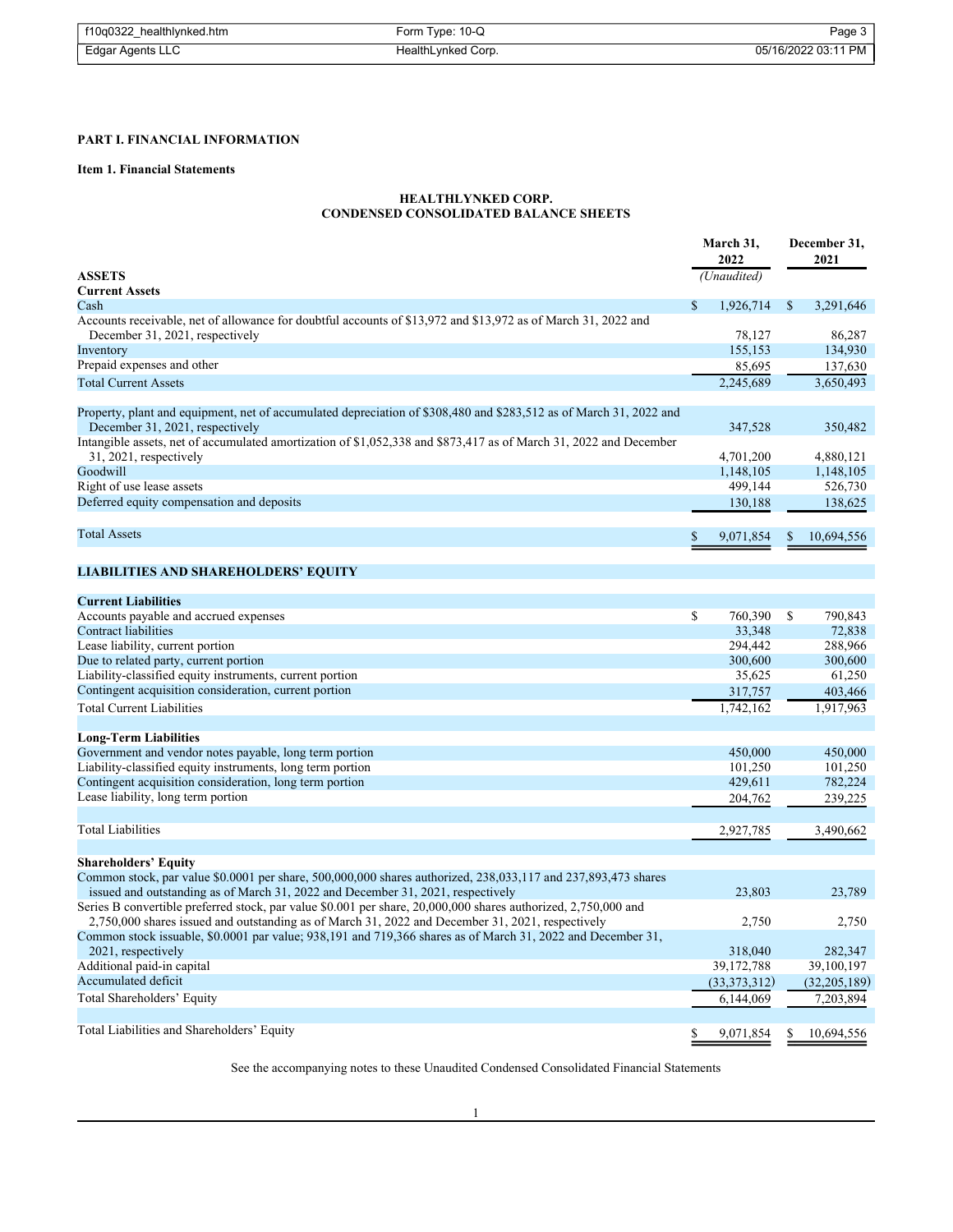| f10q0322 healthlynked.htm | Form Type: 10-Q    | $P$ aqe 4           |
|---------------------------|--------------------|---------------------|
| Edgar Agents LLC          | HealthLynked Corp. | 05/16/2022 03:11 PM |

# **HEALTHLYNKED CORP. CONDENSED CONSOLIDATED STATEMENT OF OPERATIONS (UNAUDITED)**

|                                                                                                       | <b>Three Months Ended</b><br>March 31, |    |             |
|-------------------------------------------------------------------------------------------------------|----------------------------------------|----|-------------|
|                                                                                                       | 2022                                   |    | 2021        |
| Revenue                                                                                               |                                        |    |             |
| Patient service revenue, net                                                                          | \$<br>1,375,685                        | \$ | 1,514,376   |
| Subscription, consulting and event revenue                                                            | 84,218                                 |    | 87,655      |
| Product revenue                                                                                       | 146,969                                |    | 182,663     |
| Total revenue                                                                                         | 1,606,872                              |    | 1,784,694   |
| <b>Operating Expenses and Costs</b>                                                                   |                                        |    |             |
| Practice salaries and benefits                                                                        | 718,073                                |    | 663,937     |
| Other practice operating expenses                                                                     | 562,651                                |    | 730,784     |
| Medicare shared savings expenses                                                                      | 227,729                                |    | 211,507     |
| Cost of product revenue                                                                               | 160,811                                |    | 168,596     |
| Selling, general and administrative expenses                                                          | 1,335,140                              |    | 1,366,137   |
| Depreciation and amortization                                                                         | 203,890                                |    | 211,658     |
| <b>Total Operating Expenses and Costs</b>                                                             | 3,208,294                              |    | 3,352,619   |
| Loss from operations                                                                                  | (1,601,422)                            |    | (1,567,925) |
| <b>Other Income (Expenses)</b>                                                                        |                                        |    |             |
| Loss on extinguishment of debt                                                                        |                                        |    | (5,589,994) |
| Change in fair value of debt                                                                          |                                        |    | (19,246)    |
| Change in fair value of contingent acquisition consideration                                          | 438,322                                |    | (635,700)   |
| Interest expense                                                                                      | (5,023)                                |    | (10, 588)   |
| Total other income (expenses)                                                                         | 433,299                                |    | (6,255,528) |
| Net loss before provision for income taxes                                                            | (1,168,123)                            |    | (7,823,453) |
| Provision for income taxes                                                                            |                                        |    |             |
|                                                                                                       |                                        |    |             |
| Net loss                                                                                              | \$<br>$(1,168,123)$ \$                 |    | (7,823,453) |
| Deemed dividend - amortization of beneficial conversion feature and down round adjustment to warrants | (88, 393)                              |    | (88, 393)   |
| Net loss to common shareholders                                                                       | \$<br>(1,256,516)                      | \$ | (7,911,846) |
|                                                                                                       |                                        |    |             |
| Net loss per share to common shareholders, basic and diluted:                                         |                                        |    |             |
| <b>Basic</b>                                                                                          | \$<br>$(0.01)$ \$                      |    | (0.04)      |
| Fully diluted                                                                                         | \$<br>$(0.01)$ \$                      |    | (0.04)      |
| Weighted average number of common shares:                                                             |                                        |    |             |
| <b>Basic</b>                                                                                          | 238,008,478                            |    | 213,279,052 |
| Fully diluted                                                                                         | 238,008,478                            |    | 213,279,052 |

See the accompanying notes to these Unaudited Condensed Consolidated Financial Statements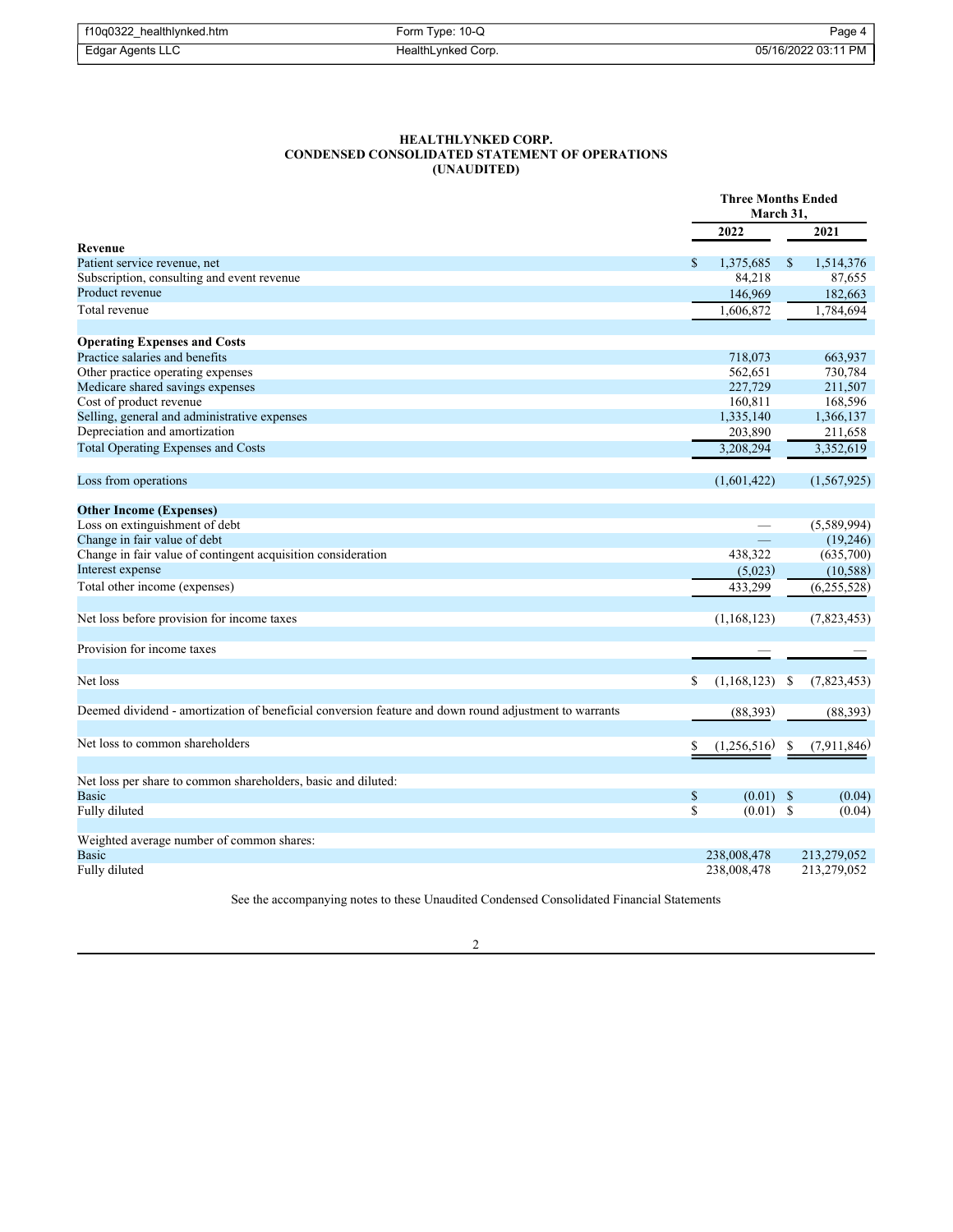| f10q0322_healthlynked.htm | Form Type: 10-Q    | Page 5              |
|---------------------------|--------------------|---------------------|
| Edgar Agents LLC          | HealthLynked Corp. | 05/16/2022 03:11 PM |

## **HEALTHLYNKED CORP. CONDENSED CONSOLIDATED STATEMENT OF CHANGES IN SHAREHOLDERS' EQUITY (DEFICIT) THREE MONTHS ENDED MARCH 31, 2022 AND MARCH 31, 2021 (UNAUDITED)**

|                                                                                                               | <b>Number of Shares</b> |                           |                                |                                         | Common                          | <b>Additional</b>      |                               | <b>Total</b><br>Shareholders' |
|---------------------------------------------------------------------------------------------------------------|-------------------------|---------------------------|--------------------------------|-----------------------------------------|---------------------------------|------------------------|-------------------------------|-------------------------------|
|                                                                                                               | Common<br><b>Stock</b>  | Preferred<br><b>Stock</b> | <b>Stock</b>                   | <b>Common Preferred</b><br><b>Stock</b> | <b>Stock</b><br><b>Issuable</b> | Paid-in<br>Capital     | Accumulated<br><b>Deficit</b> | <b>Equity</b><br>(Deficit)    |
| <b>Balance at December 31, 2021</b>                                                                           | #)<br>237,893,473       | #)<br>2,750,000           | (S)<br>23,789                  | (S)<br>2,750                            | (S)<br>282,347                  | (S)<br>39,100,197      | (S)<br>(32, 205, 189)         | (S)<br>7,203,894              |
| Consultant and director fees payable with<br>common shares and warrants                                       | 5,250                   |                           | $\mathbf{1}$                   |                                         | 73,470                          | 8,044                  |                               | 81,515                        |
| Shares and options issued to employees<br>Exercise of stock options                                           | 133,000<br>1,394        |                           | 13<br>$\overline{\phantom{0}}$ |                                         | (37, 777)                       | 64,547                 |                               | 26,783                        |
| Net loss                                                                                                      |                         |                           |                                |                                         |                                 |                        | (1,168,123)                   | (1,168,123)                   |
| Balance at March 31, 2022                                                                                     | 238,033,117             | 2,750,000                 | 23,803                         | 2,750                                   | 318,040                         | 39, 172, 788           | (33,373,312)                  | 6,144,069                     |
| <b>Balance at December 31, 2020</b>                                                                           | 187,967,881             | 2,750,000                 | 18,797                         | 2,750                                   | 262,273                         | 22,851,098             | (21,784,910)                  | 1,350,008                     |
| Sales of common stock<br>Fair value of warrants allocated to                                                  | 14,793,864              |                           | 1,479                          |                                         |                                 | 2,981,367              |                               | 2,982,846                     |
| proceeds of common stock<br>Conversion of convertible notes payable<br>to common stock                        | 13,538,494              |                           | 1,354                          |                                         |                                 | 1,406,515<br>4,060,194 |                               | 1,406,515<br>4,061,548        |
| Fair value of warrants issued in<br>connection with conversion and<br>retirement of convertible notes payable |                         |                           |                                |                                         |                                 | 3,201,138              |                               | 3,201,138                     |
| Fair value of warrants issued for<br>professional services                                                    |                         |                           |                                |                                         |                                 | 32,426                 |                               | 32,426                        |
| Consultant and director fees payable with<br>common shares and warrants                                       | 475,000                 |                           | 48                             |                                         | 114,500                         | 122,781                |                               | 237,329                       |
| Shares and options issued pursuant to<br>employee equity incentive plan<br>Exercise of stock warrants         | 240,310<br>9,047,332    |                           | 24<br>905                      |                                         | (14,956)<br>62,500              | 52,337<br>613,316      |                               | 37,405<br>676,721             |
| Exercise of stock options                                                                                     | 12,500                  |                           | $\mathbf{1}$                   |                                         |                                 | 3,149                  |                               | 3,150                         |
| Net loss                                                                                                      |                         |                           |                                |                                         |                                 |                        | (7,823,453)                   | (7,823,453)                   |
| <b>Balance at March 31, 2021</b>                                                                              | 226,075,381             | 2,750,000                 | 22,608                         | 2,750                                   | 424,317                         | 35,324,321             | (29,608,363)                  | 6.165.633                     |

See the accompanying notes to these Unaudited Condensed Consolidated Financial Statements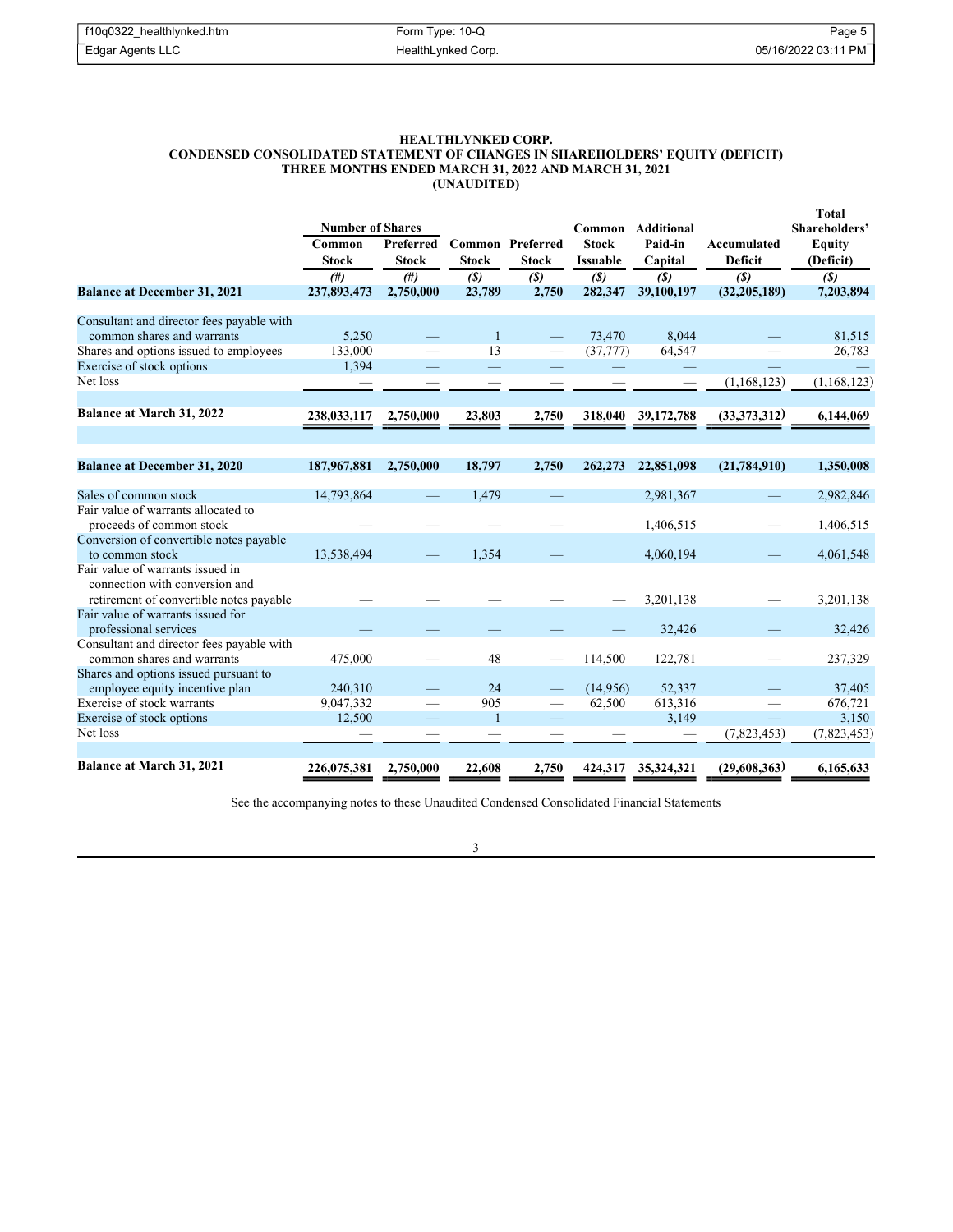| f10q0322_healthlynked.htm | Form Type: 10-Q    | Page $61$           |
|---------------------------|--------------------|---------------------|
| Edgar Agents LLC          | HealthLynked Corp. | 05/16/2022 03:11 PM |

#### **HEALTHLYNKED CORP. CONDENSED CONSOLIDATED STATEMENT OF CASH FLOWS (UNAUDITED)**

|                                                                                                  | <b>Three Months Ended</b><br>March 31, |              |             |
|--------------------------------------------------------------------------------------------------|----------------------------------------|--------------|-------------|
|                                                                                                  | 2022                                   |              | 2021        |
| <b>Cash Flows from Operating Activities</b>                                                      |                                        |              |             |
| Net loss                                                                                         | \$<br>(1,168,123)                      | -\$          | (7,823,453) |
| Adjustments to reconcile net loss to net cash used in operating activities:                      |                                        |              |             |
| Depreciation and amortization                                                                    | 203,890                                |              | 211,658     |
| Stock based compensation, including amortization of deferred equity compensation                 | 116,735                                |              | 307,160     |
| Loss on extinguishment of debt                                                                   |                                        |              | 5,589,994   |
| Change in fair value of debt                                                                     |                                        |              | 19,246      |
| Change in fair value of contingent acquisition consideration                                     | (438, 322)                             |              | 635,700     |
| Changes in operating assets and liabilities:                                                     |                                        |              |             |
| Accounts receivable                                                                              | 8,160                                  |              | (38, 152)   |
| Inventory                                                                                        | (20, 223)                              |              | (16,202)    |
| Prepaid expenses and deposits                                                                    | 26,310                                 |              | 4,032       |
| ROU lease assets                                                                                 | 33,309                                 |              | 24,234      |
| Accounts payable and accrued expenses                                                            | (30, 455)                              |              | (83, 854)   |
| Lease liability                                                                                  | (34,710)                               |              | (24,956)    |
| <b>Contract liabilities</b>                                                                      | (39, 489)                              |              | (22, 366)   |
| Net cash used in operating activities                                                            | (1,342,918)                            |              | (1,216,959) |
| <b>Cash Flows from Investing Activities</b>                                                      |                                        |              |             |
| Acquisition of property and equipment                                                            | (22,014)                               |              | (7,399)     |
| Net cash used in investing activities                                                            | (22, 014)                              |              | (7, 399)    |
| <b>Cash Flows from Financing Activities</b>                                                      |                                        |              |             |
| Proceeds from sale of common stock                                                               |                                        |              | 4,389,361   |
| Proceeds from exercise of options and warrants                                                   |                                        |              | 65,650      |
| Repayment of vendor loans payable                                                                |                                        |              | (51, 109)   |
| Net cash provided by financing activities                                                        |                                        |              | 4,403,902   |
| Net increase (decrease) in cash                                                                  | (1,364,932)                            |              | 3,179,544   |
| Cash, beginning of period                                                                        | 3,291,646                              |              | 162,184     |
|                                                                                                  |                                        |              |             |
| Cash, end of period                                                                              | \$<br>1,926,714                        | \$           | 3,341,728   |
| Supplemental disclosure of cash flow information:                                                |                                        |              |             |
| Cash paid during the period for interest                                                         | \$                                     | \$           | 232         |
| Cash paid during the period for income tax                                                       | \$                                     | \$           |             |
| Schedule of non-cash investing and financing activities:                                         |                                        |              |             |
| Common stock issuable issued during period                                                       | \$<br>37,778                           | \$           | 66,161      |
| Incremental fair value of warrants modified to extend maturity date of convertible notes payable | \$                                     | \$           | 126,502     |
| Conversion of convertible note payable to common shares                                          | \$                                     | $\$$         | 4,061,549   |
| Fair value of warrants issued in connection with conversion of convertible notes payable         | \$                                     | \$           | 3,074,637   |
| Accrued liabilities relieved upon cashless exercise of warrants                                  | \$                                     | $\mathbb{S}$ | 614,221     |
| Fair value of liability-classified equity instruments cancelled (net of earned)                  | \$<br>25,625                           | \$           |             |

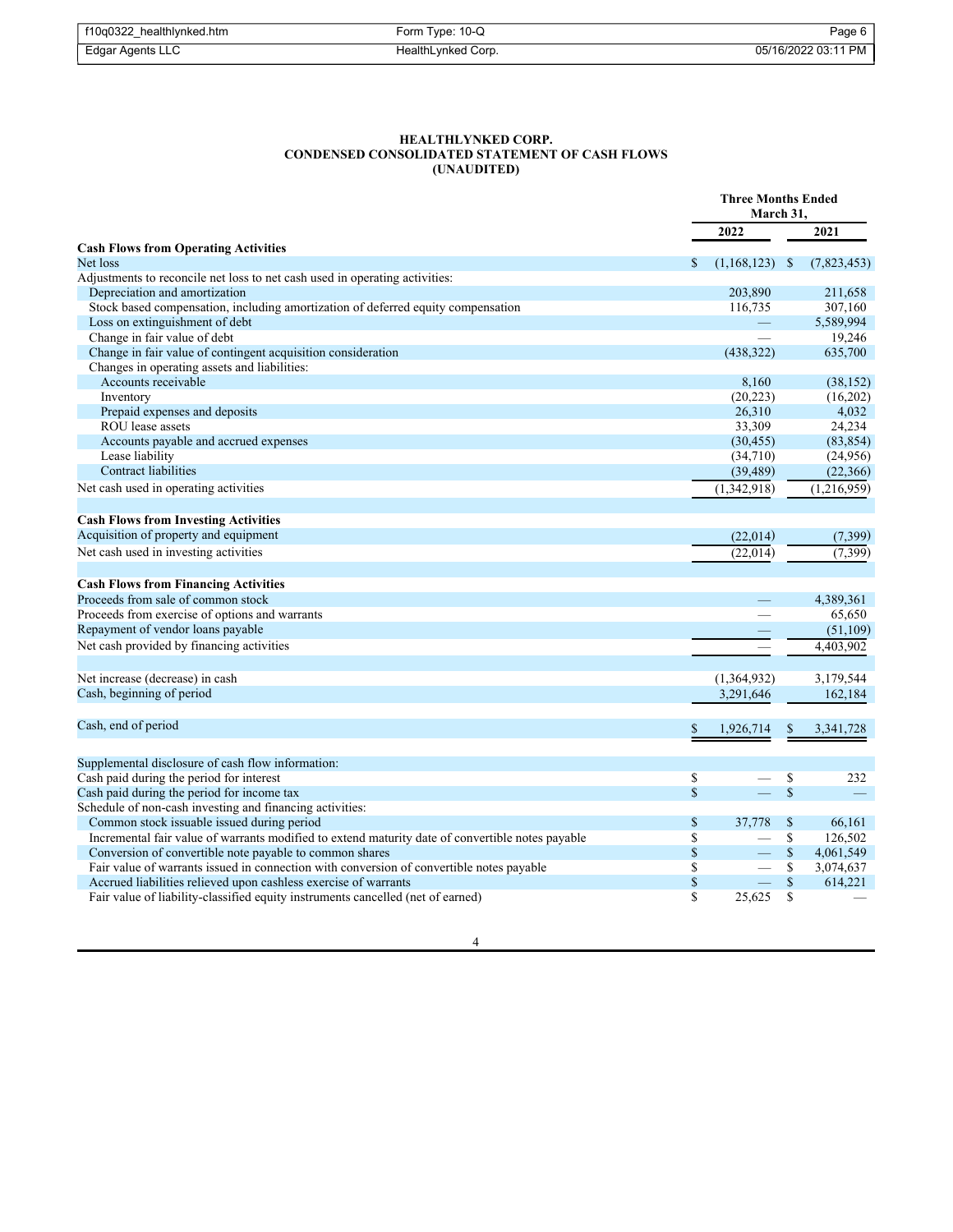| f10q0322_healthlynked.htm | Form Type: 10-Q    | Page 7              |
|---------------------------|--------------------|---------------------|
| Edgar Agents LLC          | HealthLynked Corp. | 05/16/2022 03:11 PM |

## **NOTE 1 - BUSINESS AND BUSINESS PRESENTATION**

HealthLynked Corp. (the "Company") was incorporated in the State of Nevada on August 4, 2014. On September 2, 2014, the Company filed Amended and Restated Articles of Incorporation with the Secretary of State of Nevada setting the total number of authorized shares at 250,000,000 shares, which included up to 230,000,000 shares of common stock and 20,000,000 shares of "blank check" preferred stock. On February 5, 2018, the Company filed an Amendment to its Amended and Restated Articles of Incorporation with the Secretary of State of Nevada to increase the number of authorized shares of common stock to 500,000,000 shares.

We currently operate in four distinct divisions: the Health Services Division, the Digital Healthcare Division, the ACO/MSO (Accountable Care Organization / Managed Service Organization) Division, and the Medical Distribution Division. The Health Services division is comprised of the operations of (i) Naples Women's Center ("NWC"), a multi-specialty medical group including OB/GYN (both Obstetrics and Gynecology) and General Practice, (ii) Naples Center for Functional Medicine ("NCFM"), a Functional Medical Practice engaged in improving the health of its patients through individualized and integrative health care, and (iii) Bridging the Gap Physical Therapy ("BTG"), a physical therapy practice in Bonita Springs, FL that provides hands-on functional manual therapy techniques to speed patients' recovery and manage pain without pain medication or surgery. The Digital Healthcare division develops and operates an online personal medical information and record archive system, the "HealthLynked Network," which enables patients and doctors to keep track of medical information via the Internet in a cloud-based system. The ACO/MSO Division is comprised of the operations of Cura Health Management LLC ("CHM") and its subsidiary ACO Health Partners LLC ("AHP"), which were acquired by the Company on May 18, 2020. CHM and AHP operate an Accountable Care Organization ("ACO") and Managed Service Organization ("MSO") that assists physician practices in providing coordinated and more efficient care to patients via the Medicare Shared Savings Program ("MSSP") as administered by the Centers for Medicare and Medicaid Services (the "CMS"), which rewards providers for efficiency in patient care. The Medical Distribution Division is comprised of the operations of MedOffice Direct LLC ("MOD"), a virtual distributor of discounted medical supplies selling to both consumers and medical practices throughout the United States acquired by the Company on October 19, 2020.

These unaudited condensed consolidated financial statements reflect all adjustments including normal recurring adjustments, which, in the opinion of management, are necessary to present fairly the financial position, results of operations and cash flows for the periods presented in accordance with the accounting principles generally accepted in the United States of America ("GAAP"). These unaudited condensed consolidated financial statements should be read in conjunction with the Company's consolidated financial statements and notes thereto for the years ended December 31, 2021 and 2020, respectively, which are included in the Company's Form 10-K, filed with the United States Securities and Exchange Commission on March 31, 2022. The Company assumes that the users of the interim financial information herein have read, or have access to, the audited consolidated financial statements for the preceding period, and that the adequacy of additional disclosure needed for a fair presentation may be determined in that context. The results of operations for the three months ended March 31, 2022 are not necessarily indicative of results for the entire year ending December 31, 2022.

On a consolidated basis, the Company's operations are comprised of the parent company, HealthLynked Corp., and its six subsidiaries: NWC, NCFM, BTG, CHM, AHP and MOD. All significant intercompany transactions and balances have been eliminated upon consolidation. In addition, certain amounts in the prior periods' consolidated financial statements have been reclassified to conform to the current period presentation.

## **NOTE 2 – SIGNIFICANT ACCOUNTING POLICIES**

A summary of the significant accounting policies applied in the presentation of the accompanying consolidated financial statements follows:

#### Basis of Presentation

The accompanying condensed consolidated financial statements have been prepared in conformity with GAAP.

All amounts referred to in the notes to the consolidated financial statements are in United States Dollars (\$) unless stated otherwise.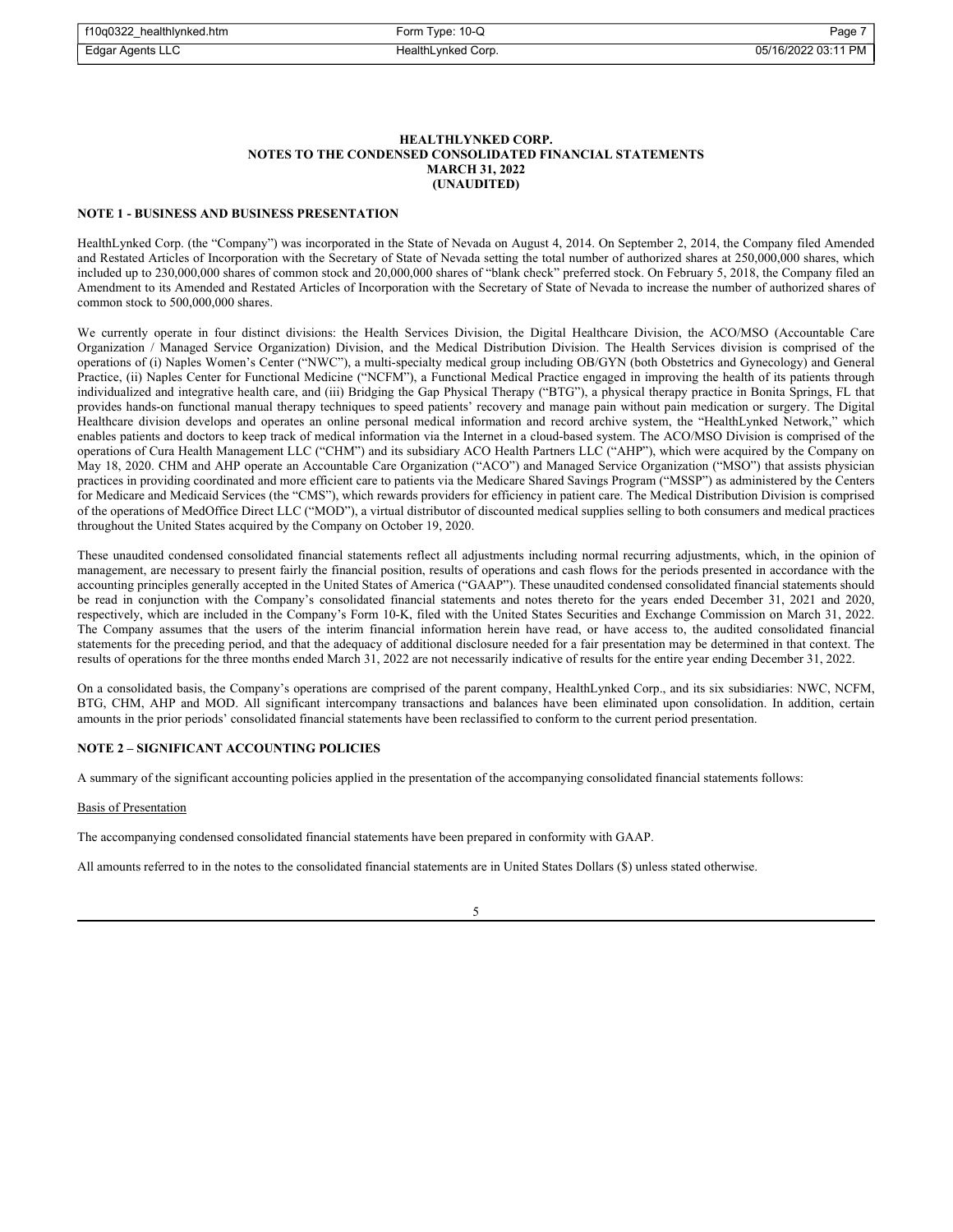| f10q0322 healthlynked.htm | Form Type: 10-Q    | Page 8              |
|---------------------------|--------------------|---------------------|
| Edgar Agents LLC          | HealthLynked Corp. | 05/16/2022 03:11 PM |

## **NOTE 2 – SIGNIFICANT ACCOUNTING POLICIES (CONTINUED)**

#### Use of Estimates

The preparation of the condensed consolidated financial statements in conformity with GAAP requires management to make estimates and assumptions that affect certain reported amounts of assets and liabilities and disclosures of contingent assets and liabilities at the date of the consolidated financial statements, and the reported amounts of revenues and expenses during the reporting period. Accordingly, actual results could differ from those estimates. Significant estimates include assumptions about fair valuation of acquired intangible assets, cash flow and fair value assumptions associated with measurements of contingent acquisition consideration and impairment of intangible assets and goodwill, valuation of inventory, collection of accounts receivable, the valuation and recognition of stock-based compensation expense, valuation allowance for deferred tax assets, borrowing rate consideration for right-of-use ("ROU") lease assets including related lease liability and useful life of fixed assets.

#### Revenue Recognition

#### *Patient service revenue*

Patient service revenue is reported at the amount that reflects the consideration to which the Company expects to be entitled in exchange for providing patient care. These amounts are due from patients and third-party payors (including health insurers and government programs) and include variable consideration for retroactive revenue adjustments due to settlement of audits, reviews, and investigations. Generally, the Company bills patients and third-party payors within days after the services are performed and/or the patient is discharged from the facility. Revenue is recognized as performance obligations are satisfied.

Performance obligations are determined based on the nature of the services provided by the Company. Revenue for performance obligations satisfied over time is recognized based on actual charges incurred in relation to total expected charges. The Company believes that this method provides a faithful depiction of the transfer of services over the term of the performance obligation based on the inputs needed to satisfy the obligation. Revenue for performance obligations satisfied at a point in time is recognized when goods or services are provided, and the Company does not believe it is required to provide additional goods or services to the patient.

The Company determines the transaction price based on standard charges for goods and services provided, reduced by contractual adjustments provided to third-party payors, discounts provided to uninsured patients in accordance with the Company's policy, and/or implicit price concessions provided to uninsured patients. The Company determines its estimates of contractual adjustments and discounts based on contractual agreements, its discount policies, and historical experience. The Company determines its estimate of implicit price concessions based on its historical collection experience with this class of patients.

Agreements with third-party payors typically provide for payments at amounts less than established charges. A summary of the payment arrangements with major third-party payors follows:

- Medicare: Certain inpatient acute care services are paid at prospectively determined rates per discharge based on clinical, diagnostic and other factors. Certain services are paid based on cost-reimbursement methodologies subject to certain limits. Physician services are paid based upon established fee schedules. Outpatient services are paid using prospectively determined rates.
- **Medicaid:** Reimbursements for Medicaid services are generally paid at prospectively determined rates per discharge, per occasion of service, or per covered member.
- **Other:** Payment agreements with certain commercial insurance carriers, health maintenance organizations, and preferred provider organizations provide for payment using prospectively determined rates per discharge, discounts from established charges, and prospectively determined daily rates.

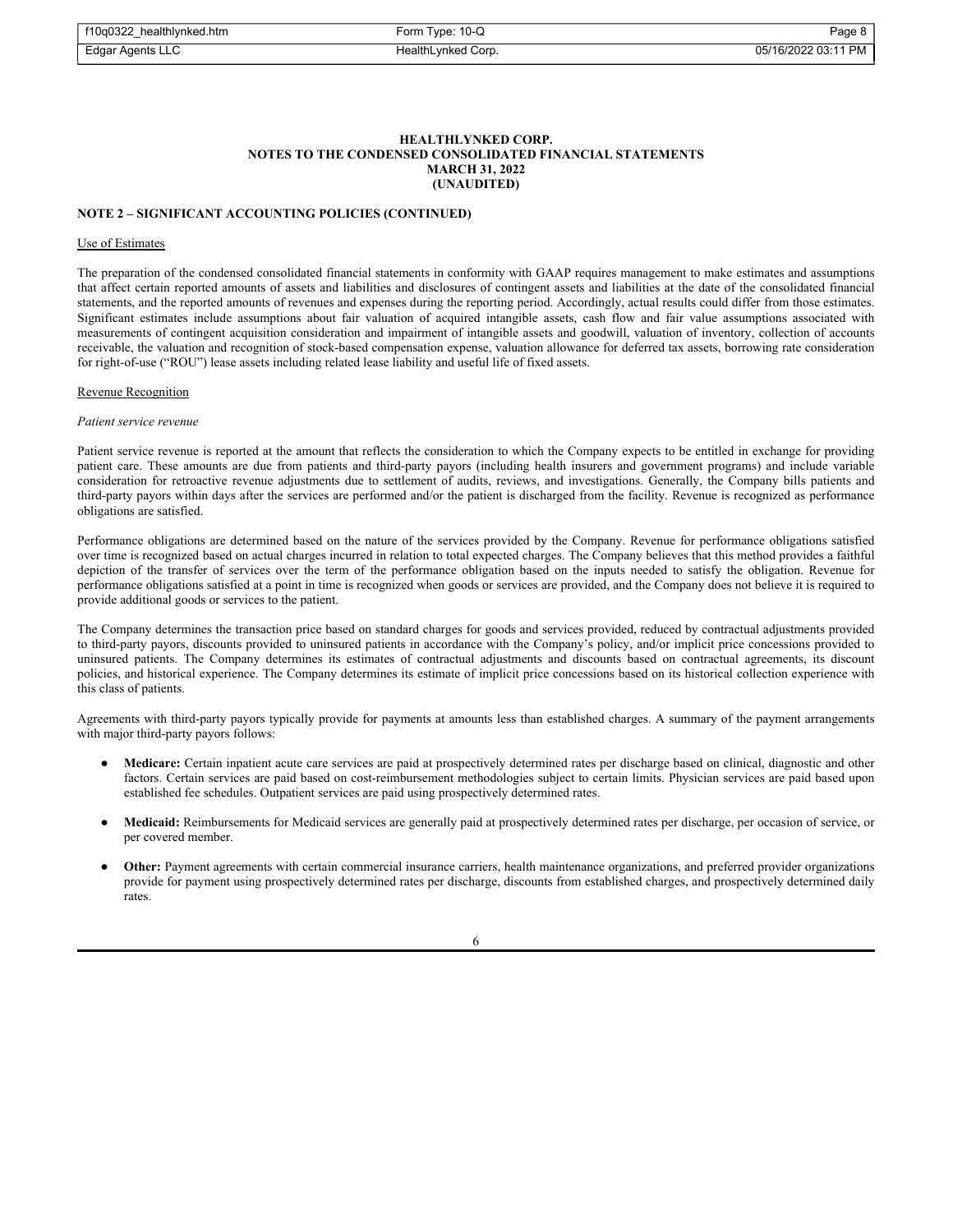| f10q0322_healthlynked.htm | Form Type: 10-Q    | Paqe 9              |
|---------------------------|--------------------|---------------------|
| Edgar Agents LLC          | HealthLynked Corp. | 05/16/2022 03:11 PM |

## **NOTE 2 – SIGNIFICANT ACCOUNTING POLICIES (CONTINUED)**

Laws and regulations concerning government programs, including Medicare and Medicaid, are complex and subject to varying interpretation. As a result of investigations by governmental agencies, various health care organizations have received requests for information and notices regarding alleged noncompliance with those laws and regulations, which, in some instances, have resulted in organizations entering into significant settlement agreements. Compliance with such laws and regulations may also be subject to future government review and interpretation as well as significant regulatory action, including fines, penalties, and potential exclusion from the related programs. There can be no assurance that regulatory authorities will not challenge the Company's compliance with these laws and regulations, and it is not possible to determine the impact, if any, such claims or penalties would have upon the Company. In addition, the contracts the Company has with commercial payors also provide for retroactive audit and review of claims.

Settlements with third-party payors for retroactive adjustments due to audits, reviews or investigations are considered variable consideration and are included in the determination of the estimated transaction price for providing patient care. These settlements are estimated based on the terms of the payment agreement with the payor, correspondence from the payor and the Company's historical settlement activity, including an assessment to ensure that it is probable that a significant reversal in the amount of cumulative revenue recognized will not occur when the uncertainty associated with the retroactive adjustment is subsequently resolved. Estimated settlements are adjusted in future periods as adjustments become known, or as years are settled or are no longer subject to such audits, reviews, and investigations.

The Company also provides services to uninsured patients, and offers those uninsured patients a discount, either by policy or law, from standard charges. The Company estimates the transaction price for patients with deductibles and coinsurance and from those who are uninsured based on historical experience and current market conditions. The initial estimate of the transaction price is determined by reducing the standard charge by any contractual adjustments, discounts, and implicit price concessions. Subsequent changes to the estimate of the transaction price are generally recorded as adjustments to patient service revenue in the period of the change. Patient services provided by NCFM and BTG are provided on a cash basis and not submitted through third party insurance providers. Contract liabilities related to prepaid BTG patient service revenue were \$22,461 and \$42,530 as of March 31, 2022 and December 31, 2021, respectively.

#### *Medicare Shared Savings Revenue*

The Company earns Medicare shared savings revenue based on performance of the population of patient lives for which it is accountable as an ACO against benchmarks established by the MSSP. Because the MSSP, which was formed in 2012, is relatively new and has limited historical experience, the Company cannot accurately predict the amount of shared savings that will be determined by CMS. Such amounts are determined annually when the Company is notified by CMS of the amount of shared savings earned. Accordingly, the Company recognizes Medicare shared savings revenue in the period in which the CMS notifies the Company of the exact amount of shared savings to be paid, which historically has occurred during the fiscal quarter ended September 30 for the program year ended December 31 of the previous year. Based on the ACO operating agreements, the Company bears all costs of the ACO operations until revenue is recognized. At that point, the Company shares in up to 100% of the revenue to recover its costs incurred. Because of the timing of recognition of Medicare shared savings revenue, no Medicare shared savings revenue was recognized in the three months ended March 31, 2022 and 2021.

### *Consulting and Event Revenue*

Also pursuant to ASC 606, the Company recognizes service revenue as services are provided, with any unearned but paid amounts recorded as a contract liability at each balance sheet date. Contract liabilities related to consulting revenue were \$-0- and \$25,000 as of March 31, 2022 and December 31, 2021, respectively. Event revenue, comprised of admission fees for summit events, is recognized when an event is held.

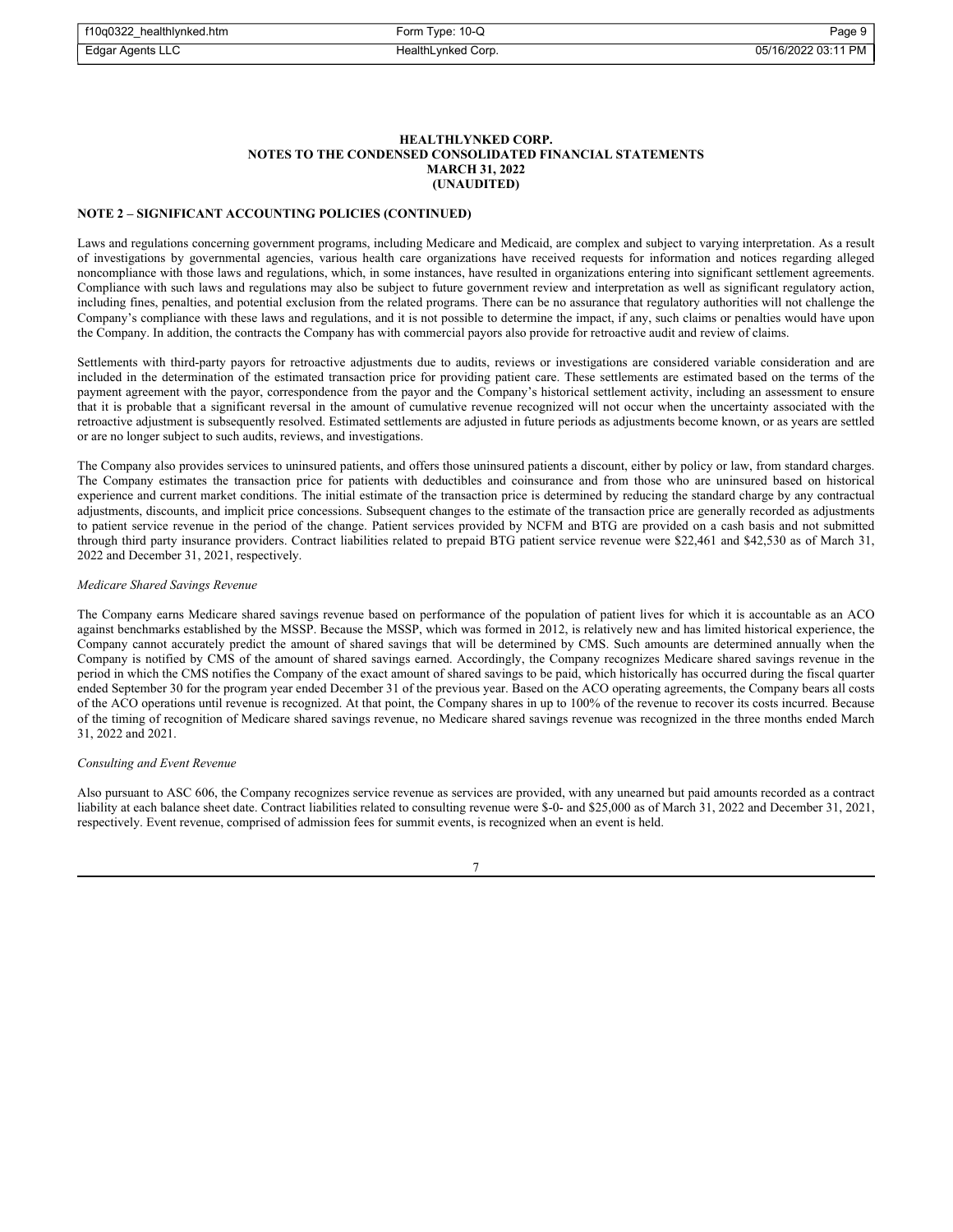| f10q0322_healthlynked.htm | Form Type: 10-Q    | Page 10             |
|---------------------------|--------------------|---------------------|
| Edgar Agents LLC          | HealthLynked Corp. | 05/16/2022 03:11 PM |

### **NOTE 2 – SIGNIFICANT ACCOUNTING POLICIES (CONTINUED)**

#### *Product Revenue*

Revenue is derived from the distribution of medical products that are sourced from a third party. The Company recognizes revenue at a point in time when title transfers to customers and the Company has no further obligation to provide services related to such products, which occurs when the product ships. The Company is the principal in its revenue transactions and as a result revenue is recorded on a gross basis. The Company has determined that it controls the ability to direct the use of the product provided prior to transfer to a customer, is primarily responsible for fulfilling the promise to provide the product to its customer, has discretion in establishing prices, and ultimately controls the transfer of the product to the customer. Shipping and handling costs billed to customers are recorded in revenue. Contract liabilities related to product revenue were \$10,887 and \$5,308 as of March 31, 2022 and December 31, 2021, respectively. There were no contract assets as of March 31, 2022 or December 31, 2021.

Sales are made inclusive of sales tax, where such sales tax is applicable. Sales tax is applicable on sales made in the state of Florida, where the Company has physical nexus. The Company has determined that it does not have economic nexus in any other states. The Company does not sell products outside of the United States.

The Company maintains a return policy that allows customers to return a product within a specified period of time prior to and subsequent to the expiration date of the product. The Company analyzes the need for a product return allowance at the end of each period based on eligible products. Product return allowance was \$9,526 and \$14,834 and as of March 31, 2022 and December 31, 2021, respectively.

#### *Contract Liabilities*

Contract liabilities represent payments from customers for consulting services, patient services and medical products that precede the Company's service or product fulfillment performance obligation. The Company's contract liabilities balance was \$33,348 and \$72,838 as of March 31, 2022 and December 31, 2021, respectively.

### *Provider shared savings expense*

Provider shared savings expense represents payments made to the ACO's participating providers. The pool of provider shared savings expense paid to all participating providers, as well as the amounts paid to each individual participating provider from the pool, is determined by ACO management. Shared Savings expense is recognized in the period in which the size of the payment pool is determined, which typically corresponds to the period in which the shared saving payment is received from CMS and shared savings revenue is recognized. This typically occurs in the second half of the year following the completion of the program year. Because of the timing of recognition of Medicare shared savings revenue, there was no Medicare shared savings revenue or related provider shared savings expense recognized in the three months ended March 31, 2022 and 2021.

## Cash and Cash Equivalents

For financial statement purposes, the Company considers all highly liquid investments with original maturities of three months or less to be cash and cash equivalents. Accounts at each institution are insured by the Federal Deposit Insurance Corporation ("FDIC") up to \$250,000. As of March 31, 2022 and December 31, 2021, the Company had \$1,666,580 and \$2,957,040 in excess of the FDIC insured limit, respectively.

#### Accounts Receivable

Trade receivables are carried at their estimated collectible amounts. Trade credit is generally extended on a short-term basis; thus trade receivables do not bear interest. Trade accounts receivable are periodically evaluated for collectability based on past collectability of the insurance companies, government agencies, and customers' accounts receivable during the related period which generally approximates 48% of total billings. Trade accounts receivable are recorded at this net amount. As of March 31, 2022 and December 31, 2021, the Company's gross patient services accounts receivable were \$174,493 and \$193,363, respectively, and net patient services accounts receivable were \$76,890 and \$86,287, respectively, based upon net reporting of accounts receivable. As of March 31, 2022 and December 31, 2021, the Company's allowance of doubtful accounts was \$13,972 and \$13,972, respectively.

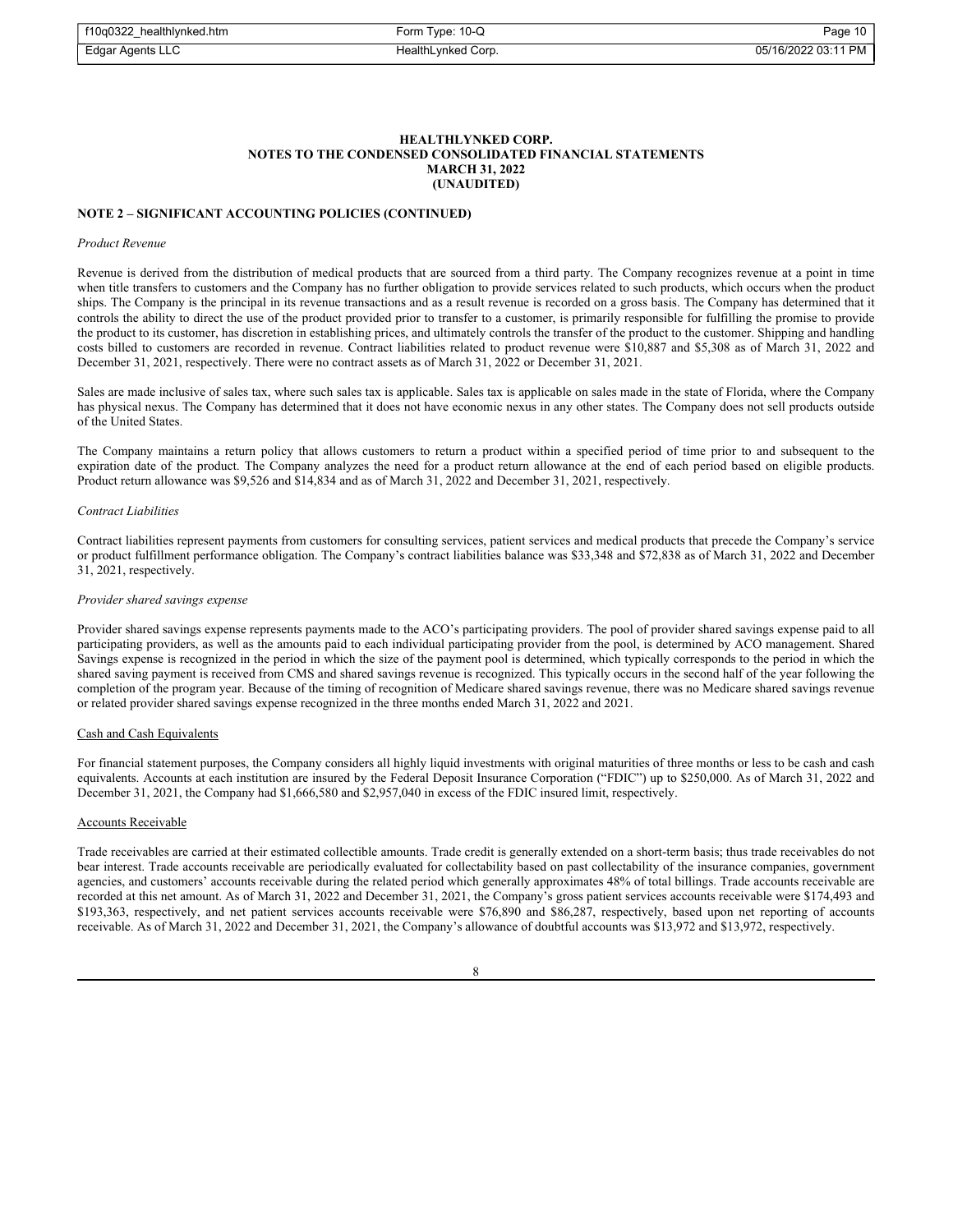| f10q0322_healthlynked.htm | Form Type: 10-Q    | Page 1              |
|---------------------------|--------------------|---------------------|
| Edgar Agents LLC          | HealthLynked Corp. | 05/16/2022 03:11 PM |

### **NOTE 2 – SIGNIFICANT ACCOUNTING POLICIES (CONTINUED)**

#### Leases

Upon transition under ASU 2016-02, the Company elected the suite of practical expedients as a package applied to all of its leases, including (i) not reassessing whether any expired or existing contracts are or contain leases, (ii) not reassessing the lease classification for any expired or existing leases, and (iii) not reassessing initial direct costs for any existing leases. For new leases, the Company will determine if an arrangement is or contains a lease at inception. Leases are included as ROU assets within other assets and ROU liabilities within accrued expenses and other liabilities and within other longterm liabilities on the Company's consolidated balance sheets.

ROU assets and liabilities are recognized at commencement date based on the present value of lease payments over the lease term. The Company's leases do not provide an implicit rate. The Company uses its incremental borrowing rate based on the information available at commencement date in determining the present value of lease payments. The ROU asset also includes any lease payments made and excludes lease incentives. Lease expense for lease payments is recognized on a straight-line basis over the lease term. The Company adopted ASU 2016-02 in the first quarter of 2019. See Note 7 for more complete details on balances as of the reporting periods presented herein. The adoption had no material impact on cash provided by or used in operating, investing or financing activities on the Company's consolidated statements of cash flows.

#### Inventory

Inventory consisting of supplements, is stated at the lower of cost or net realizable value. Cost is determined by the first-in, first-out method. Outdated inventory is directly charged to cost of goods sold.

## Goodwill and Intangible Assets

Goodwill is recognized as the excess cost of an acquired entity over the net amount assigned to assets acquired and liabilities assumed. Goodwill is not amortized, but rather tested for impairment on an annual basis and more often if circumstances require. Impairment losses are recognized whenever the implied fair value of goodwill is less than its carrying value.

The Company recognizes an acquired intangible apart from goodwill whenever the intangible arises from contractual or other legal rights, or whenever it can be separated or divided from the acquired entity and sold, transferred, licensed, rented or exchanged, either individually or in combination with a related contract, asset or liability. Such intangibles are amortized over their estimated useful lives unless the estimated useful life is determined to be indefinite. Amortizable intangible assets are being amortized primarily over useful lives of five years. The straight-line method of amortization is used as it has been determined to approximate the use pattern of the assets. Impairment losses are recognized if the carrying amount of an intangible that is subject to amortization is not recoverable from expected future cash flows and its carrying amount exceeds its fair value.

The Company also maintains intangible assets with indefinite lives, which are not amortized. These intangibles are tested for impairment on an annual basis and more often if circumstances require. Impairment losses are recognized whenever the implied fair value of these assets is less than their carrying value. No impairment charges were recognized in the three months ended March 31, 2022 and 2021.

## Concentrations of Credit Risk

The Company's financial instruments that are exposed to a concentration of credit risk are cash and accounts receivable. There are no patients/customers that represent 10% or more of the Company's revenue or accounts receivable. Generally, the Company's cash and cash equivalents are in checking accounts. The Company relies on a sole supplier for the fulfillment of all of its product sales made through MOD.

## Property and Equipment

Property and equipment are stated at cost. When retired or otherwise disposed, the related carrying value and accumulated depreciation are removed from the respective accounts and the net difference less any amount realized from disposition, is reflected in earnings. For consolidated financial statement purposes, property and equipment are recorded at cost and depreciated using the straight-line method over their estimated useful lives of 5 to 7 years. The cost of repairs and maintenance is expensed as incurred; major replacements and improvements are capitalized.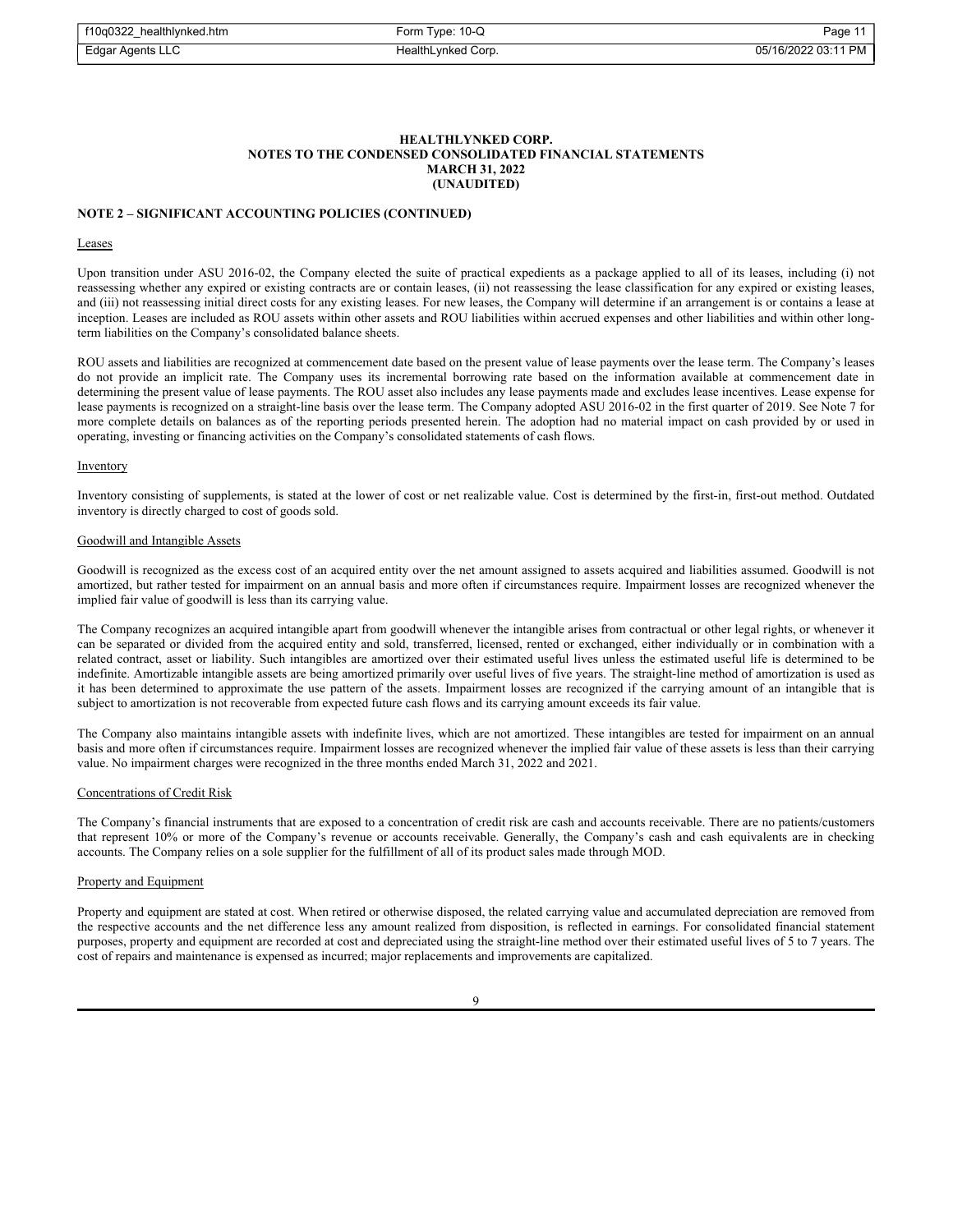| f10q0322 healthlynked.htm | Form Type: 10-Q    | Page 12             |
|---------------------------|--------------------|---------------------|
| Edgar Agents LLC          | HealthLynked Corp. | 05/16/2022 03:11 PM |

### **NOTE 2 – SIGNIFICANT ACCOUNTING POLICIES (CONTINUED)**

The Company examines the possibility of decreases in the value of fixed assets when events or changes in circumstances reflect the fact that their recorded value may not be recoverable. The Company recognizes an impairment loss when the sum of expected undiscounted future cash flows is less than the carrying amount of the asset. The amount of impairment is measured as the difference between the asset's estimated fair value and its book value.

# Convertible Notes

Convertible notes are regarded as compound instruments, consisting of a liability component and an equity component. The component parts of compound instruments are classified separately as financial liabilities and equity in accordance with the substance of the contractual arrangement. At the date of issue, the fair value of the liability component is estimated using the prevailing market interest rate for a similar non-convertible instrument. This amount is recorded as a liability on an amortized cost basis until extinguished upon conversion or at the instrument's maturity date. The equity component is determined by deducting the amount of the liability component from the fair value of the compound instrument as a whole. This is recognized as additional paid-in capital and included in equity, net of income tax effects, and is not subsequently remeasured. After initial measurement, they are carried at amortized cost using the effective interest method. Convertible notes for which the maturity date has been extended and that qualify for debt extinguishment treatment are recorded at fair value on the extinguishment date and then revalued at the end of each reporting period, with the change recorded to the statement of operations under "Change in Fair Value of Debt."

#### Government Notes Payable

During 2020, the Company and certain of its subsidiaries received loans under the Paycheck Protection Program (the "PPP"). The PPP loans, administered by the U.S. Small Business Administration (the "SBA"), were issued under the Coronavirus Aid, Relief, and Economic Security Act, also known as the CARES Act. Pursuant to the terms of the PPP, principal amounts may be forgiven if loan proceeds are used for qualifying expenses as described in the CARES Act, including costs such as payroll, benefits, employer payroll taxes, rent and utilities. The Company accounts for forgiveness of government loans pursuant to FASB ASC 470, "Debt," ("ASC 470"). Pursuant to ASC 470, loan forgiveness is recognized in earnings as a gain on extinguishment of debt when the debt is legally released by the lender.

#### Fair Value of Assets and Liabilities

Fair value is the price that would be received from the sale of an asset or paid to transfer a liability (i.e. an exit price) in the principal or most advantageous market in an orderly transaction between market participants. In determining fair value, the accounting standards have established a threelevel hierarchy that distinguishes between (i) market data obtained or developed from independent sources (i.e., observable data inputs) and (ii) a reporting entity's own data and assumptions that market participants would use in pricing an asset or liability (i.e., unobservable data inputs). Financial assets and financial liabilities measured and reported at fair value are classified in one of the following categories, in order of priority of observability and objectivity of pricing inputs:

- *Level 1* Fair value based on quoted prices in active markets for identical assets or liabilities*;*
- Level 2 Fair value based on significant directly observable data (other than Level 1 quoted prices) or significant indirectly observable data through corroboration with observable market data. Inputs would normally be (i) quoted prices in active markets for similar assets or liabilities, (ii) quoted prices in inactive markets for identical or similar assets or liabilities or (iii) information derived from or corroborated by observable market data;
- Level 3 Fair value based on prices or valuation techniques that require significant unobservable data inputs. Inputs would normally be a reporting entity's own data and judgments about assumptions that market participants would use in pricing the asset or liability.

The fair value measurement level for an asset or liability is based on the lowest level of any input that is significant to the fair value measurement. Valuation techniques should maximize the use of observable inputs and minimize the use of unobservable inputs.

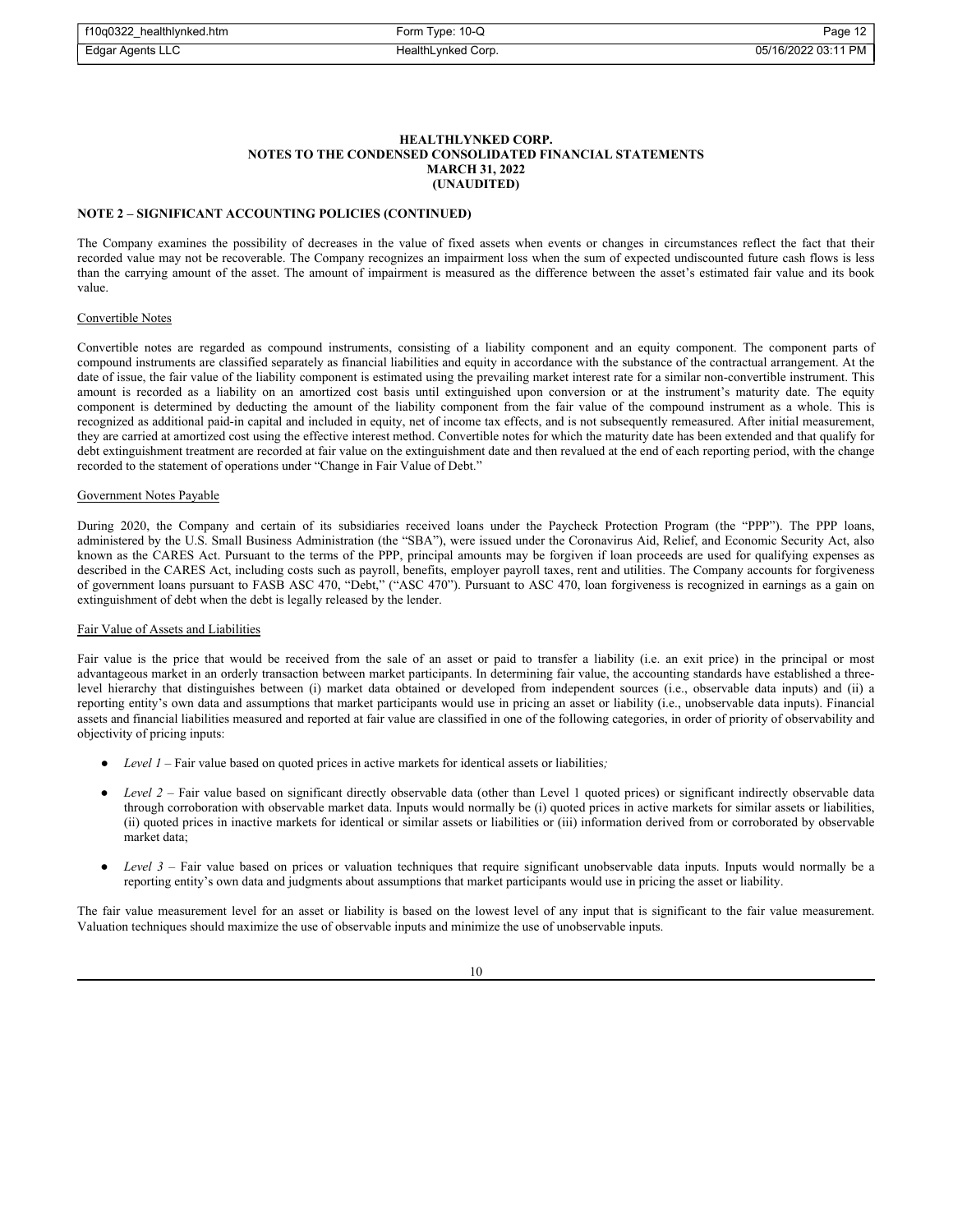| f10q0322 healthlynked.htm | Form Type: 10-Q    | Page 13             |
|---------------------------|--------------------|---------------------|
| Edgar Agents LLC          | HealthLynked Corp. | 05/16/2022 03:11 PM |

### **NOTE 2 – SIGNIFICANT ACCOUNTING POLICIES (CONTINUED)**

The Company utilizes a binomial lattice option pricing model to estimate the fair value of options, warrants, beneficial conversion features and other Level 3 financial assets and liabilities. The Company believes that the binomial lattice model results in the best estimate of fair value because it embodies all of the requisite assumptions (including the underlying price, exercise price, term, volatility, and risk-free interest-rate) necessary to fairly value these instruments and, unlike less sophisticated models like the Black-Scholes model, it also accommodates assumptions regarding investor exercise behavior and other market conditions that market participants would likely consider in negotiating the transfer of such an instruments.

#### Stock-Based Compensation

The Company accounts for stock-based compensation to employees and nonemployees under ASC 718 "Compensation – Stock Compensation" using the fair value-based method. Under this method, compensation cost is measured at the grant date based on the value of the award and is recognized over the service period, which is usually the vesting period. This guidance establishes standards for the accounting for transactions in which an entity exchanges its equity instruments for goods or services. It also addresses transactions in which an entity incurs liabilities in exchange for goods or services that are based on the fair value of the entity's equity instruments or that may be settled by the issuance of those equity instruments. The Company uses a binomial lattice pricing model to estimate the fair value of options and warrants granted.

#### Income Taxes

The Company follows Accounting Standards Codification subtopic 740-10, Income Taxes ("ASC 740-10") for recording the provision for income taxes. Deferred tax assets and liabilities are computed based upon the difference between the financial statement and income tax basis of assets and liabilities using the enacted marginal tax rate applicable when the related asset or liability is expected to be realized or settled. Deferred income tax expenses or benefits are based on the changes in the asset or liability during each period. If available evidence suggests that it is more likely than not that some portion or all of the deferred tax assets will not be realized, a valuation allowance is required to reduce the deferred tax assets to the amount that is more likely than not to be realized. Future changes in such valuation allowance are included in the provision for deferred income taxes in the period of change. Deferred income taxes may arise from temporary differences resulting from income and expense items reported for financial accounting and tax purposes in different periods. Deferred taxes are classified as current or non-current, depending on the classification of assets and liabilities to which they relate. Deferred taxes arising from temporary differences that are not related to an asset or liability are classified as current or non-current depending on the periods in which the temporary differences are expected to reverse and are considered immaterial. No income tax has been provided for the three months ended March 31, 2022 and 2021, since the Company has sustained a loss for both periods. Due to the uncertainty of the utilization and recoverability of the loss carry-forwards and other deferred tax assets, management has determined a full valuation allowance for the deferred tax assets, since it is more likely than not that the deferred tax assets will not be realizable.

# Recurring Fair Value Measurements

The carrying value of the Company's financial assets and financial liabilities is their cost, which may differ from fair value. The carrying value of cash held as demand deposits, money market and certificates of deposit, marketable investments, accounts receivable, short-term borrowings, accounts payable, accrued liabilities, and derivative financial instruments approximated their fair value.

## Deemed Dividend

The Company incurs a deemed dividend on Series B Convertible Preferred Voting Stock (the "Series B Preferred"). As the intrinsic price per share of the Series B Preferred was less than the deemed fair value of the Company's common stock on the date of issuance of the Series B Preferred, the Series B Preferred contains a beneficial conversion feature as described in FASB ASC 470-20, "Debt with Conversion and Other Options." The difference in the stated conversion price and estimated fair value of the common stock is accounted for as a beneficial conversion feature and affects income or loss available to common stockholders for purposes of earnings per share available to common stockholders. The Company incurs further deemed dividends on certain of its warrants containing a down round provision equal to the difference in fair value of the warrants before and after the triggering of the down round adjustment.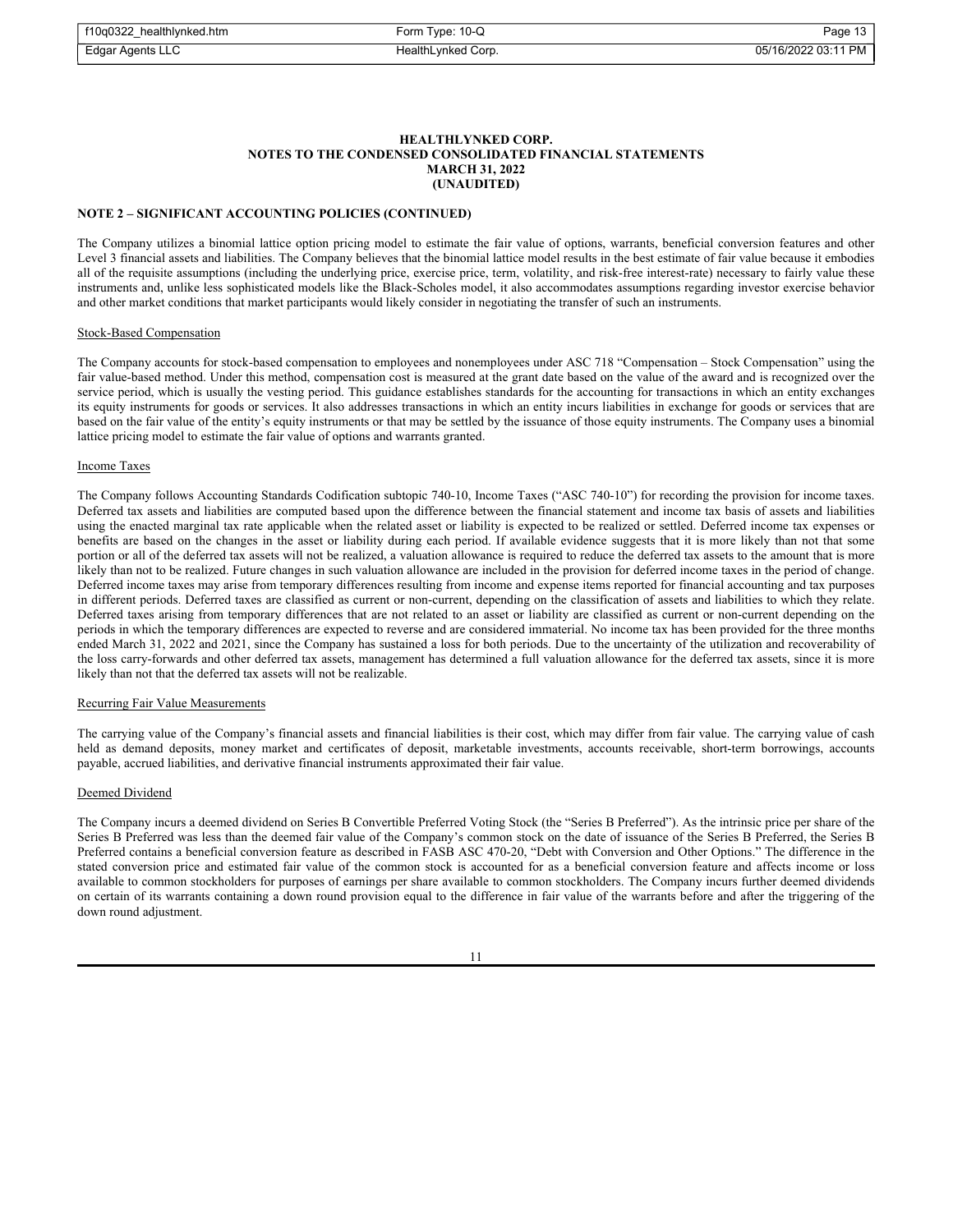| f10q0322_healthlynked.htm | Form Type: 10-Q    | Page 14             |
|---------------------------|--------------------|---------------------|
| Edgar Agents LLC          | HealthLynked Corp. | 05/16/2022 03:11 PM |

## **NOTE 2 – SIGNIFICANT ACCOUNTING POLICIES (CONTINUED)**

#### Net Loss per Share

Basic net income (loss) per common share is computed by dividing net income (loss) by the weighted average number of shares of common stock outstanding during the period. During the three months ended March 31, 2022 and 2021, the Company reported a net loss and excluded all outstanding stock options, warrants and other dilutive securities from the calculation of diluted net loss per common share because inclusion of these securities would have been anti-dilutive. As of March 31, 2022 and December 31, 2021, potentially dilutive securities were comprised of (i) 59,366,992 and 59,796,992 warrants outstanding, respectively, (ii) 3,306,250 and 3,456,250 stock options outstanding, respectively, (iii) 232,036 and 302,050 unissued shares subject to future vesting requirements granted pursuant to the Company's Employee Incentive Plan, and (iv) up to 13,750,000 and 13,750,000 shares of common stock issuable upon conversion of Series B Preferred.

#### Common stock awards

The Company grants common stock awards to non-employees in exchange for services provided. The Company measures the fair value of these awards using the fair value of the services provided or the fair value of the awards granted, whichever is more reliably measurable. The fair value measurement date of these awards is generally the date the performance of services is complete. The fair value of the awards is recognized on a straight-line basis as services are rendered. The share-based payments related to common stock awards for the settlement of services provided by non-employees is recorded on the consolidated statement of comprehensive loss in the same manner and charged to the same account as if such settlements had been made in cash. From time to time, the Company also issues stock awards settleable in a variable number of common shares. Such awards are classified as liabilities until such time as the number of shares underlying the grant is determinable.

#### **Warrants**

In connection with certain financing, consulting and collaboration arrangements, the Company has issued warrants to purchase shares of its common stock. The outstanding warrants are standalone instruments that are not puttable or mandatorily redeemable by the holder and are classified as equity awards. The Company measures the fair value of the awards using the Black-Scholes pricing model as of the measurement date. The Company uses a binomial lattice pricing model to estimate the fair value of compensation options and warrants. Warrants issued in conjunction with the issuance of common stock are initially recorded at fair value as a reduction in additional paid-in capital of the common stock issued. All other warrants are recorded at fair value as expense over the requisite service period, or at the date of issuance, if there is not a service period. Certain of the Company's warrants include a so-called down round provision. The Company accounts for such provisions pursuant to ASU No. 2017-11, *Earnings Per Share, Distinguishing Liabilities from Equity and Derivatives and Hedging*, which calls for the recognition of a deemed dividend in the amount of the incremental fair value of the warrant due to the down round when triggered, warrants granted in connection with ongoing arrangements are more fully described in Note 13, *Shareholders' Equity*.

## Business Segments

The Company uses the "management approach" to identify its reportable segments. The management approach designates the internal organization used by management for making operating decisions and assessing performance as the basis for identifying the Company's reportable segments. Using the management approach, the Company determined that it has four operating segments: Health Services (multi-specialty medical group including the NWC OB/GYN practice, the NCFM practice acquired in April 2019 and the BTG physical therapy practice launched in 2020), Digital Healthcare (develops and markets the "HealthLynked Network," an online personal medical information and record archive system), ACO/MSO (comprised of the ACO/MSO business acquired with CHM in May 2020, which assists physician practices in providing coordinated and more efficient care to patients via the MSSP), and Medical Distribution (comprised of the operations of MOD, a virtual distributor of discounted medical supplies selling to both consumers and medical practices acquired by the Company on October 19, 2020).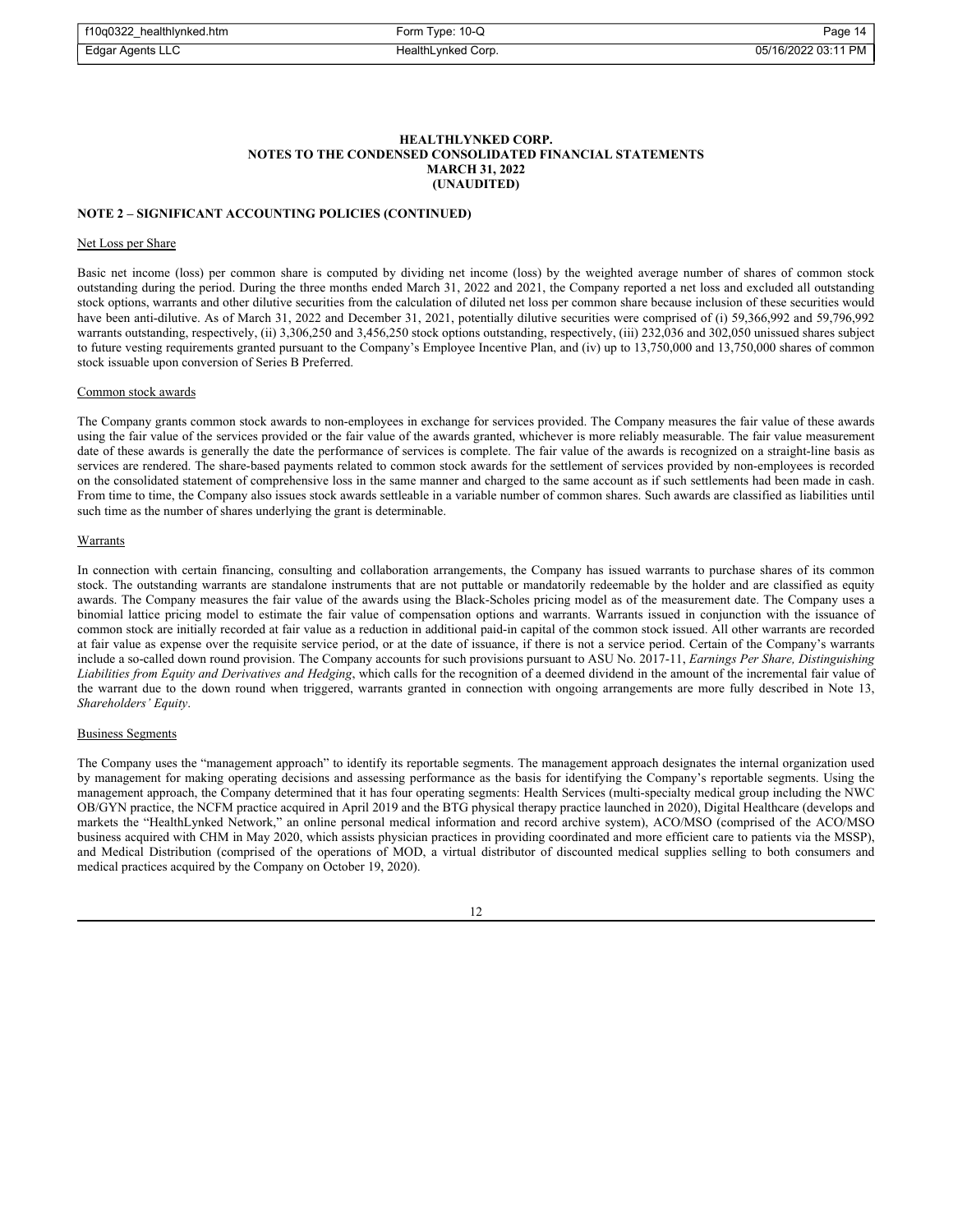| f10q0322 healthlynked.htm | Form Type: 10-Q    | Page 15             |
|---------------------------|--------------------|---------------------|
| Edgar Agents LLC          | HealthLynked Corp. | 05/16/2022 03:11 PM |

## **NOTE 2 – SIGNIFICANT ACCOUNTING POLICIES (CONTINUED)**

#### Recently Issued Accounting Pronouncements

In March 2020, the FASB issued ASU 2020-03, "Codification Improvements to Financial Instruments": The amendments in this update are to clarify, correct errors in, or make minor improvements to a variety of ASC topics. The changes in ASU 2020-03 are not expected to have a significant effect on current accounting practices. The ASU improves various financial instrument topics in the Codification to increase stakeholder awareness of the amendments and to expedite the improvement process by making the Codification easier to understand and easier to apply by eliminating inconsistencies and providing clarifications. The ASU is effective for smaller reporting companies for fiscal years beginning after December 15, 2022 with early application permitted. The Company is currently evaluating the impact the adoption of this guidance may have on its consolidated financial statements.

In August 2020, the FASB issued ASU 2020-06 *Debt—Debt with Conversion and Other Options (Subtopic 470-20) and Derivatives and Hedging—Contracts in Entity's Own Equity (Subtopic 815-40)* related to the measurement and disclosure requirements for convertible instruments and contracts in an entity's own equity. The pronouncement simplifies and adds disclosure requirements for the accounting and measurement of convertible instruments and the settlement assessment for contracts in an entity's own equity. This pronouncement is effective for fiscal years, and for interim periods within those fiscal years, beginning after December 15, 2021 and early adoption is permitted, but no earlier than fiscal years beginning after December 15, 2020, including interim periods within those fiscal years. The Company is currently evaluating the impact that this standard will have on its consolidated financial statements.

In October 2021, the FASB issued guidance which requires companies to apply Topic 606, *Revenue from Contracts with Customers*, to recognize and measure contract assets and contract liabilities from contracts with customers acquired in a business combination. Public entities must adopt the new guidance for fiscal years beginning after December 15, 2022 and interim periods within those fiscal years, with early adoption permitted. The Company is currently evaluating the impact and timing of adoption of this guidance.

#### Recently Adopted Pronouncements

In December 2019, the FASB issued ASU 2019-12 *Simplifying the Accounting for Income Taxes*, which eliminates the need for an organization to analyze whether the following apply in a given period: (1) exception to the incremental approach for intra-period tax allocation; (2) exceptions to accounting for basis differences when there are ownership changes in foreign investments; and (3) exceptions in interim period income tax accounting for year-to-date losses that exceed anticipated losses. ASU No. 2019-12 is effective for fiscal years beginning after December 15, 2020, and interim periods within those fiscal years. The Company adopted this standard in the year ended December 31, 2021. The adoption did not have a material effect on the Company's consolidated financial statements.

In May 2021, the Financial Accounting Standards Board ("FASB") issued ASU 2021-04, Earnings Per Share (Topic 260), Debt—Modifications and Extinguishments (Subtopic 470-50), Compensation—Stock Compensation (Topic 718), and Derivatives and Hedging—Contracts in Entity's Own Equity (Subtopic 815-40). ASU 2021-04 clarifies and reduces diversity in an issuer's accounting for modifications or exchanges of freestanding equity-classified written call options (for example, warrants) that remain equity classified after modification or exchange. The ASU provides guidance to clarify whether an issuer should account for a modification or an exchange of a freestanding equity-classified written call option that remains equity classified after modification or exchange as (1) an adjustment to equity and, if so, the related earnings per share effects, if any, or (2) an expense and, if so, the manner and pattern of recognition. ASU 2021-04 is effective for annual periods beginning after December 15, 2021, including interim periods within those fiscal years. Early adoption is permitted, including adoption in an interim period. The Company is currently evaluating the impact that this standard will have on its consolidated financial statements. The Company adopted this standard for the year ended December 31, 2022. The adoption did not have a material effect on the Company's consolidated financial statements.

No other new accounting pronouncements were issued or became effective in the period that had, or are expected to have, a material impact on our consolidated Financial Statements.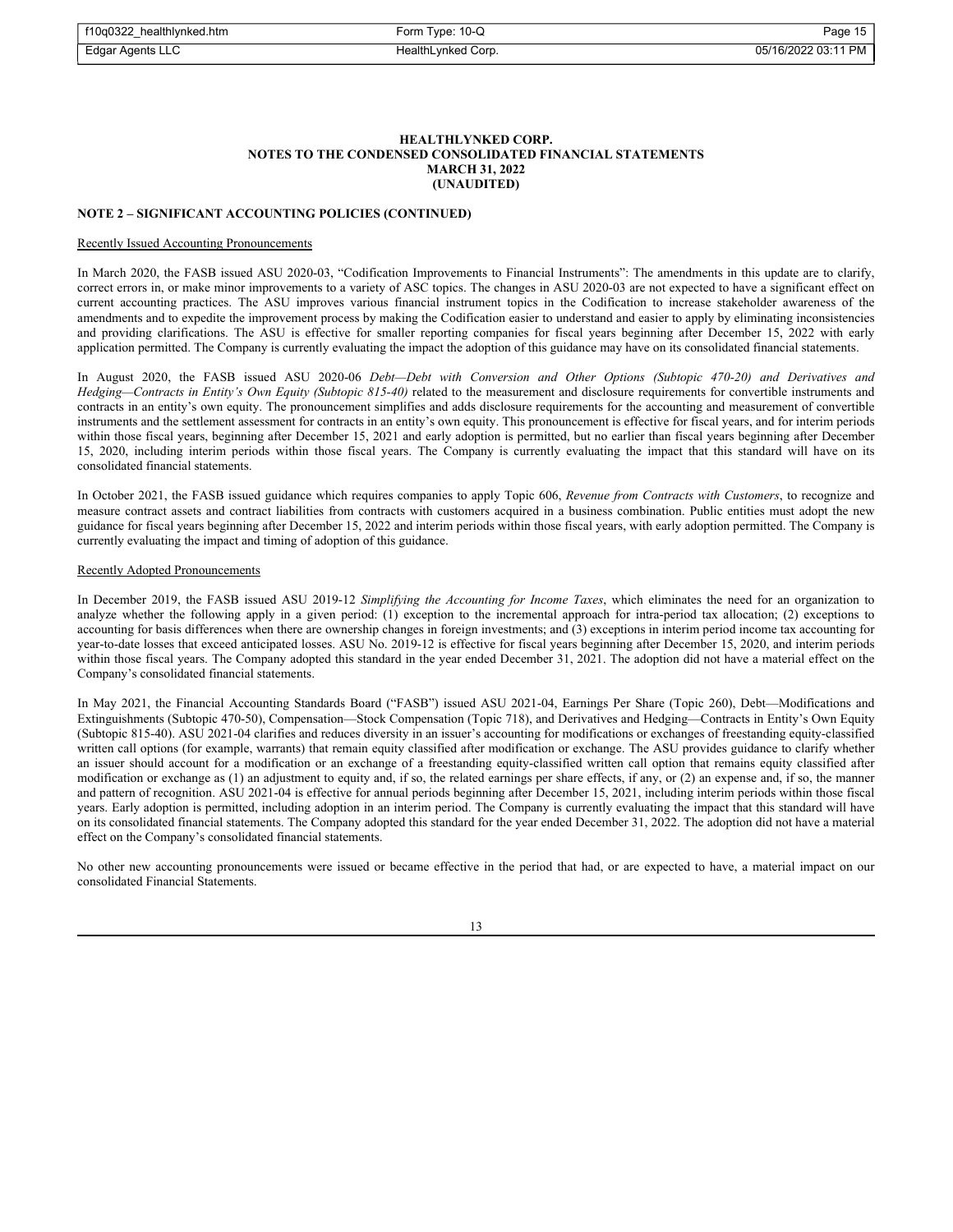| f10q0322 healthlynked.htm | Form Type: 10-Q    | Page 16             |
|---------------------------|--------------------|---------------------|
| Edgar Agents LLC          | HealthLynked Corp. | 05/16/2022 03:11 PM |

### **NOTE 3 – LIQUIDITY AND GOING CONCERN ANALYSIS**

#### *Liquidity and Going Concern*

During the second quarter of 2014, the FASB issued ASU No. 2014-15, Presentation of Financial Statements - Going Concern (Subtopic 205-40): Disclosure of Uncertainties about an Entity's Ability to Continue as a Going Concern. This update provided U.S. GAAP guidance on management's responsibility in evaluating whether there is substantial doubt about a company's ability to continue as a going concern and about related footnote disclosures. Under this standard, the Company is required to evaluate whether there is substantial doubt about its ability to continue as a going concern each reporting period, including interim periods. In evaluating the Company's ability to continue as a going concern, management considered the conditions and events that could raise substantial doubt about the Company's ability to continue as a going concern within 12 months after the Company's financial statements were issued (May 16, 2022). Management considered the Company's current financial condition and liquidity sources, including current funds available, forecasted future cash flows and the Company's obligations due before May 16, 2023.

The Company is subject to a number of risks, including uncertainty related to product development and generation of revenues and positive cash flow from its Digital Healthcare division and a dependence on outside sources of capital. The attainment of profitable operations is dependent on future events, including obtaining adequate financing to fulfill the Company's growth and operating activities and generating a level of revenues adequate to support the Company's cost structure.

The Company has experienced net losses and cash outflows from operating activities since inception. As of March 31, 2022, the Company had cash balances of \$1,926,714, working capital of \$503,527 and an accumulated deficit of \$33,373,312. For the three months ended March 31, 2022, the Company had a net loss of \$1,168,123, net cash used by operating activities of \$1,342,918, and no cash provided by financing activities. The Company expects to continue to incur net losses and have significant cash outflows for at least the next 12 months.

Management has evaluated the significance of the conditions described above in relation to the Company's ability to meet its obligations and concluded that, without additional funding, the Company will not have sufficient funds to meet its obligations within one year from the date the condensed consolidated financial statements were issued.

On April 20, 2021, the Company filed a shelf registration statement on form S-3 that was declared effective by the Securities and Exchange Commission on April 26, 2021 (the "Shelf Registration"). The Shelf Registration registered for resale up to \$50,000,000 of the Company's common stock. During August 2021, the Company sold 3,703,704 common shares and 1,851,852 five-year warrants with an exercise price of \$0.65 to an institutional investor at an offering price of \$0.54 per share pursuant to the Shelf Registration, generating gross proceeds of \$2,000,000. The Company may still make sales of common stock up to an additional \$48,000,000 under the Shelf Registration. Management intends to alleviate the conditions described above by raising additional capital from the Shelf Registration. However, there is no assurance that management's plans will be successful. The Company's ability to obtain additional financing in the debt and equity capital markets is subject to several factors, including market and economic conditions, the Company's performance and investor sentiment with respect to the Company and its industry.

Without raising additional capital, either via the Shelf Registration or from other sources, there is substantial doubt about the Company's ability to continue as a going concern through May 16, 2023. The accompanying condensed consolidated financial statements have been prepared assuming that the Company will continue as a going concern. This basis of presentation contemplates the recovery of the Company's assets and the satisfaction of liabilities in the normal course of business.

# *COVID-19*

A novel strain of coronavirus, COVID-19, that was first identified in China in December 2019, has surfaced in several regions across the world and resulted in travel restrictions and business slowdowns or shutdowns in affected areas. In March 2020, the World Health Organization declared the outbreak of COVID-19 a pandemic. The outbreak of the pandemic is materially adversely affecting the Company's employees, patients, communities and business operations, as well as the U.S. economy and financial markets. The further spread of COVID-19, and the requirement to take action to limit the spread of the illness, may impact our ability to carry out our business as usual and may materially adversely impact global economic conditions, our business and financial condition, including our potential to conduct financings on terms acceptable to us, if at all. The extent to which COVID-19 may impact our business will depend on future developments, which are highly uncertain and cannot be predicted with confidence, such as the ultimate geographic spread of the disease, the duration of the outbreak, travel restrictions and social distancing in the United States and other countries, business closures or business disruptions and the effectiveness of actions taken in the United States and other countries to contain and treat the disease. In response to COVID-19, the Company implemented additional safety measures in its patient services locations and its corporate headquarters.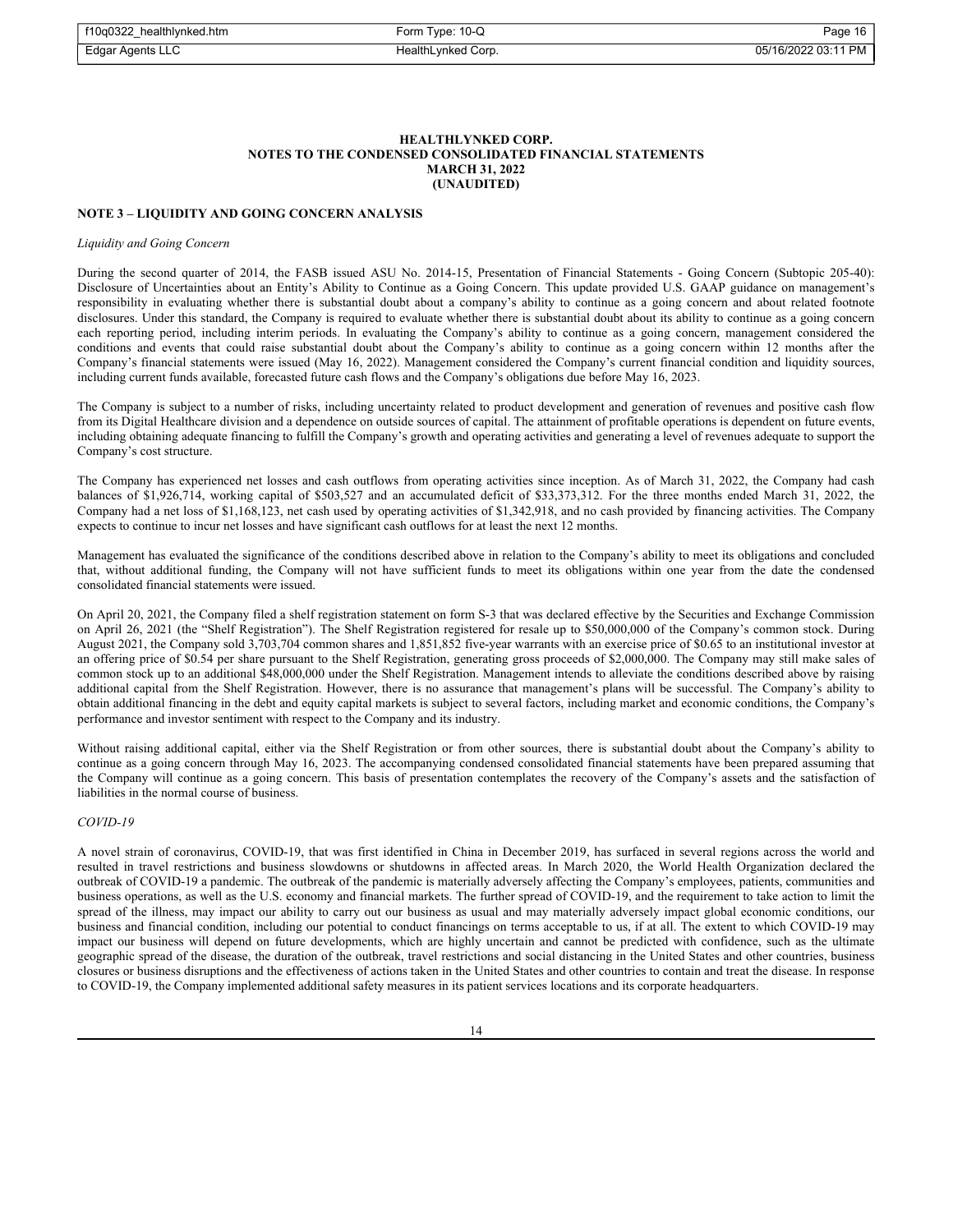| f10q0322_healthlynked.htm | Form Type: 10-Q    | Page 17             |
|---------------------------|--------------------|---------------------|
| Edgar Agents LLC          | HealthLynked Corp. | 05/16/2022 03:11 PM |

## **NOTE 4 – PREPAID EXPENSES AND OTHER**

Prepaid and other expenses as of March 31, 2022 and December 31, 2021 were as follows:

|                                             |   | March 31,<br>2022 |  | December 31,<br>2021 |  |
|---------------------------------------------|---|-------------------|--|----------------------|--|
| Insurance prepayments                       | S | 17,733            |  | 25,020               |  |
| Other expense prepayments                   |   | 31,837            |  | 50,860               |  |
| Rent deposits                               |   | 49.125            |  | 49,125               |  |
| Deferred equity compensation                |   | 117,188           |  | 151,250              |  |
| Total prepaid expenses and other            |   | 215,883           |  | 276,255              |  |
| Less: long term portion                     |   | (130, 188)        |  | (138, 625)           |  |
| Prepaid expenses and other, current portion |   | 85,695            |  | 137,630              |  |

Deferred equity compensation reflects common stock grants made in 2021 from the Company's 2021 Equity Incentive Plan that vest over a four-year period and that are settleable for a fixed dollar amount rather than a fixed number of shares. The original grant date fair value of the equity compensation was \$165,000. Amortization in the three months ended March 31, 2022 and 2021 was \$9,063 and \$-0-, respectively. At inception, the Company recorded a corresponding liability captioned "Liability-classified equity instruments."

# **NOTE 5 – PROPERTY, PLANT, AND EQUIPMENT**

Property, plant and equipment as of March 31, 2022 and December 31, 2021 were as follows:

|                                                        |  | March 31.<br>2022 | December 31,<br>2021 |            |
|--------------------------------------------------------|--|-------------------|----------------------|------------|
| Medical equipment                                      |  | 493,854           |                      | 484,126    |
| Furniture, office equipment and leasehold improvements |  | 162,154           |                      | 149,868    |
|                                                        |  |                   |                      |            |
| Total property, plant and equipment                    |  | 656,008           |                      | 633,994    |
| Less: accumulated depreciation                         |  | (308, 480)        |                      | (283, 512) |
|                                                        |  |                   |                      |            |
| Property, plant and equipment, net                     |  | 347,528           |                      | 350,482    |

Depreciation expense during the three months ended March 31, 2022 and 2021 was \$24,969 and \$26,896, respectively.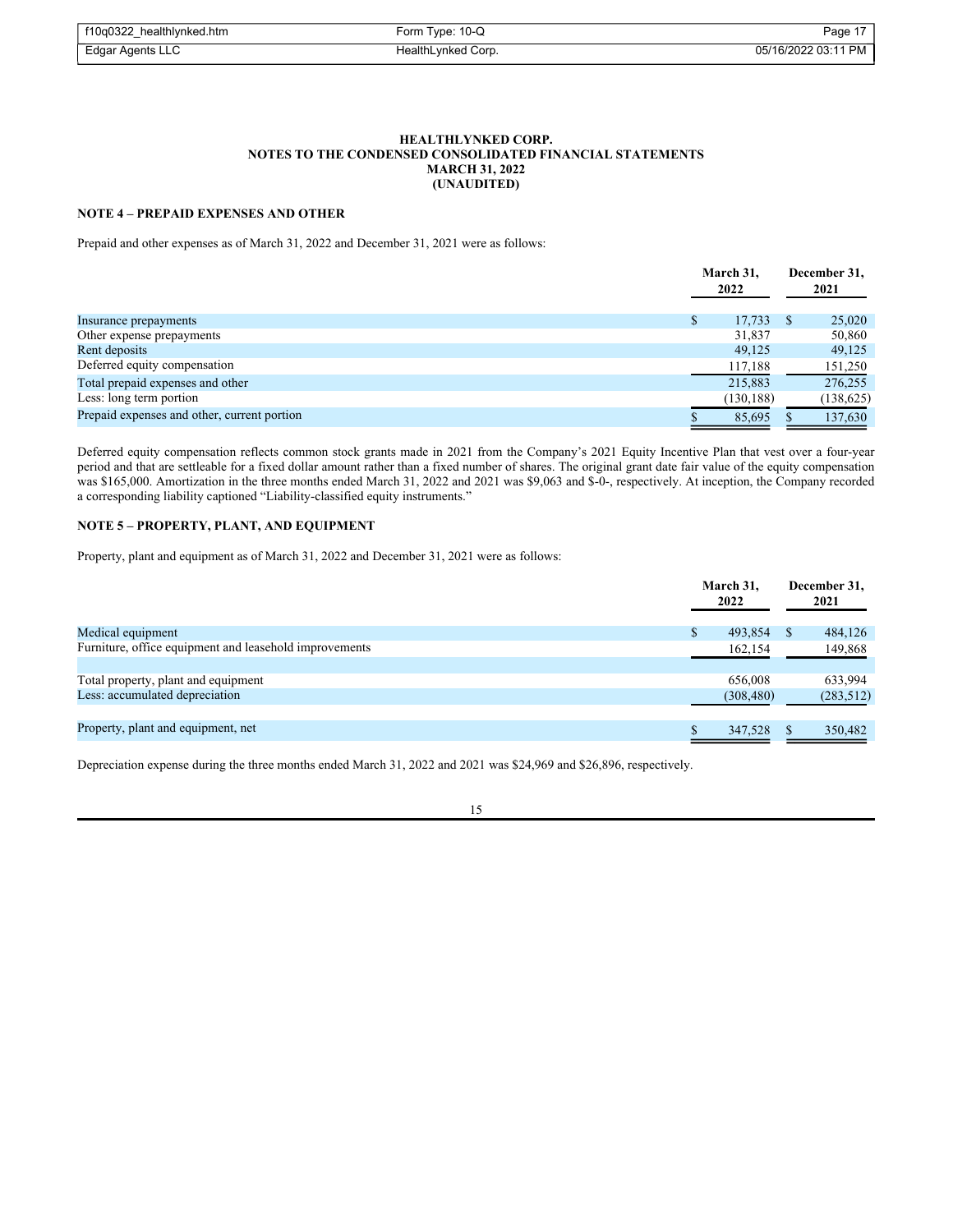| f10q0322_healthlynked.htm | Form Type: 10-Q    | Page 18             |
|---------------------------|--------------------|---------------------|
| Edgar Agents LLC          | HealthLynked Corp. | 05/16/2022 03:11 PM |

## **NOTE 6 – INTANGIBLE ASSETS AND GOODWILL**

Intangible assets as of March 31, 2022 and December 31, 2021 were as follows:

|                                | March 31,<br>2022 | December 31,<br>2021      |  |
|--------------------------------|-------------------|---------------------------|--|
| NCFM: Medical database         | \$<br>1,101,538   | 1,101,538<br><sup>S</sup> |  |
| NCFM: Website                  | 41,000            | 41,000                    |  |
| CHM: ACO physician contracts   | 1,073,000         | 1,073,000                 |  |
| MOD: Website                   | 3,538,000         | 3,538,000                 |  |
|                                |                   |                           |  |
| Total intangible assets        | 5,753,538         | 5,753,538                 |  |
| Less: accumulated amortization | (1,052,338)       | (873, 417)                |  |
|                                |                   |                           |  |
| Intangible assets, net         | 4,701,200         | 4,880,121                 |  |

Goodwill and intangible assets arose from the acquisitions of NCFM in April 2019, CHM in May 2020, and MOD in October 2020. The NCFM medical database is assumed to have an indefinite life and is not amortized and the website is being amortized on a straight-line basis over its estimated useful life of five years. The CHM ACO physician contracts are assumed to have an indefinite life and are not amortized. The MOD website is being amortized on a straight-line basis over its estimated useful life of five years.

Goodwill represents the excess of consideration transferred over the fair value of the net identifiable assets acquired related to the acquisition of CHM and MOD and amounts to \$1,148,105 as of March 31, 2022 and December 31, 2021.

Amortization expense in the three months ended March 31, 2022 and 2021 was \$178,921 and \$184,762, respectively. No impairment charges were recognized related to goodwill and intangible assets in the three months ended March 31, 2022 and 2021.

## **NOTE 7 – LEASES**

The Company has separate operating leases for office space related to its NWC, NCFM and BTG practices, two separate leases relating to its corporate headquarters, and a copier lease that expire in July 2023, May 2022, March 2023, November 2023, November 2023 and January 2027, respectively. As of March 31, 2022, the Company's weighted-average remaining lease term relating to its operating leases was 1.9 years, with a weighted-average discount rate of 18.39%.

The table below summarizes the Company's lease-related assets and liabilities as of March 31, 2022 and December 31, 2021:

|                                |    | March 31,<br>2022 |  | December 31,<br>2021 |  |
|--------------------------------|----|-------------------|--|----------------------|--|
| Lease assets                   |    | 499,144           |  | 526,730              |  |
|                                |    |                   |  |                      |  |
| <b>Lease liabilities</b>       |    |                   |  |                      |  |
| Lease liabilities (short term) | S. | 294,442 \$        |  | 288,966              |  |
| Lease liabilities (long term)  |    | 204,762           |  | 239,225              |  |
| Total lease liabilities        |    | 499.204           |  | 528,191              |  |

Lease expense was \$101,394 and \$65,511 in the three months ended March 31, 2022 and 2021, respectively.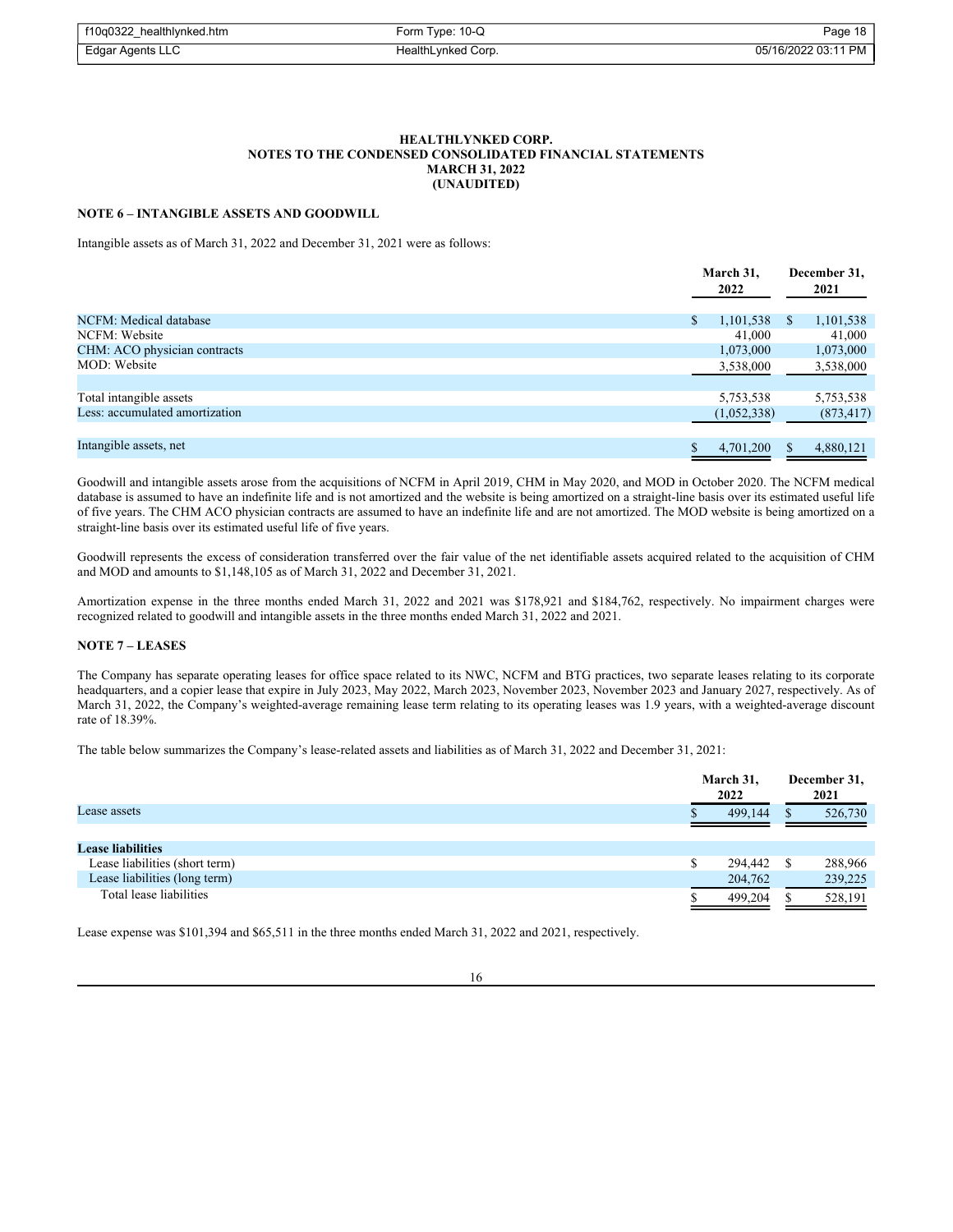| f10q0322_healthlynked.htm | Form Type: 10-Q    | Page 19             |
|---------------------------|--------------------|---------------------|
| Edgar Agents LLC          | HealthLynked Corp. | 05/16/2022 03:11 PM |

# **NOTE 7 – LEASES (CONTINUED)**

Maturities of operating lease liabilities were as follows as of March 31, 2022:

| 2022 (April to December)           | 284,905    |
|------------------------------------|------------|
| 2023                               | 285,721    |
| 2024                               | 11,877     |
| 2025                               | 11,877     |
| 2026                               | 11,877     |
| 2027                               | 990        |
| Total lease payments               | 607,247    |
| Less interest                      | (108, 043) |
| Present value of lease liabilities | 499,204    |

# **NOTE 8 – ACCOUNTS PAYABLE AND ACCRUED EXPENSES**

Amounts related to accounts payable and accrued expenses as of March 31, 2022 and December 31, 2021 were as follows:

|                             | March 31,<br>2022 | December 31,<br>2021 |
|-----------------------------|-------------------|----------------------|
| Trade accounts payable      | 356,832 \$        | 306,220              |
| Accrued payroll liabilities | 66,282            | 172,500              |
| Accrued operating expenses  | 286,345           | 265,411              |
| Accrued interest            | 50,931            | 46,712               |
|                             | 760,390           | 790,843              |

# **NOTE 9 – CONTRACT LIABILITIES**

Amounts related to contract liabilities as of March 31, 2022 and December 31, 2021 were as follows:

|                                           | March 31,<br>2022 | December 31,<br>2021 |        |
|-------------------------------------------|-------------------|----------------------|--------|
| Patient services paid but not provided    | 22,461            |                      | 42,530 |
| Consulting services paid but not provided | ___               |                      | 25,000 |
| Unshipped products                        | 10.887            |                      | 5,308  |
|                                           | 33,348            |                      | 72,838 |

Contract liabilities relate to contracted consulting services at CHM for which payment has been made but services have not yet been rendered as of the measurement date, physical therapy services purchased as a prepaid bundle for which services have not yet been provided, and MOD products that have been ordered and paid for by the customer, but which have not been shipped as of the measurement date. The Company typically satisfies its performance obligations related to such contracts upon completion of service or shipment of product. Payment is typically made in the period prior to the services being provided.

## **NOTE 10 – AMOUNTS DUE TO RELATED PARTY AND RELATED PARTY TRANSACTIONS**

Amounts due to related parties as of March 31, 2022 and December 31, 2021 were comprised of deferred compensation payable to the Company's founder and CEO, Dr. Michael Dent, in the amount of \$300,600.

During the three months ended March 31, 2022 and 2021, the Company paid Dr. Dent's spouse \$22,308 and \$33,462, respectively, in consulting fees pursuant to a consulting agreement.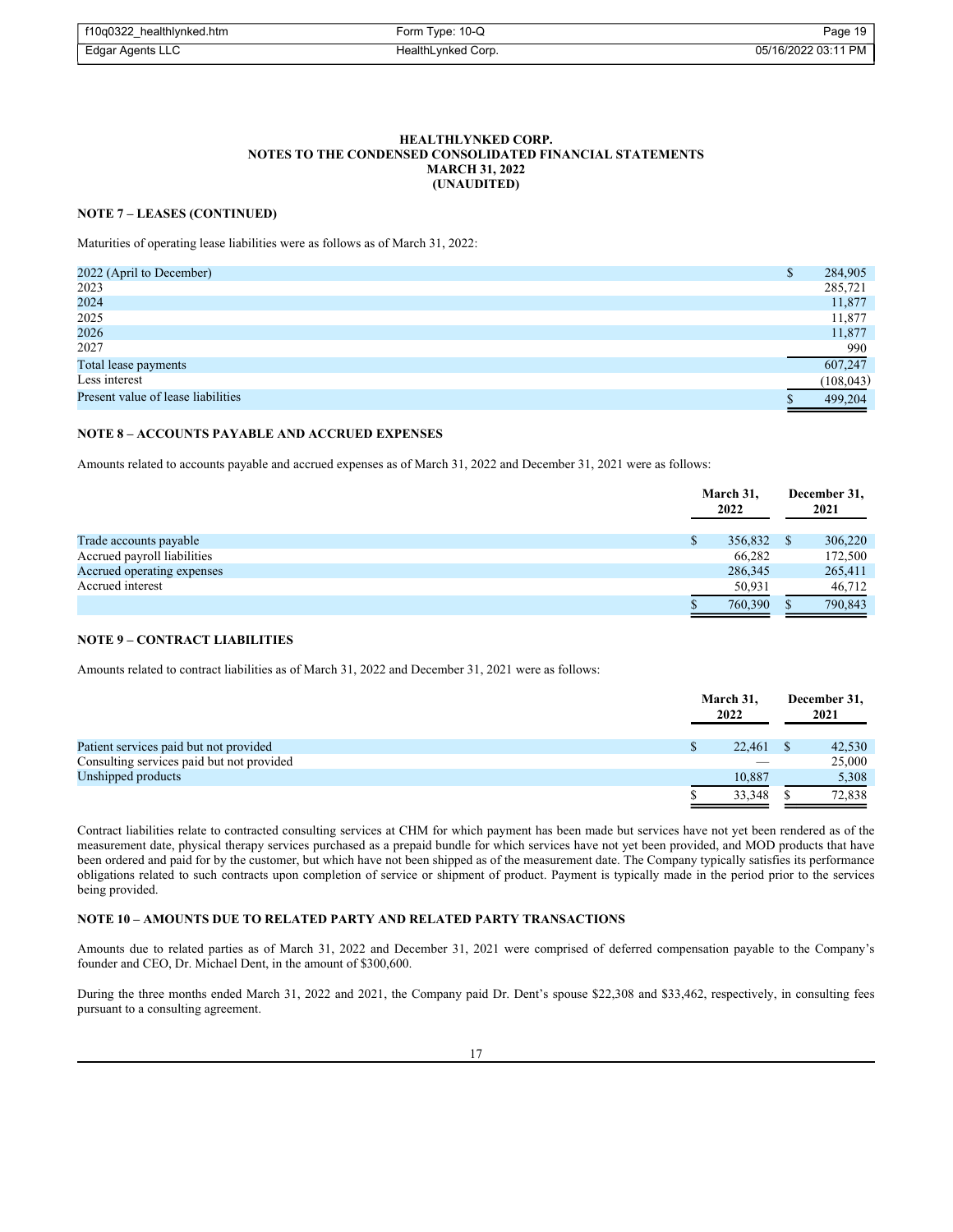| f10q0322 healthlynked.htm | Form Type: 10-Q    | Page 20             |
|---------------------------|--------------------|---------------------|
| Edgar Agents LLC          | HealthLynked Corp. | 05/16/2022 03:11 PM |

#### **NOTE 11 – GOVERNMENT AND VENDOR NOTES PAYABLE**

During May and June 2020, the Company and certain of its subsidiaries received an aggregate of \$621,069 in loans under the PPP. The Company also acquired a PPP loan in the MOD acquisition with an inception date of April 3, 2020 and a face value of \$11,757. The PPP loans, administered by SBA, were issued under the Coronavirus Aid, Relief, and Economic Security Act, also known as the CARES Act. The loans bore interest at 1% per annum and were scheduled to mature in May and June 2022. Principal and interest payments were deferred for the first nine months of the loans. Pursuant to the terms of the PPP, principal amounts may be forgiven if loan proceeds are used for qualifying expenses as described in the CARES Act, including costs such as payroll, benefits, employer payroll taxes, rent and utilities. The entirety of the PPP loans outstanding, comprised of \$632,826 principal and \$6,503 accrued interest, was forgiven in May 2021.

During June, July and August 2020, the Company and its subsidiaries received an aggregate of \$450,000 in Disaster Relief Loans from the SBA. The loans bear interest at 3.75% per annum and mature 30 years from issuance. Mandatory principal and interest payments were originally scheduled to begin 12 months from the inception date of each loan and were subsequently extended by the SBA until 30 months from the inception date. Installment payments are now scheduled to begin in December 2022.

In connection with the October 19, 2020 acquisition of MOD, the Company acquired a note payable to MOD's primary product vendor with a remaining principal balance of \$79,002 as of the acquisition date and \$51,109 as of December 31, 2020. The vendor note was paid in full during the first quarter of 2021.

Interest accrued on government and vendor notes payable as of March 31, 2022 and December 31, 2021 was \$28,942 and \$24,723, respectively. Interest expense on the loans was \$4,219 and \$7,605 for the three months ended March 31, 2022 and 2021, respectively.

## **NOTE 12 – CONVERTIBLE NOTES PAYABLE**

The Company had no convertible notes payable as of March 31, 2022 or December 31, 2021.

On January 6, 2021, the holder of the Company's four remaining fixed rate convertible promissory notes with a face value of \$1,038,500 – comprised of a \$550,000 6% fixed convertible secured promissory note dated July 7, 2016 (the "\$550k Note"), a \$50,000 10% fixed convertible commitment fee promissory note dated July 7, 2016 (the "\$50k Note"), \$81,000 of principal remaining on a \$111,000 10% fixed convertible secured promissory note dated May 22, 2017 (the "\$111k Note"), and a \$357,500 10% fixed convertible note dated April 15, 2019 (the "\$357.5k Note" and together with the \$550k Note, the \$50k Note and the \$111k Note, the "Remaining Notes") – agreed to extend the maturity date on the Remaining Notes to January 14, 2021. In exchange for the extension, the Company agreed to extend the expiration date of 3,508,333 existing warrants held by the holder (the "Extended Warrants") from dates between July 2021 and March 2022 until March 2023. Because the fair value of consideration issued was greater than 10% of the present value of the remaining cash flows under the modified Remaining Notes, the transaction was treated as a debt extinguishment and reissuance of new debt instruments pursuant to the guidance of ASC 470-50. A loss on debt extinguishment was recorded in the amount of \$126,502 in the year ended December 31, 2021, equal to the incremental fair value of the Extended Warrants before and after the modification.

On January 14, 2021, the Company and the holder of the Remaining Notes entered into a series of agreements pursuant to which (i) the holder agreed to convert the full face value of \$1,038,500 and \$317,096 of accrued interest on the Remaining Notes into 13,538,494 shares of common stock pursuant to the original conversion terms of the underlying notes, (ii) the holder agreed to a 180-day leak out provision, whereby, from and after January 14, 2021, it may not sell in shares of the Company's common stock in excess of 5% of the Company's daily trading volume for the first 90 days and 10% of the Company's daily volume for the next 90 days, subject to certain exceptions, (iii) the holder agreed to release all security interests and share reserves related to the Remaining Notes, and (iv) the Company issued to the holder a new five-year warrant to purchase 13,538,494 shares of common stock at an exercise price of \$0.30 per share. In connection with the conversion, the Company recognized a loss on debt extinguishment of \$5,463,492 in the three months ended March 31, 2021, representing the excess of the fair value of the shares and warrant issued at conversion over the carrying value of the host instrument and accrued interest.

Prior to conversion, the Remaining Notes were carried at fair value and revalued at each period end, with changes to fair value recorded to the statement of operations under "Change in Fair Value of Debt." The changes in fair value during the three months ended March 31, 2022 and 2021 were \$-0- and \$19,246, respectively.

Interest expense on convertible notes outstanding during the three months ended March 31, 2022 and 2021 was \$-0- and \$4,372, respectively.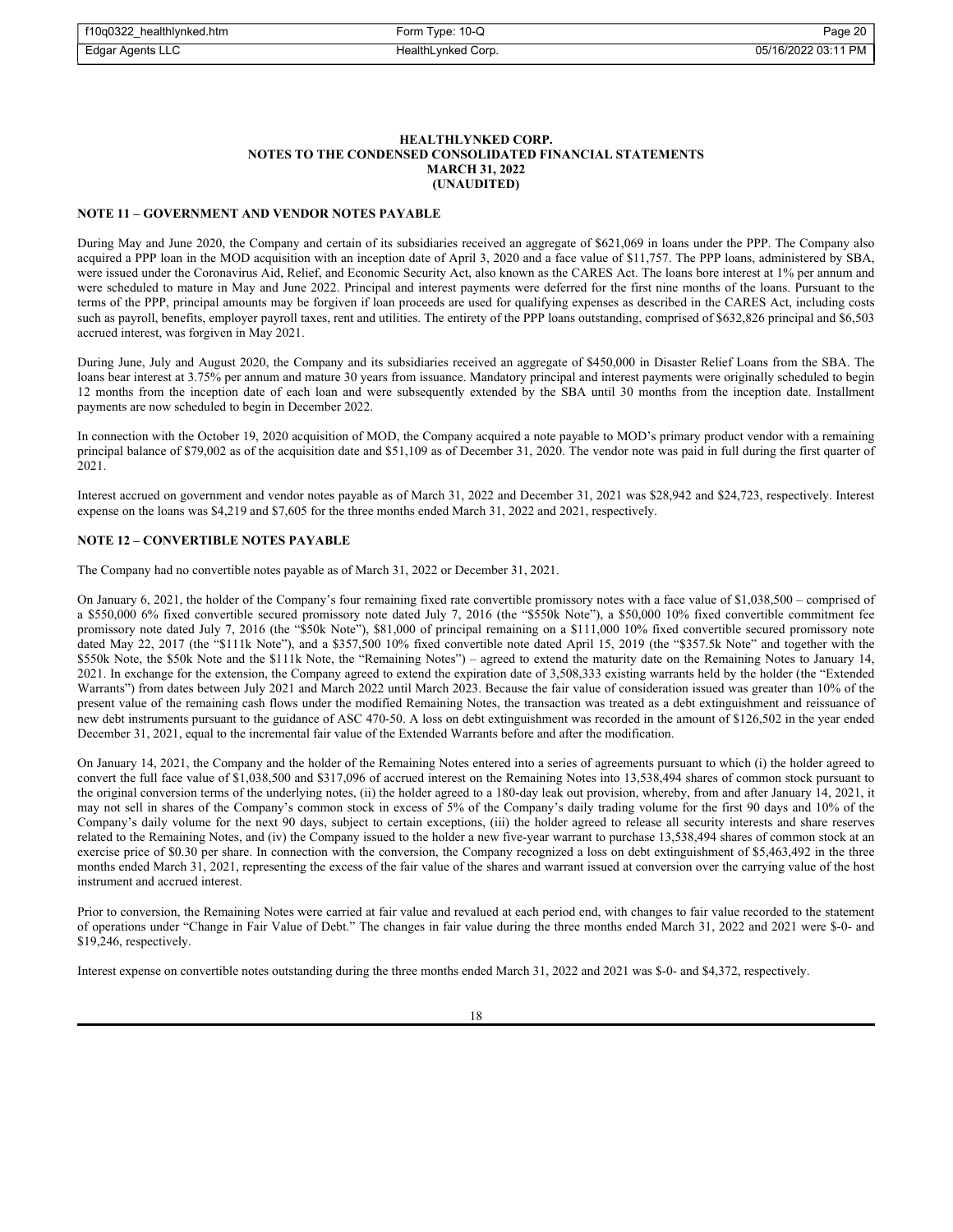| f10q0322 healthlynked.htm | Form Type: 10-Q    | Page 21             |
|---------------------------|--------------------|---------------------|
| Edgar Agents LLC          | HealthLynked Corp. | 05/16/2022 03:11 PM |

## **NOTE 13 – SHAREHOLDERS' EQUITY**

#### Private Placements

During the three months ended March 31, 2021, the Company sold 11,787,766 shares of common stock in 46 separate private placement transactions. The Company received \$3,488,725 in proceeds from the sales. In connection with the stock sales, the Company also issued 5,893,889 five-year warrants to purchase shares of common stock at exercise prices between \$0.27 and \$1.05 per share.

## Investment Agreement Draws

During the three months ended March 31, 2021, the Company issued 3,006,098 common shares pursuant to draws made by the Company under the Investment Agreement and received an aggregate of \$900,636 in net proceeds from the draws.

## Shares issued to Consultants

During the three months ended March 31, 2022 and 2021, the Company issued 5,250 and 475,000 common shares, respectively, to consultants for services rendered. In connection with the issuances, the Company recognized expenses totaling \$8,044 and \$122,829 in the three months ended March 31, 2022 and 2021, respectively.

### Common Stock Issuable

As of March 31, 2022 and December 31, 2021, the Company was obligated to issue the following shares:

|                                                          | <b>March 31, 2022</b> |               | <b>December 31, 2020</b> |         |
|----------------------------------------------------------|-----------------------|---------------|--------------------------|---------|
|                                                          | Amount                | <b>Shares</b> | Amount                   | Shares  |
| Shares is suable to consultants, employees and directors | 318,040               | 938.191       | 282,347                  | 719,366 |

## Stock Warrants

Transactions involving our stock warrants during the three months ended March 31, 2022 and 2021 are summarized as follows:

|                                        |                   | 2022                                   |        |                     | 2021                                   |        |  |
|----------------------------------------|-------------------|----------------------------------------|--------|---------------------|----------------------------------------|--------|--|
|                                        |                   | Weighted<br>Average<br><b>Exercise</b> |        |                     | Weighted<br>Average<br><b>Exercise</b> |        |  |
|                                        | <b>Number</b>     |                                        | Price  | <b>Number</b>       |                                        | Price  |  |
| Outstanding at beginning of the period | 59,796,992        |                                        | 0.25   | 51,352,986          |                                        | 0.14   |  |
| Granted during the period              | —                 |                                        | 0.00   | 19,585,790          |                                        | 0.34   |  |
| Exercised during the period            | $\qquad \qquad -$ | <b>S</b>                               | 0.00   | $(11, 196, 742)$ \$ |                                        | (0.06) |  |
| Expired during the period              | (430,000)         |                                        | (0.44) |                     |                                        |        |  |
| Outstanding at end of the period       | 59,366,992        |                                        | 0.25   | 59,742,034          |                                        | 0.22   |  |
| Exercisable at end of the period       | 59,366,992 \$     |                                        | 0.25   | 59,742,034          | - S                                    | 0.22   |  |
|                                        |                   |                                        |        |                     |                                        |        |  |
| Weighted average remaining life        |                   | 3.0 years                              |        | 3.7 years           |                                        |        |  |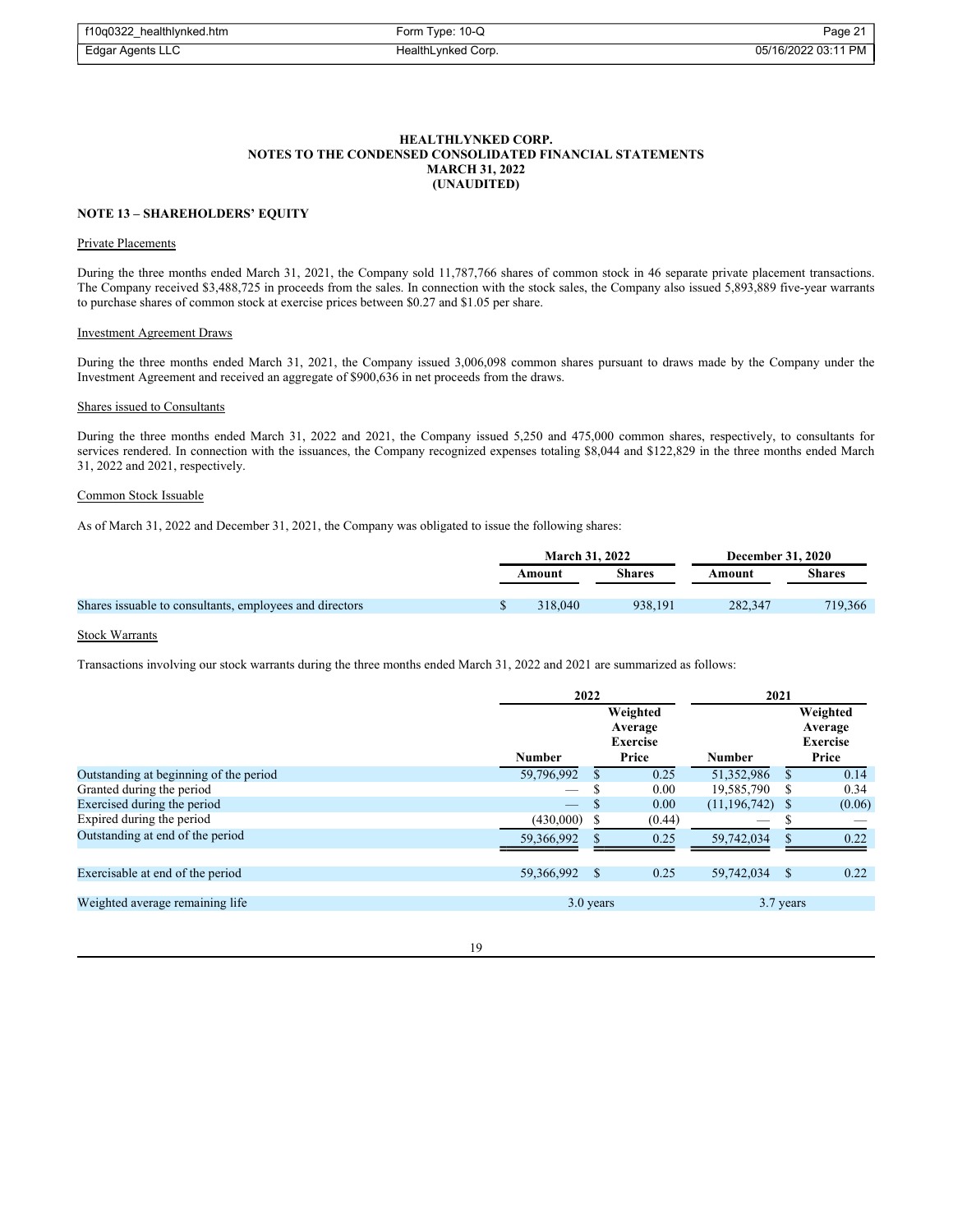| f10q0322_healthlynked.htm | Form Type: 10-Q    | Page 22             |
|---------------------------|--------------------|---------------------|
| Edgar Agents LLC          | HealthLynked Corp. | 05/16/2022 03:11 PM |

# **NOTE 13 – SHAREHOLDERS' EQUITY (CONTINUED)**

The following table summarizes information about the Company's stock warrants outstanding as of March 31, 2022:

| <b>Warrants Outstanding</b> |                                  |                       |                                                                  |  | <b>Warrants Exercisable</b>                      |                       |    |                                                  |
|-----------------------------|----------------------------------|-----------------------|------------------------------------------------------------------|--|--------------------------------------------------|-----------------------|----|--------------------------------------------------|
|                             | <b>Exercise</b><br><b>Prices</b> | Number<br>Outstanding | Weighted-<br>Average<br>Remaining<br>Contractual<br>Life (years) |  | Weighted-<br>Average<br><b>Exercise</b><br>Price | Number<br>Exercisable |    | Weighted-<br>Average<br><b>Exercise</b><br>Price |
| \$                          | $0.0001$ to $0.09$               | 14,789,573            | 2.8 <sup>°</sup>                                                 |  | 0.07                                             | 14,789,573            | \$ | 0.07                                             |
| \$                          | $0.10 \text{ to } 0.24$          | 9,474,380             | 2.5 <sup>°</sup>                                                 |  | 0.17                                             | 9,474,380             | S  | 0.17                                             |
| \$                          | $0.25$ to $0.49$                 | 31,486,448            | 3.1 <sup>5</sup>                                                 |  | 0.31                                             | 31,486,448            | S  | 0.31                                             |
| \$                          | $0.50 \text{ to } 1.05$          | 3,616,591             | 4.1                                                              |  | 0.69                                             | 3,616,591             |    | 0.69                                             |
| \$                          | $0.05$ to $1.00$                 | 59,366,992            | 3.0                                                              |  | 0.25                                             | 59,366,992            |    | 0.25                                             |

During the three months ended March 31, 2022 and 2021, the Company issued -0- and 19,585,790 warrants, respectively, the aggregate grant date fair value of which was \$-0- and \$4,496,555, respectively. The fair value of the warrants was calculated using the following range of assumptions:

|                                | 2022               | 2021                    |
|--------------------------------|--------------------|-------------------------|
| Pricing model utilized         | No warrants issued | <b>Binomial Lattice</b> |
| Risk free rate range           | No warrants issued | $0.38\%$ to $0.86\%$    |
| Expected life range (in years) | No warrants issued | $3.00$ to $5.00$ years  |
| Volatility range               | No warrants issued | 170.58% to 193.21%      |
| Dividend yield                 | No warrants issued | $0.00\%$                |

There were no warrants exercised during the three months ended March 31, 2022. During the three months ended March 31, 2021, the Company received \$62,500 upon the exercise of 625,000 warrants with an exercise price of \$0.10. Additionally, the Company issued 9,047,332 shares upon cashless exercise of 10,571,742 warrant shares exercised using a cashless exercise feature in settlement of litigation and other disputes in amounts totaling \$614,221 that had been accrued in 2020.

#### Employee Equity Incentive Plans

On January 1, 2016, the Company adopted the 2016 Employee Equity Incentive Plan (the "2016 EIP") for the purpose of having equity awards available to allow for equity participation by its employees. The 2016 EIP allowed for the issuance of up to 15,503,680 shares of the Company's common stock to employees, which may be issued in the form of stock options, stock appreciation rights, or common shares. The 2016 EIP is governed by the Company's board, or a committee that may be appointed by the board in the future. The 2016 EIP expired during 2021 but allows for the prospective issuance of shares of common stock subject to vesting of awards made prior to expiration of the 2016 EIP.

On September 9, 2021, the Company adopted the 2021 Employee Equity Incentive Plan (the "2021 EIP" and, together with the 2016 EIP, the "EIPs") for the purpose of having equity awards available to allow for equity participation by its employees. The 2021 EIP allows for the issuance of up to 20,000,000 shares of the Company's common stock to employees, which may be issued in the form of stock options, stock appreciation rights, or common shares. The 2021 EIP is governed by the Company's board, or a committee that may be appointed by the board in the future.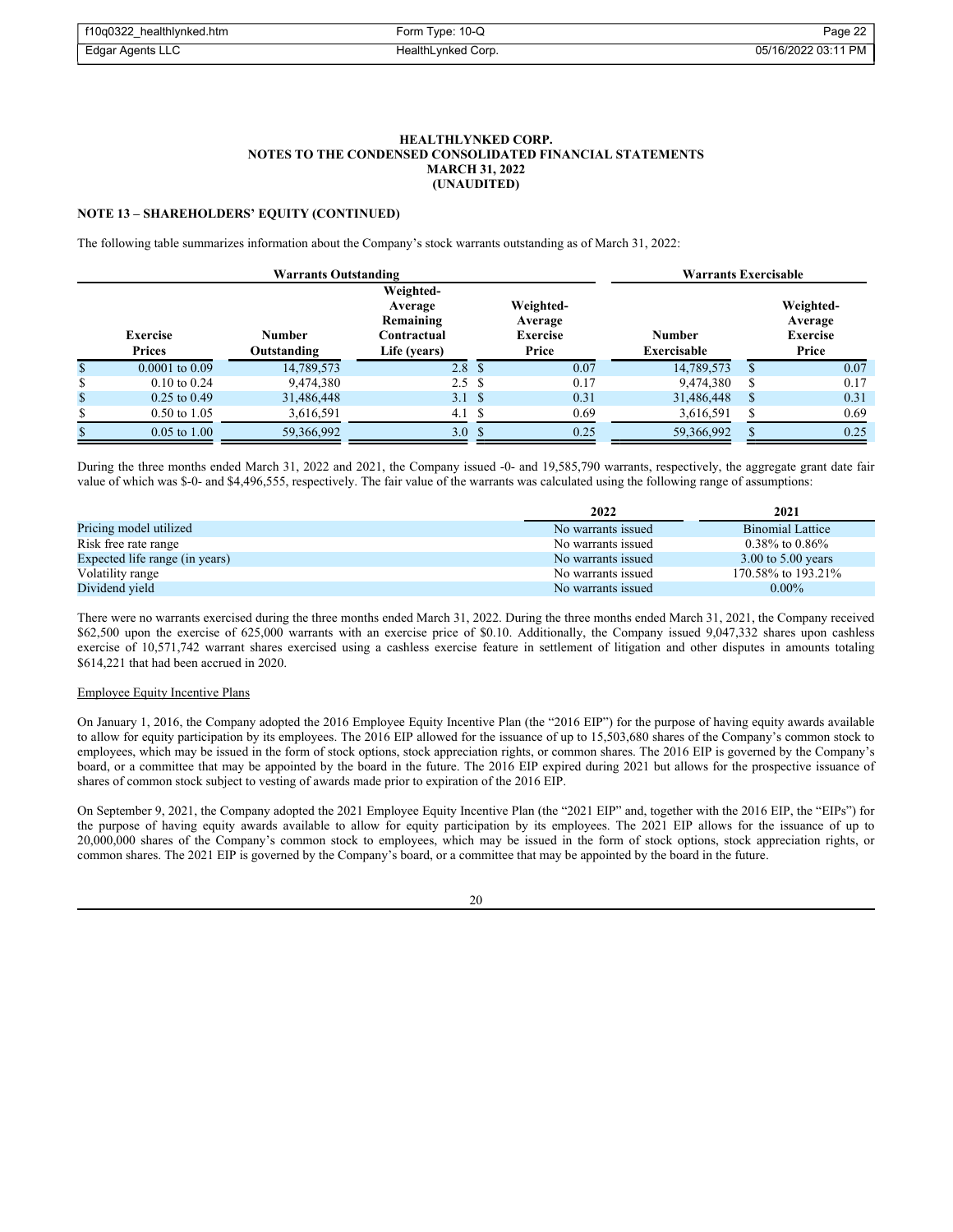| f10q0322_healthlynked.htm | Form Type: 10-Q    | Page 23             |
|---------------------------|--------------------|---------------------|
| Edgar Agents LLC          | HealthLynked Corp. | 05/16/2022 03:11 PM |

# **NOTE 13 – SHAREHOLDERS' EQUITY (CONTINUED)**

Amounts recognized in the financial statements with respect to the EIPs in the three months ended March 31, 2022 and 2021 were as follows:

|                                                                   | 2022                            | 2021                     |
|-------------------------------------------------------------------|---------------------------------|--------------------------|
| Total cost of share-based payment plans during the period         | 100.422                         | 307,160                  |
| Amounts capitalized in deferred equity compensation during period | $\hspace{0.1mm}-\hspace{0.1mm}$ | $\overline{\phantom{a}}$ |
| Amounts charged against income for amounts previously capitalized | 8.438 \$                        |                          |
| Amounts charged against income, before income tax benefit         | 108.860 \$                      | 307,160                  |
| Amount of related income tax benefit recognized in income         | $\overline{\phantom{0}}$        |                          |

*Stock Options* 

Stock options granted under the EIPs typically vest over a period of three to four years or based on achievement of Company and individual performance goals. The following table summarizes stock option activity as of and for the three months ended March 31, 2022 and 2021:

|                                    | 2022                                   |  |        | 2021                                   |  |        |
|------------------------------------|----------------------------------------|--|--------|----------------------------------------|--|--------|
|                                    | Weighted<br>Average<br><b>Exercise</b> |  |        | Weighted<br>Average<br><b>Exercise</b> |  |        |
| <b>Stock options</b>               | <b>Number</b>                          |  | Price  | <b>Number</b>                          |  | Price  |
| Outstanding at beginning of period | 3,456,250                              |  | 0.23   | 3,111,750                              |  | 0.20   |
| Granted during the period          | __                                     |  |        | __                                     |  |        |
| Exercised during the period        | $(12,500)$ \$                          |  | (0.26) | $(12,500)$ \$                          |  | (0.25) |
| Forfeited during the period        | $(137,500)$ \$                         |  | (0.35) | $(32,500)$ \$                          |  | (0.16) |
| Outstanding at end of period       | 3,306,250                              |  | 0.22   | 3,066,750                              |  | 0.20   |
| Options exercisable at period-end  | 2,535,000                              |  | 0.20   | 2,276,750                              |  | 0.17   |

As of March 31, 2022, there was \$108,313 of total unrecognized compensation cost related to options granted under the EIPs. That cost is expected to be recognized over a weighted-average period of 2.4 years.

The total fair value of options vested during the three months ended March 31, 2022 and 2021 was \$2,627 and \$46,746, respectively. The aggregate intrinsic value of share options exercised during the three months ended March 31, 2022 and 2021 was \$388 and \$9,725, respectively. During the three months ended March 31, 2022, the Company issued 1,394 shares upon cashless exercise of 12,500 option shares exercised using a cashless exercise feature. During the three months ended March 31, 2021, the Company received \$3,150 upon the exercise of 12,500 options with an exercise price of \$0.252.

The fair value of each stock option award is estimated on the date of grant using a binomial lattice option-pricing model based on the assumptions noted in the following table. No options were granted during the three months ended March 31, 2022 and 2021. The Company's accounting policy is to estimate forfeitures in determining the amount of total compensation cost to record each period.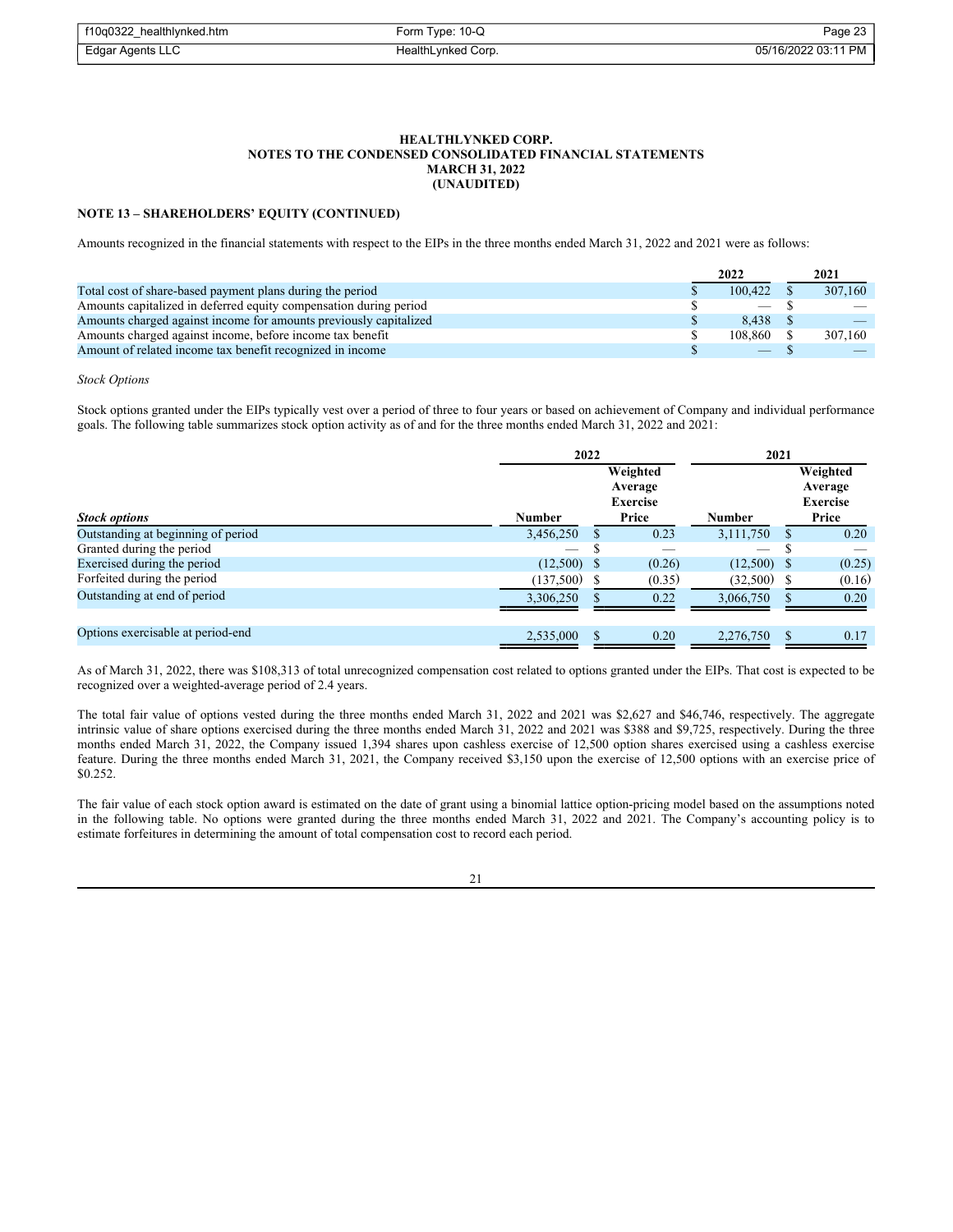| f10q0322 healthlynked.htm | Form Type: 10-Q    | Page 24             |
|---------------------------|--------------------|---------------------|
| Edgar Agents LLC          | HealthLynked Corp. | 05/16/2022 03:11 PM |

## **NOTE 13 – SHAREHOLDERS' EQUITY (CONTINUED)**

The following table summarizes the status and activity of nonvested options issued pursuant to the EIPs as of and for the three months ended March 31, 2022 and 2021:

|                                          | 2022                                                                           |  | 2021   |                |  |                                                               |  |
|------------------------------------------|--------------------------------------------------------------------------------|--|--------|----------------|--|---------------------------------------------------------------|--|
| <b>Stock options</b>                     | Weighted<br>Average<br><b>Grant Date</b><br><b>Fair Value</b><br><b>Shares</b> |  |        |                |  | Weighted<br>Average<br><b>Grant Date</b><br><b>Fair Value</b> |  |
| Nonvested options at beginning of period | 858,750                                                                        |  | 0.23   | 1,044,375      |  | 0.21                                                          |  |
| Granted                                  |                                                                                |  |        | _              |  |                                                               |  |
| Vested                                   | $(12,500)$ \$                                                                  |  | (0.21) | $(225,000)$ \$ |  | (0.21)                                                        |  |
| Forfeited                                | $(75,000)$ \$                                                                  |  | (0.32) | (29,375)       |  | (0.12)                                                        |  |
| Nonvested options at end of period       | 771,250                                                                        |  | 0.22   | 790,000        |  | 0.22                                                          |  |

#### *Stock Grants*

Stock grant awards made under the EIPs typically vest either immediately or over a period of up to four years. The following table summarizes stock grant activity as of and for the three months ended March 31, 2022 and 2021:

|                                                                                                       | 2022            |    |        | 2021                     |  |                                                               |  |  |
|-------------------------------------------------------------------------------------------------------|-----------------|----|--------|--------------------------|--|---------------------------------------------------------------|--|--|
| Weighted<br>Average<br><b>Grant Date</b><br><b>Fair Value</b><br><b>Stock Grants</b><br><b>Shares</b> |                 |    |        | <b>Shares</b>            |  | Weighted<br>Average<br><b>Grant Date</b><br><b>Fair Value</b> |  |  |
|                                                                                                       |                 |    |        |                          |  |                                                               |  |  |
| Nonvested grants at beginning of period                                                               | 302,050         |    | 0.07   | 200,000                  |  | 0.17                                                          |  |  |
| Granted                                                                                               | 157,454         | -S | 0.19   | 87,500                   |  | 0.11                                                          |  |  |
| Vested                                                                                                | $(122, 514)$ \$ |    | (0.12) | $(87,500)$ \$            |  | (0.12)                                                        |  |  |
| Forfeited                                                                                             | $(104, 954)$ \$ |    | (0.19) | $\overline{\phantom{a}}$ |  |                                                               |  |  |
| Nonvested grants at end of period                                                                     | 232,036         |    | 0.07   | 200,000                  |  | 0.17                                                          |  |  |

As of December 31, 2021, there was \$33,618 of total unrecognized compensation cost related to stock grants made under the EIPs. That cost is expected to be recognized over a weighted-average period of 0.2 years. The weighted-average grant-date fair value of share grants made during the three months ended March 31, 2022 and 2021 was \$0.19 per share and \$0.11 per share, respectively. The aggregate fair value of share grants that vested during the three months ended March 31, 2022 and 2021 was \$15,138 and \$10,810, respectively.

The fair value of each stock grant is calculated using the closing sale price of the Company's common stock on the date of grant using. The Company's accounting policy is to estimate forfeitures in determining the amount of total compensation cost to record each period.

#### *Liability-Classified Equity Instruments*

During 2021, the Company made certain stock grants from the 2021 EIP that vest over a four-year period and that are settleable for a fixed dollar amount rather than a fixed number of shares. The original grant date fair value of the equity compensation was \$165,000. The Company recognized an asset captioned "Deferred equity compensation" and an offsetting liability captioned as a "Liability-classified equity instrument." During the three months ended March 31, 2022, the Company replaced certain variable share contracts with a new fixed share compensation structure. As a result, the Company de-recognized \$25,000 of deferred stock compensation and liability-classified equity instruments. Amortization of the remaining deferred stock compensation assets in the three months ended March 31, 2022 and 2021 was \$9,063 and \$-0-, respectively. The liability will be converted to equity when shares are issued pursuant to prescribed vesting events.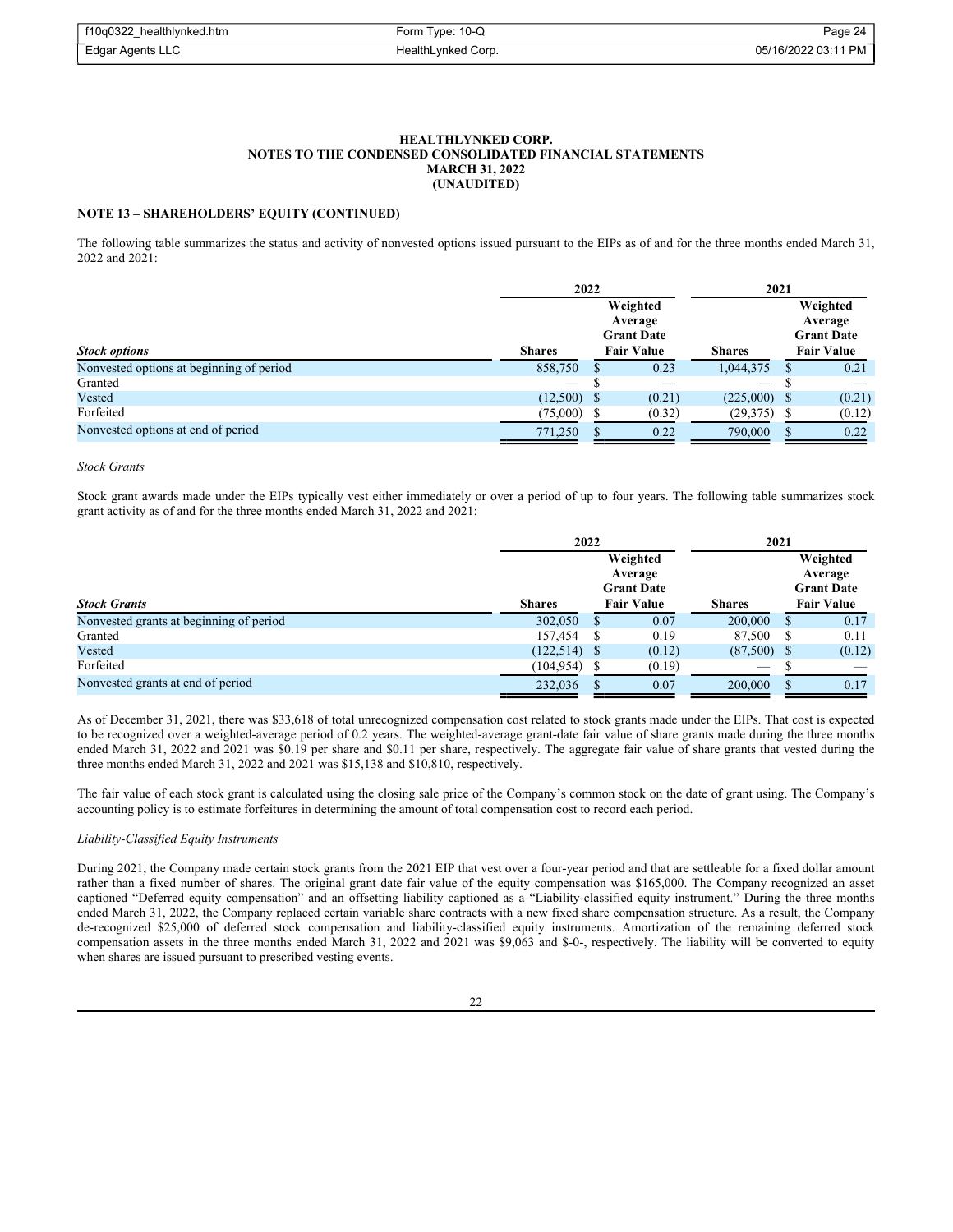| f10q0322_healthlynked.htm | Form Type: 10-Q    | Page 25             |
|---------------------------|--------------------|---------------------|
| Edgar Agents LLC          | HealthLynked Corp. | 05/16/2022 03:11 PM |

## **NOTE 14 – CONTINGENT ACQUISITION CONSIDERATION**

Contingent acquisition consideration relates to future earn-out payments potentially payable related to the Company's acquisitions of Hughes Center for Functional Medicine ("HCFM") in 2019 and CHM and MOD in 2020. The terms of the earn-outs related to each acquisition require the Company to pay the former owners additional acquisition consideration for the achievement of prescribed revenue and/or earnings targets for performance of the underlying business for up to four years after the respective acquisition date. Contingent acquisition consideration for each entity is recorded at fair value using a probability-weighted discounted cash flow projection. The fair value of the contingent acquisition consideration is remeasured at the end of each reporting period and changes are included in the statement of operations under the caption "Change in fair value of contingent acquisition consideration."

Contingent acquisition consideration as of March 31, 2022 and December 31, 2021 was comprised of the following:

|                                                         | March 31.<br>2022 | December 31,<br>2021 |            |
|---------------------------------------------------------|-------------------|----------------------|------------|
| Fair value of HCFM contingent acquisition consideration | 176,263           |                      | 172,124    |
| Fair value of CHM contingent acquisition consideration  | 270,152           |                      | 276,529    |
| Fair value of MOD contingent acquisition consideration  | 300,953           |                      | 737,037    |
| Total contingent acquisition consideration              | 747,368           |                      | 1,185,690  |
| Less: long term portion                                 | (429,611)         |                      | (782, 224) |
| Contingent acquisition consideration, current portion   | 317,757           |                      | 403,466    |

During the three months ended March 31, 2022 and 2021, the Company recognized gains (losses) on the change in the fair value of contingent acquisition consideration as follows:

|                                                                   |    | <b>Three Months Ended</b><br>March 31, |      |            |
|-------------------------------------------------------------------|----|----------------------------------------|------|------------|
|                                                                   |    | 2022                                   | 2021 |            |
| Change in fair value of HCFM contingent acquisition consideration | S. | $(4,139)$ \$                           |      | (11,308)   |
| Change in fair value of CHM contingent acquisition consideration  |    | 6,376                                  |      | (33,252)   |
| Change in fair value of MOD contingent acquisition consideration  |    | 436,085                                |      | (591, 140) |
|                                                                   |    |                                        |      |            |
|                                                                   |    | 438,322                                |      | (635,700)  |

Maturities of contingent acquisition consideration were as follows as of March 31, 2022:

| 2022 (April to December) | 317,756 |
|--------------------------|---------|
| 2023                     | 218,227 |
| 2024                     | 211,385 |
|                          | 747,368 |

#### *Hughes Center for Functional Medicine Acquisition – April 2019*

On April 12, 2019, the Company acquired a 100% interest in HCFM, a medical practice engaged in improving the health of its patients through individualized and integrative health care. Following the acquisition, HCFM was rebranded as NCFM and was combined with NWC to form the Company's Health Services segment. Under the terms of acquisition, the Company paid HCFM shareholders \$500,000 in cash, issued 3,968,254 shares of the Company's common stock and agreed to an earn-out provision of \$500,000 that may be earned based on the performance of NCFM in the years ended on the first, second and third anniversary dates of the acquisition closing. The total consideration fair value represented a transaction fair value of \$1,764,672. In May 2020, the Company paid the seller \$47,000 in satisfaction of the year 1 earn out. In May 2021, the Company paid the seller \$196,000 in satisfaction of the year 2 earn out.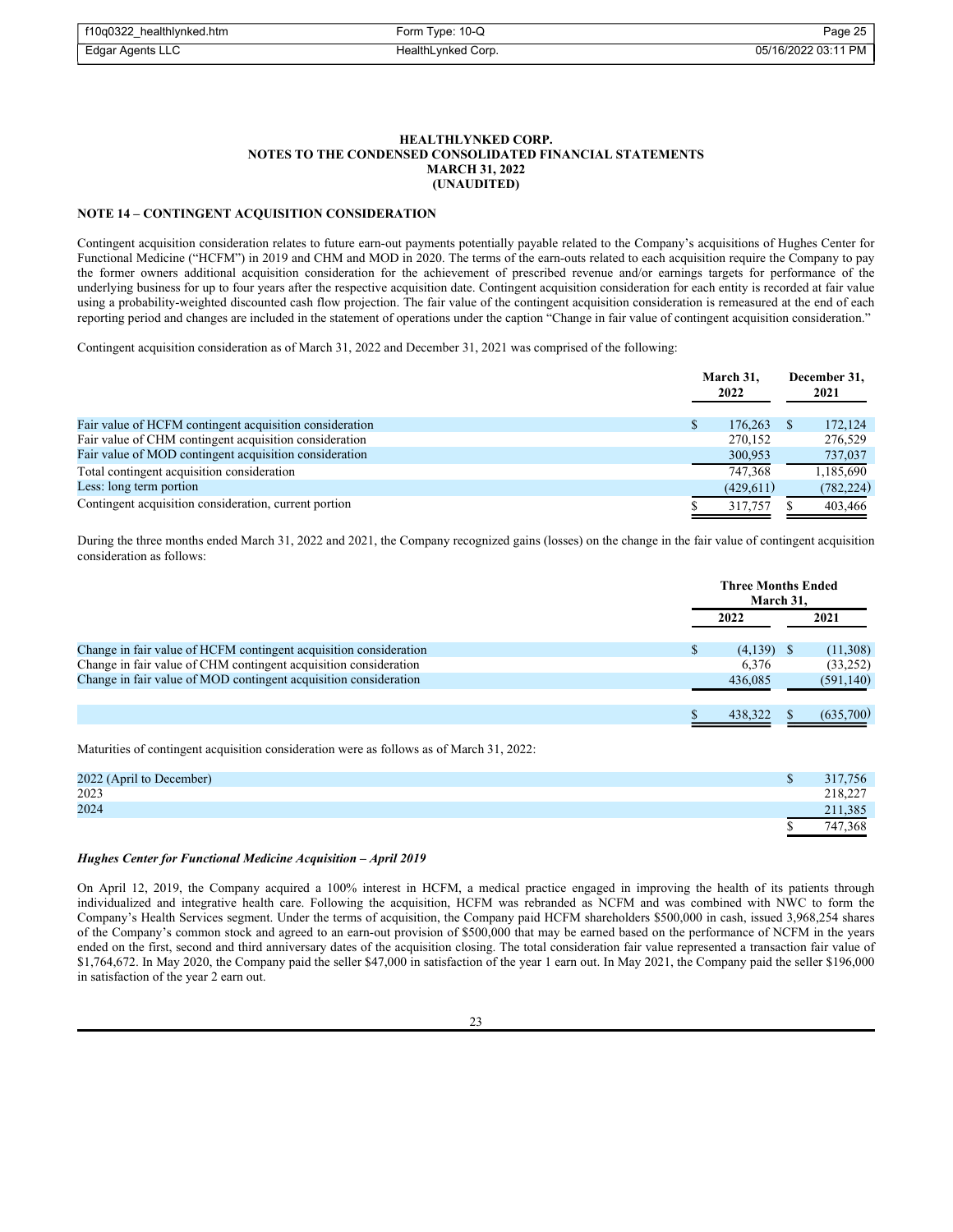| f10q0322 healthlynked.htm | Form Type: 10-Q    | Page 26             |
|---------------------------|--------------------|---------------------|
| Edgar Agents LLC          | HealthLynked Corp. | 05/16/2022 03:11 PM |

# **NOTE 14 – CONTINGENT ACQUISITION CONSIDERATION (CONTINUED)**

#### *Cura Health Management LLC Acquisition – May 2020*

On May 18, 2020, the Company acquired a 100% interest in CHM and its wholly owned subsidiary AHP. CHM and AHP assist physician practices in providing coordinated and more efficient care to patients via the MSSP. The Company accounted for the transaction as an acquisition of a business pursuant to ASC 805. Following the acquisition, the business of CHM comprised the Company's ACO/MSO Division. Under the terms of acquisition, the Company paid CHM shareholders the following consideration: (i) \$214,000 in cash paid at closing, (ii) 2,240,838 shares of the Company's common stock issued at closing, (iii) up to \$223,500 additional cash and \$660,000 in additional shares of the Company's common stock payable at the time CHM receives the final assessment of the calculation of MSSP savings for the 2019 program year, with this amount prorated based on a target MSSP payment (plus other ancillary revenue) of \$1,725,000, and (iv) up to \$437,500 based on the business achieving annual revenue of \$2,250,000 and annual profit of \$500,000 in each of the four years following closing.

The terms of the earn out require the Company to pay the former owners of CHM (i) up to \$223,500 additional cash and to \$660,000 of additional shares of Company common stock when CHM receives the final assessment of the calculation of 2019 plan year MSSP revenue (the "Current Earnout"), and (ii) up to \$62,500, \$125,000, \$125,000 and \$125,000 on the first, second, third and fourth anniversary, respectively, based on achievement by the underlying business of revenue of at least \$2,250,000 (50% weighting) and profit of at least \$500,000 (50% weighting) in the year preceding each anniversary date (the "Future Earnout"). During September 2020, pursuant to a Second Amendment to the Agreement and Plan of Merger (the "Second Amendment") and in satisfaction of the Current Earnout, the Company paid \$90,389 cash, issued 1,835,625 shares of the Company's common stock and agreed that the balance of the Current Earnout that was not earned in 2020, being \$124,043 cash and \$366,300 in shares of Company common stock, would be deferred until the first future earnout year in which MSSP revenue exceeds \$1.725 million and revenue from other services exceeds \$605,000 (the "Residual Earnout"). During September 2021, the Company was notified of the amount of Medicare shared savings and received payment for plan year 2020 in the amount of \$2,419,312. Because the shared saving payment exceeded \$1.725 million, the sellers were paid \$124,043 cash and issued 806,828 shares of Company common stock with a value of \$366,300 pursuant to the Residual Earnout. Following the payments, the Company had no further obligations under the Residual Earnout. The Company also determined that the sellers did not earn any of the \$62,500 year-one Future Earnout related to the performance period May 19, 2020 to May 18, 2021.

#### *MedOffice Direct LLC Acquisition – October 2020*

On October 19, 2020, the Company acquired a 100% interest in MOD, a virtual distributor of discounted medical supplies selling to both consumers and medical practices throughout the United States. With over 13,000 name brand medical products in over 150 different categories, MOD leverages pricing discounts with a small unit-of-measure direct-to-consumer shipping model to make ordering medical supplies more convenient and cost effective for its users. The Company accounted for the transaction as an acquisition of a business pursuant to ASC 805. Following the acquisition, the business of MOD comprised the Company's Medical Distribution Division. Under the terms of acquisition, the Company paid the following consideration: (i) 19,045,563 shares of Company common stock issued at closing, (ii) partial satisfaction of certain outstanding debt obligations of MOD in the amount of \$703,200 in cash paid by the Company, and (iii) up to 10,004,749 restricted shares of the Company's common stock over a four-year period based on MOD achieving revenue targets in calendar years 2021 through 2024 of \$1,500,000, \$1,875,000, \$2,344,000, and \$2,930,000, respectively.

# **NOTE 15 – COMMITMENTS AND CONTINGENCIES**

#### Contracts Related to Medicare Shared Savings Revenue

The Company acquired CHM and its subsidiary AHP on May 18, 2020. CHM and AHP combine to operate an ACO under the terms of the MSSP as administered by the CMS. The MSSP is a program created under the Affordable Care Act (the "ACA," also known as "Obamacare") designed to enhance the efficiency of healthcare provided to patients covered by Medicare. The program allows for the creation of ACOs, which are organizations that agree to take responsibility for the efficiency of healthcare services provided by a group of participating healthcare providers under Medicare. The ACO is held accountable for the efficiency of the healthcare services of its participating providers as measured against benchmarks prescribed in the MSSP and earns shared savings payments if such benchmarks are met.

The Company, via AHP, is party to a Medicare Shared Savings Program Accountable Care Organization Participation Agreement with the CMS that establishes AHP as an ACO. The agreement is effective through December 31, 2024. The Company must comply with the terms and conditions of the agreement in order to maintain its status as an ACO and generate shared savings revenue.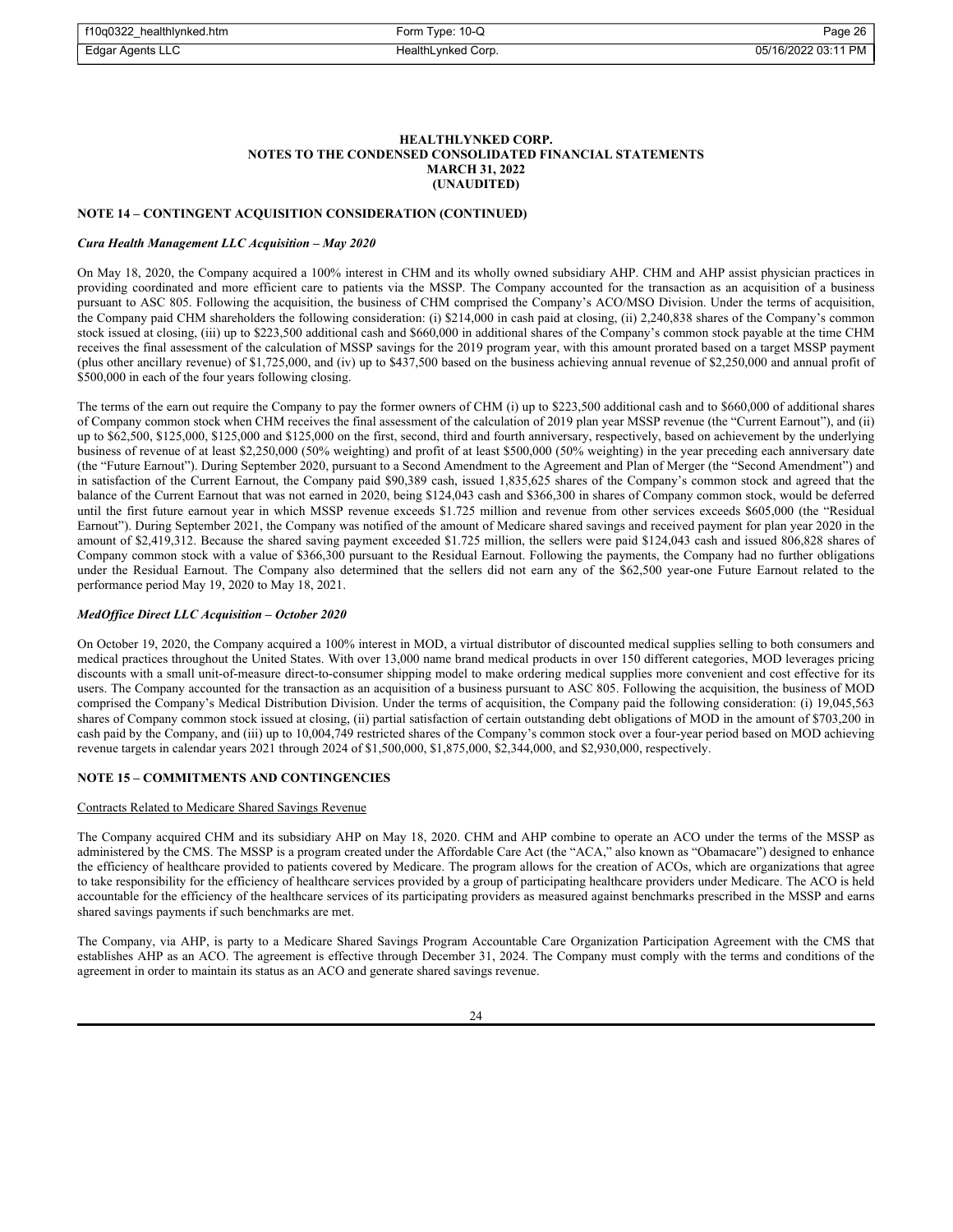| f10q0322_healthlynked.htm | Form Type: 10-Q    | Page 27             |
|---------------------------|--------------------|---------------------|
| Edgar Agents LLC          | HealthLynked Corp. | 05/16/2022 03:11 PM |

## **NOTE 15 – COMMITMENTS AND CONTINGENCIES (CONTINUED)**

The Company, via CHM, is party to 33 separate participant agreements with participating providers that are members of the Company's ACO with expiration dates through 2024. These agreements include certain restrictions and requirements to which the participating providers must adhere in order to maintain participation in the ACO.

#### Supplier Concentration

The Company relies on a sole supplier for the fulfillment of all of its product sales made through MOD.

#### Service contracts

The Company carries various service contracts on its office buildings & certain copier equipment for repairs, maintenance and inspections. All contracts are short term and can be cancelled.

#### Litigation

None.

Leases

Maturities of operating lease liabilities were as follows as of March 31, 2022:

| 2022                               | 284,905    |
|------------------------------------|------------|
| 2023                               | 285,721    |
| 2024                               | 11,877     |
| 2025                               | 11,877     |
| 2026                               | 11,877     |
| 2027                               | 990        |
| Total lease payments               | 607,247    |
| Less interest                      | (108, 043) |
| Present value of lease liabilities | 499.204    |

#### Employment/Consulting Agreements

The Company has employment agreements with certain of its physicians, nurse practitioners and physical therapists in the Health Services division. The agreements generally call for a fixed salary at the beginning of the contract with a transaction to performance-based pay later in the contract.

On July 1, 2016, the Company entered into an employment agreement with Dr. Michael Dent, Chief Executive Officer and a member of the Board of Directors. Dr. Dent's employment agreement continues until terminated by Dr. Dent or the Company. If Dr. Dent's employment is terminated by the Company (unless such termination is "For Cause" as defined in his employment agreement), then upon signing a general waiver and release, Dr. Dent will be entitled to severance in an amount equal to 12 months of his then-current annual base salary, as well as the pro-rata portion of any bonus that would be due and payable to him. In the event that Dr. Dent terminates the employment agreement, he shall be entitled to any accrued but unpaid salary and other benefits up to and including the date of termination, and the pro-rata portion of any unvested time-based options up until the date of termination.

On July 1, 2018, the Company entered into an agreement with Mr. George O'Leary, the Company's Chief Financial Officer and a member of the Board of Directors. If Mr. O'Leary's employment is terminated by the Company (unless such termination is "For Cause" as defined in his employment agreement), then upon signing a general waiver and release, Mr. O'Leary will be entitled to receive his base salary for a period of six months beginning on the date of termination. The agreement expires on June 30, 2022. In addition to a base salary, the agreement provided Mr. O'Leary with certain performance-based cash bonuses, stock grants, and stock option grants.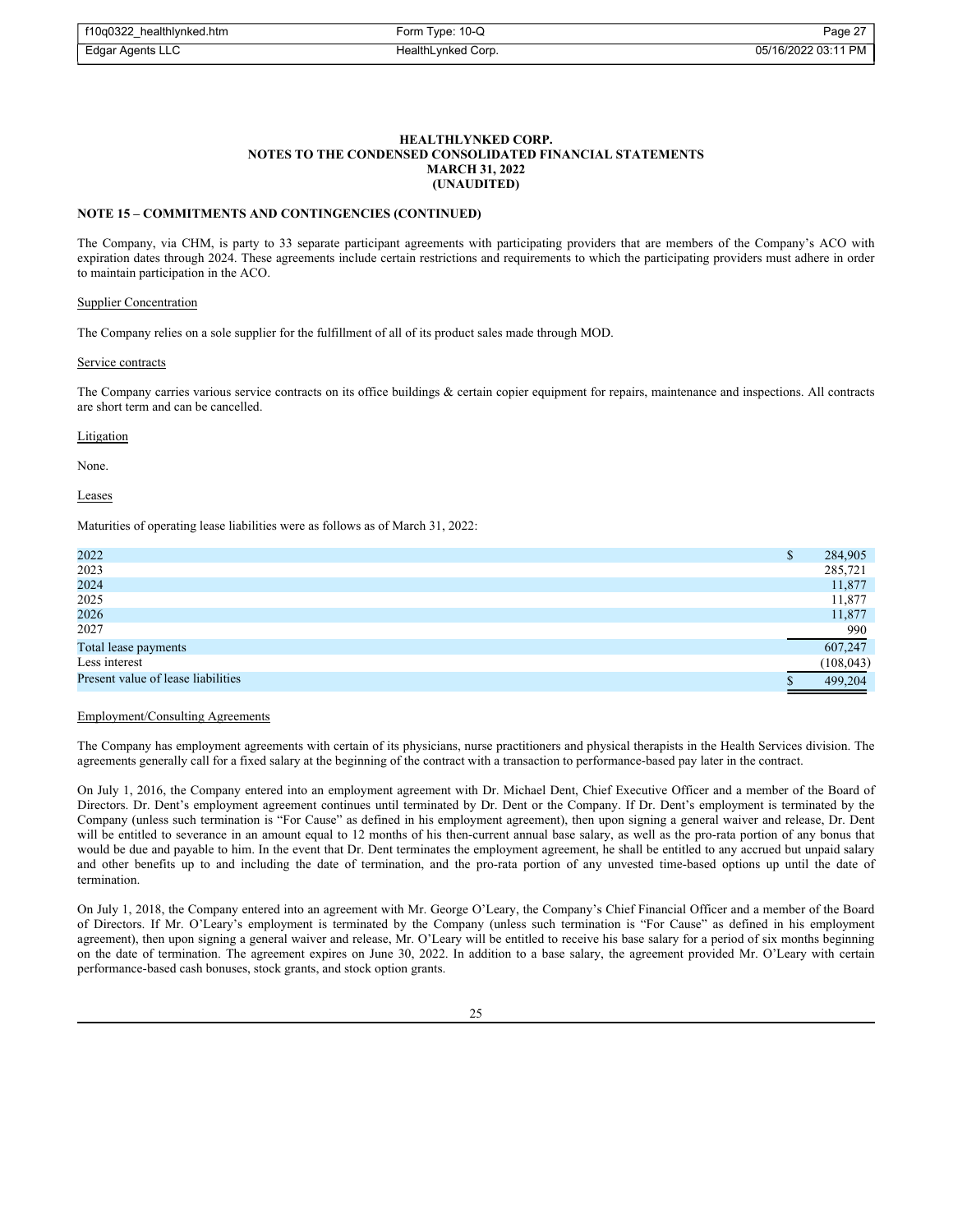| f10q0322_healthlynked.htm | Form Type: 10-Q    | Page 28             |
|---------------------------|--------------------|---------------------|
| Edgar Agents LLC          | HealthLynked Corp. | 05/16/2022 03:11 PM |

## **NOTE 15 – COMMITMENTS AND CONTINGENCIES (CONTINUED)**

On May 18, 2020, the Company entered into separate 4-year consulting services agreements with each of the two principals of the ACO/MSO business acquired in May 2020 that call for each person to earn fixed annual consulting fees and a share of Medicare shared savings revenue, consulting revenue and overall profits generated by the underlying business.

#### Litigation

From time to time, the Company may become involved in various lawsuits and legal proceedings, which arise, in the ordinary course of business. However, litigation is subject to inherent uncertainties, and an adverse result in these or other matters may arise from time to time that may harm the Company's business. The Company is not aware of any such legal proceedings that will have, individually or in the aggregate, a material adverse effect on its business, financial condition or operating results.

### **NOTE 16 – SEGMENT REPORTING**

The Company has four reportable segments: Health Services, Digital Healthcare, ACO/MCO and Medical Distribution. Health Services division is comprised of the operations of (i) Naples Women's Center ("NWC"), a multi-specialty medical group including OB/GYN (both Obstetrics and Gynecology), and General Practice, (ii) Naples Center for Functional Medicine ("NCFM"), a Functional Medical Practice acquired in April 2019 that is engaged in improving the health of its patients through individualized and integrative health care, and (iii) Bridging the Gap Physical Therapy ("BTG"), a physical therapy practice in Bonita Springs, FL that provides hands-on functional manual therapy techniques to speed patients' recovery and manage pain without pain medication or surgery. The Company's Digital Healthcare segment develops and plans to operate an online personal medical information and record archive system, the "HealthLynked Network," which will enable patients and doctors to keep track of medical information via the Internet in a cloud-based system. The ACO/MSO Division is comprised of the business acquired with CHM, which assists physician practices in providing coordinated and more efficient care to patients via the MSSP as administered by the CMS, which rewards providers for efficiency in patient care. The Medical Distribution Division is comprised of the operations of MedOffice Direct LLC ("MOD"), a virtual distributor of discounted medical supplies selling to both consumers and medical practices throughout the United States acquired by the Company on October 19, 2020.

The Company evaluates performance and allocates resources based on profit or loss from operations before income taxes. The accounting policies of the reportable segments are the same as those described in the summary of significant accounting policies.

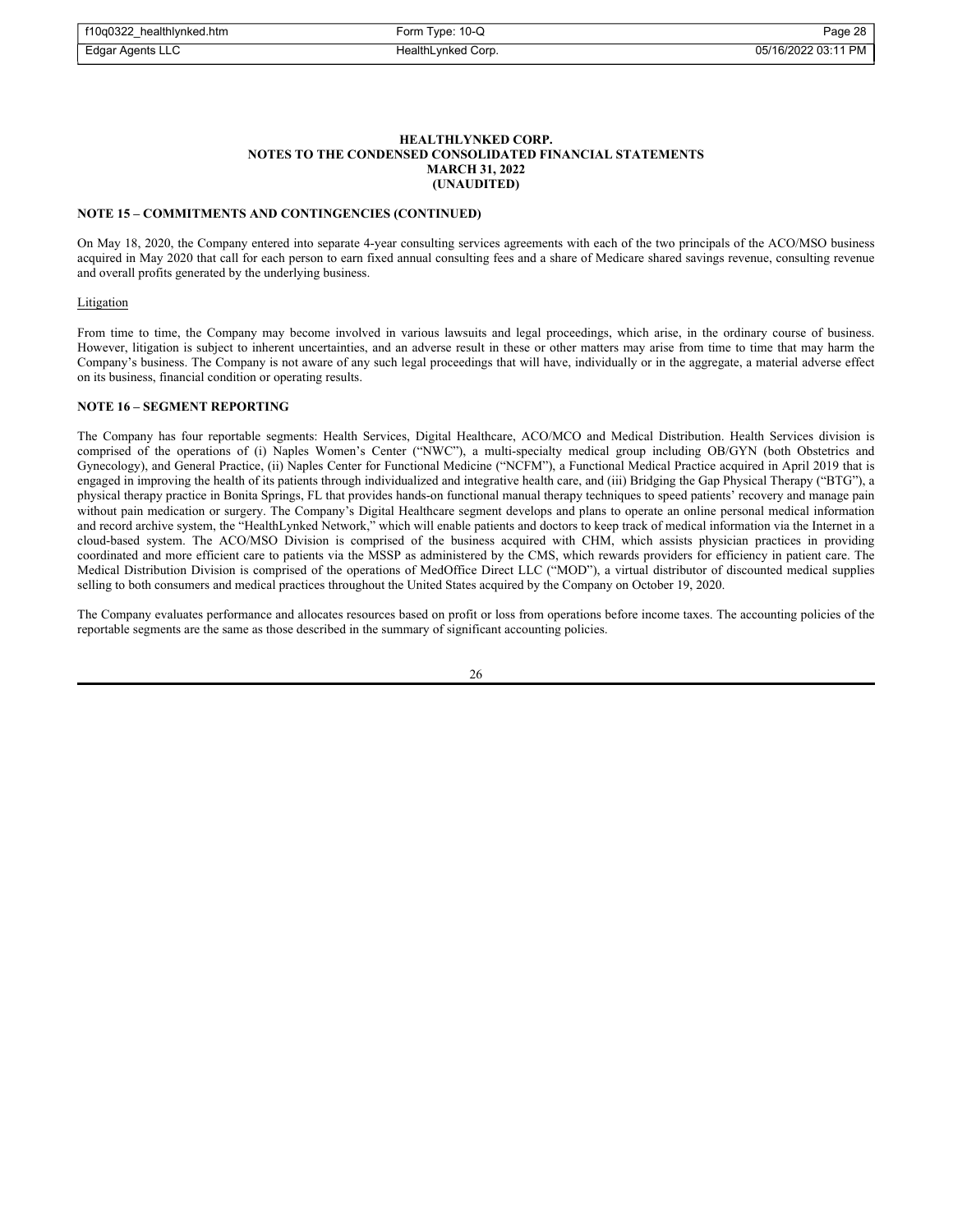| f10q0322 healthlynked.htm | Form Type: 10-Q    | Page 29             |
|---------------------------|--------------------|---------------------|
| Edgar Agents LLC          | HealthLynked Corp. | 05/16/2022 03:11 PM |

# **NOTE 16 – SEGMENT REPORTING (CONTINUED)**

Segment information for the three months ended March 31, 2022 was as follows:

| <b>Three Months Ended March 31, 2022</b>                                  |  |  |             |             |                           |              |                                                              |  |
|---------------------------------------------------------------------------|--|--|-------------|-------------|---------------------------|--------------|--------------------------------------------------------------|--|
| Medical<br>ACO/MSO<br><b>Distribution</b><br><b>Total</b>                 |  |  |             | Healthcare  | Health<br><b>Services</b> |              |                                                              |  |
|                                                                           |  |  |             |             |                           |              | Revenue                                                      |  |
| \$<br>$\mathbf S$<br>\$<br>1,375,685                                      |  |  |             | \$          | 1,375,685                 | $\mathbb{S}$ | Patient service revenue, net                                 |  |
|                                                                           |  |  |             |             |                           |              | Medicare shared savings revenue                              |  |
| 84,218<br>77,594                                                          |  |  | 6.624       |             |                           |              | Subscription, consulting and event revenue                   |  |
| 146,969<br>146,969                                                        |  |  |             |             |                           |              | Product revenue                                              |  |
| 77,594<br>146,969<br>1,606,872                                            |  |  | 6,624       |             | 1,375,685                 |              | Total revenue                                                |  |
|                                                                           |  |  |             |             |                           |              | <b>Operating Expenses</b>                                    |  |
| 718,073                                                                   |  |  |             |             | 718,073                   |              | Practice salaries and benefits                               |  |
| 562,651                                                                   |  |  |             |             | 562,651                   |              | Other practice operating expenses                            |  |
| 227,729<br>227,729                                                        |  |  |             |             |                           |              | Medicare shared savings expenses                             |  |
| 160,811<br>160,811                                                        |  |  |             |             |                           |              | Cost of product revenue                                      |  |
| 70,264<br>1,335,140                                                       |  |  | 1,264,876   |             |                           |              | Selling, general and administrative expenses                 |  |
| 176,900<br>203,890                                                        |  |  | 1,472       |             | 25,518                    |              | Depreciation and amortization                                |  |
| 227,729<br>407,975<br>3,208,294                                           |  |  | 1,266,348   |             | 1,306,242                 |              | <b>Total Operating Expenses</b>                              |  |
| (261,006)<br>(150, 135)<br>\$<br>(1,601,422)<br>\$                        |  |  | (1,259,724) | \$          | 69,443                    | \$           | Income (loss) from operations                                |  |
|                                                                           |  |  |             |             |                           |              | <b>Other Segment Information</b>                             |  |
| $\mathcal{S}$<br>\$<br>5,023                                              |  |  | 2.211       | \$          | 2.812                     | \$           | Interest expense (income)                                    |  |
| $\mathbb{S}$<br>$\mathbf S$<br>\$<br>(438, 322)                           |  |  | (438, 322)  | $\mathbf S$ |                           | \$           | Change in fair value of contingent acquisition consideration |  |
| March 31, 2022                                                            |  |  |             |             |                           |              |                                                              |  |
| \$<br>\$<br>2,542,446<br>7,923,749<br>1,115,871<br>\$                     |  |  | 2,208,771   | \$          | 2,056,661                 | \$           | Identifiable assets                                          |  |
| \$<br>$\mathbf S$<br>\$<br>381,856<br>766,249<br>1,148,105                |  |  |             | \$          |                           | \$           | Goodwill                                                     |  |
| December 31, 2021                                                         |  |  |             |             |                           |              |                                                              |  |
| 2,775,621<br>$\mathbb{S}$<br>1,167,965<br>9,546,451<br><sup>S</sup><br>\$ |  |  | 3,450,332   | \$          | 2,152,533                 | \$           | <b>Identifiable assets</b>                                   |  |
| \$<br>\$<br>381,856<br>766,249<br>\$<br>1,148,105                         |  |  |             | \$          |                           | \$           | Goodwill                                                     |  |
| \$                                                                        |  |  |             |             |                           |              |                                                              |  |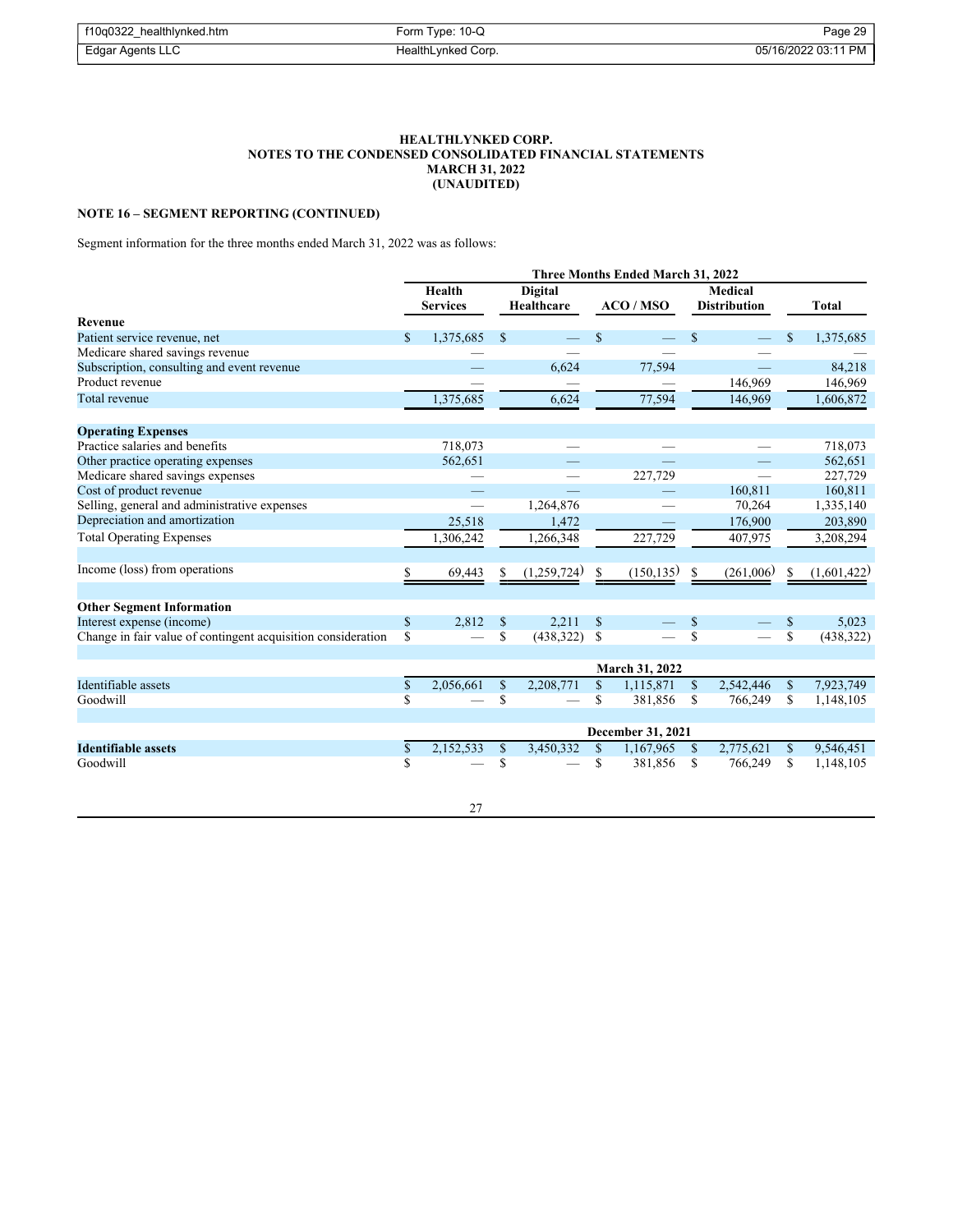| f10q0322 healthlynked.htm | Form Type: 10-Q    | Page 30             |
|---------------------------|--------------------|---------------------|
| Edgar Agents LLC          | HealthLynked Corp. | 05/16/2022 03:11 PM |

# **NOTE 16 – SEGMENT REPORTING (CONTINUED)**

Segment information for the three months ended March 31, 2021 was as follows:

|                                                              | <b>Three Months Ended March 31, 2021</b> |                 |    |             |    |           |               |                     |              |               |
|--------------------------------------------------------------|------------------------------------------|-----------------|----|-------------|----|-----------|---------------|---------------------|--------------|---------------|
|                                                              |                                          | <b>Health</b>   |    | Digital     |    |           |               | Medical             |              |               |
|                                                              |                                          | <b>Services</b> |    | Healthcare  |    | ACO/MSO   |               | <b>Distribution</b> |              | <b>Total</b>  |
| Revenue                                                      |                                          |                 |    |             |    |           |               |                     |              |               |
| Patient service revenue, net                                 | $\mathbb{S}$                             | 1,514,376       | \$ |             | \$ |           | \$            |                     | \$           | 1,514,376     |
| Consulting and event revenue                                 |                                          |                 |    | 11,113      |    | 76,542    |               |                     |              | 87,655        |
| Product revenue                                              |                                          |                 |    |             |    |           |               | 182,663             |              | 182,663       |
| Total revenue                                                |                                          | 1,514,376       |    | 11,113      |    | 76,542    |               | 182,663             |              | 1,784,694     |
|                                                              |                                          |                 |    |             |    |           |               |                     |              |               |
| <b>Operating Expenses</b>                                    |                                          |                 |    |             |    |           |               |                     |              |               |
| Practice salaries and benefits                               |                                          | 663,937         |    |             |    |           |               |                     |              | 663,937       |
| Other practice operating expenses                            |                                          | 730,784         |    |             |    |           |               |                     |              | 730,784       |
| Medicare shared savings expenses                             |                                          |                 |    |             |    | 211,507   |               |                     |              | 211,507       |
| Cost of product revenue                                      |                                          |                 |    |             |    |           |               | 168,596             |              | 168,596       |
| Selling, general and administrative expenses                 |                                          |                 |    | 1,305,320   |    |           |               | 60,817              |              | 1,366,137     |
| Depreciation and amortization                                |                                          | 28,323          |    | 595         |    | $\Omega$  |               | 182,740             |              | 211,658       |
| <b>Total Operating Expenses</b>                              |                                          | 1,423,044       |    | 1,305,915   |    | 211,507   |               | 412,153             |              | 3,352,619     |
|                                                              |                                          |                 |    |             |    |           |               |                     |              |               |
| Income (loss) from operations                                |                                          | 91,332          | \$ | (1,294,802) | \$ | (134,965) | <sup>\$</sup> | (229, 490)          | $\mathbb{S}$ | (1, 567, 925) |
|                                                              |                                          |                 |    |             |    |           |               |                     |              |               |
| <b>Other Segment Information</b>                             |                                          |                 |    |             |    |           |               |                     |              |               |
| Interest expense                                             | \$                                       | 4,197           | S  | 6,282       | \$ |           | \$            | 109                 | S            | 10,588        |
| Loss on extinguishment of debt                               | \$                                       |                 | \$ | 5,589,994   | \$ |           | \$            |                     | \$           | 5,589,994     |
| Change in fair value of debt                                 |                                          |                 | \$ | 19,246      | S  |           | \$            |                     |              | 19,246        |
| Change in fair value of contingent acquisition consideration | S                                        |                 | \$ | 635,700     | \$ |           | \$            |                     | \$           | 635,700       |
|                                                              |                                          |                 |    |             |    |           |               |                     |              |               |
|                                                              |                                          |                 |    |             |    | 1.21.202  |               |                     |              |               |

|                     | <b>March 31, 2021</b> |  |  |                          |  |  |  |                                                                             |  |                      |
|---------------------|-----------------------|--|--|--------------------------|--|--|--|-----------------------------------------------------------------------------|--|----------------------|
| Identifiable assets |                       |  |  |                          |  |  |  | $\frac{1}{2}$ 2,411,744 \$ 3,043,929 \$ 1,128,491 \$ 3,287,628 \$ 9,871,792 |  |                      |
| Goodwill            |                       |  |  | $-$ \$ $-$ \$ 381,856 \$ |  |  |  |                                                                             |  | 766.249 \$ 1.148.105 |

The Digital Healthcare made intercompany sales of \$280 and \$180 in the three months ended March 31, 2022 and 2021, respectively, related to subscription revenue billed to and paid for by the Company's physicians for access to the HealthLynked Network. The Medical Distribution segment made intercompany sales of \$13,533 and \$-0- in the three months ended March 31, 2022 and 2021, respectively, related to medical products sold to practices in the Company's Health Services segment. Intercompany revenue and the related costs are eliminated on consolidation.

## **NOTE 17 – FAIR VALUE OF FINANCIAL INSTRUMENTS**

The carrying amounts of certain financial instruments, including cash and cash equivalents, accounts receivable and accounts payable, approximate their respective fair values due to the short-term nature of such instruments. The Company measures certain financial instruments at fair value on a recurring basis, including certain convertible notes payable and related party loans, which were extinguished and reissued and are therefore subject to fair value measurement, derivative financial instruments arising from conversion features embedded in convertible promissory notes for which the conversion rate was not fixed, and equity-class. All financial instruments carried at fair value fall within Level 3 of the fair value hierarchy as their value is based on unobservable inputs. The Company evaluates its financial assets and liabilities subject to fair value measurements on a recurring basis to determine the appropriate level in which to classify them for each reporting period. This determination requires significant judgments to be made.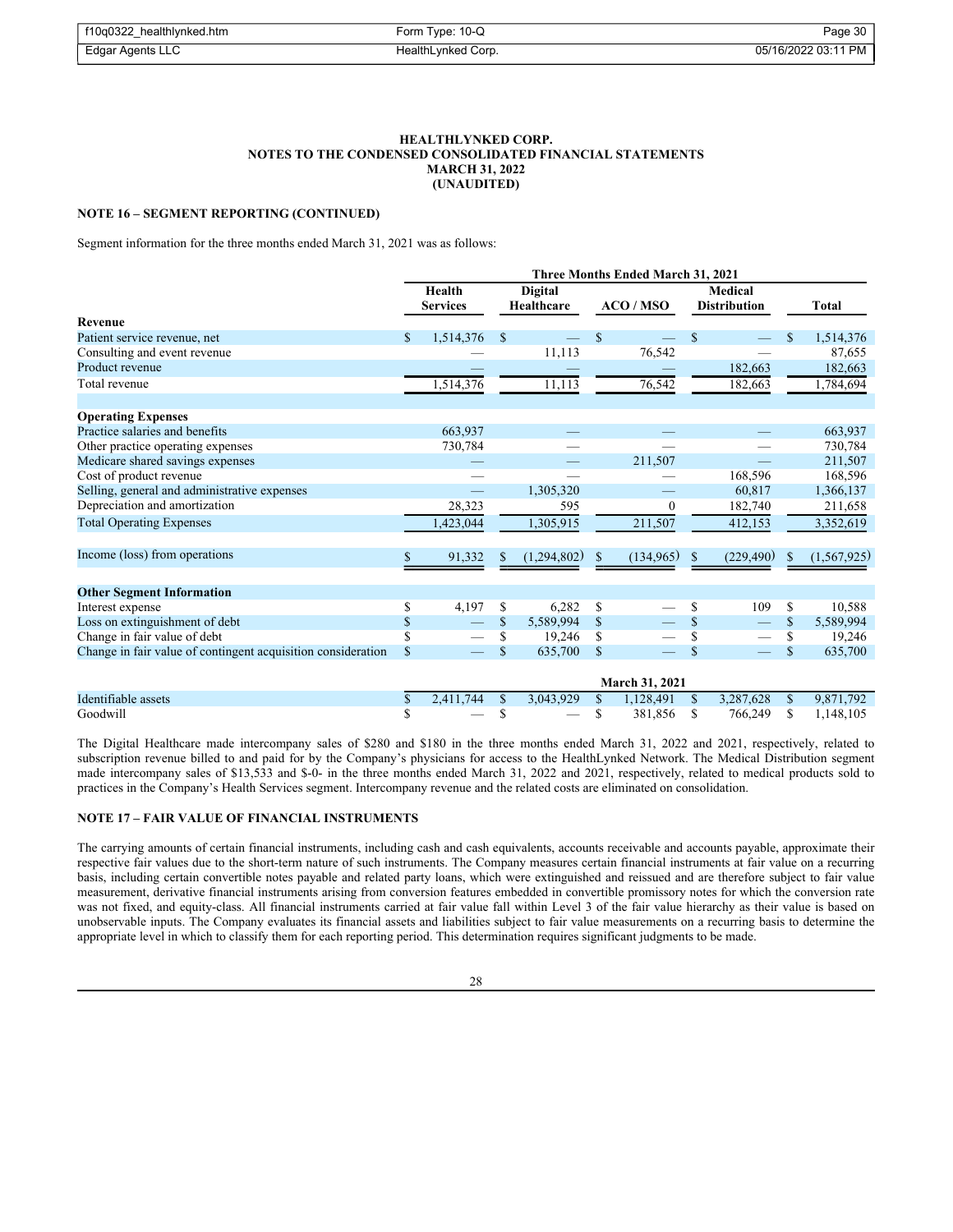| f10q0322_healthlynked.htm | Form Type: 10-Q    | Page 31             |
|---------------------------|--------------------|---------------------|
| Edgar Agents LLC          | HealthLynked Corp. | 05/16/2022 03:11 PM |

## **NOTE 17 – FAIR VALUE OF FINANCIAL INSTRUMENTS (CONTINUED)**

The following table summarizes the conclusions reached regarding fair value measurements as of March 31, 2022 and December 31, 2021:

|                                         | <b>As of March 31, 2022</b> |  |                |            |              |  |         | As of December 31, 2021 |                          |             |             |  |  |  |  |  |
|-----------------------------------------|-----------------------------|--|----------------|------------|--------------|--|---------|-------------------------|--------------------------|-------------|-------------|--|--|--|--|--|
|                                         | <b>Level 1</b>              |  | <b>Level 2</b> | Level 3    | <b>Total</b> |  | Level 1 |                         | <b>Level 2</b>           | Level 3     | Total       |  |  |  |  |  |
| Liability-classified equity instruments |                             |  |                | \$136,875  | \$136,875    |  |         |                         |                          | 162,500     | 162,500     |  |  |  |  |  |
| Contingent acquisition consideration    |                             |  |                | 747,368    | 747,368      |  |         |                         | $\overline{\phantom{a}}$ | 1.185.690   | 1,185,690   |  |  |  |  |  |
|                                         |                             |  |                |            |              |  |         |                         |                          |             |             |  |  |  |  |  |
| Total                                   | -                           |  |                | \$ 884,243 | \$ 884,243   |  | $-$     |                         |                          | \$1,348,190 | \$1,348,190 |  |  |  |  |  |

The changes in Level 3 financial instruments that are measured at fair value on a recurring basis during the three months ended March 31, 2022 and 2021 were as follows:

|                                      | <b>Three Months Ended</b><br>March 31, |  |            |
|--------------------------------------|----------------------------------------|--|------------|
|                                      | 2022                                   |  | 2021       |
| Convertible notes payable            | \$<br>$\overline{\phantom{a}}$         |  | (19,246)   |
| Contingent acquisition consideration | 438,322                                |  | (635,700)  |
| Total                                | 438,322                                |  | (654, 946) |

## **NOTE 18 – SUBSEQUENT EVENTS**

On May 13, 2022, the Company entered into an agreement to acquire Aesthetic Enhancements Unlimited ("AEU"), a patient service facility specializing in minimally and non-invasive cosmetic services including fat reduction, body sculpting, wrinkle reduction, hair removal, IV hydration, and feminine rejuvenation. The purchase price includes \$325,000 cash, 792,394 shares of Company common stock, and the assumption of up to \$75,000 in liabilities. AEU will be incorporated into the Company's Health Services segment. Closing is expected to be completed the week of May 16, 2022.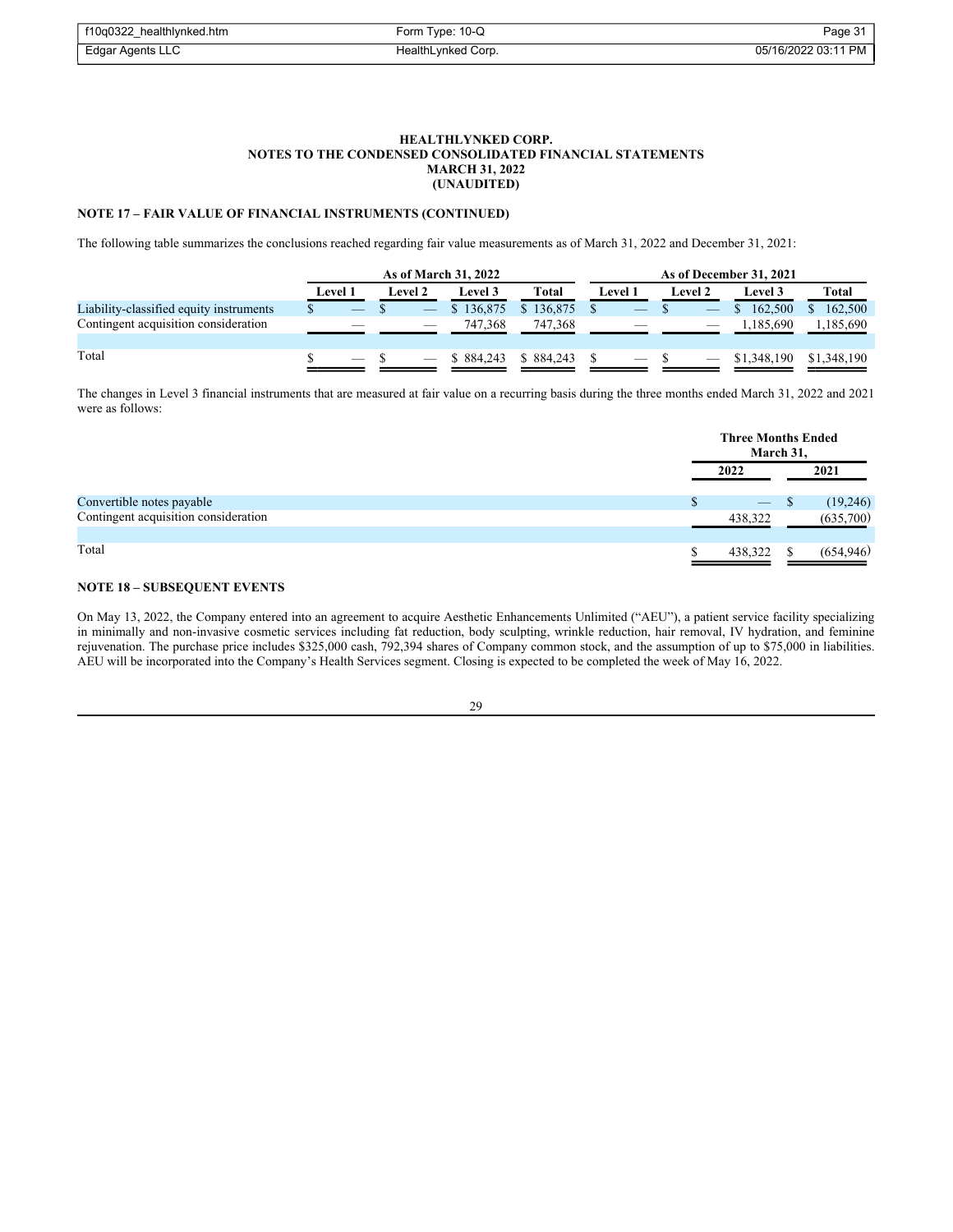| f10q0322 healthlynked.htm | Form Type: 10-Q    | Page 32             |
|---------------------------|--------------------|---------------------|
| Edgar Agents LLC          | HealthLynked Corp. | 05/16/2022 03:11 PM |

## **Item 2. Management's Discussion and Analysis of Financial Condition and Results of Operations**

### **Forward-Looking Statements**

*You should read the following discussion and analysis of our financial condition and results of operations together with our financial statements and the related notes appearing elsewhere in this report. In addition to historical information, this discussion and analysis contains forward-looking statements that involve risks, uncertainties and assumptions. Our actual results may differ materially from those discussed below. Factors that could cause or contribute to such differences include, but are not limited to, those identified below, and those discussed in the section titled "Item 1A. Risk Factors" included in our most recent Annual Report on Form 10-K. All amounts in this report are in U.S. dollars, unless otherwise noted.*

## **Overview**

HealthLynked Corp. (the "Company," "we," "our," or "us") was incorporated in the State of Nevada on August 4, 2014. We currently operate in four distinct divisions: the Health Services Division, the Digital Healthcare Division, the ACO/MSO (Accountable Care Organization / Managed Service Organization) Division, and the Medical Distribution Division. Our Health Services division is comprised of the operations of (i) Naples Women's Center ("NWC"), a multi-specialty medical group including OB/GYN (both Obstetrics and Gynecology) and General Practice, (ii) Naples Center for Functional Medicine ("NCFM"), a Functional Medical Practice engaged in improving the health of its patients through individualized and integrative health care, and (iii) Bridging the Gap Physical Therapy ("BTG"), a physical therapy practice in Bonita Springs, FL that provides hands-on functional manual therapy techniques to speed patients' recovery and manage pain without pain medication or surgery. Our Digital Healthcare division develops and operates an online personal medical information and record archive system, the "HealthLynked Network," which enables patients and doctors to keep track of medical information via the Internet in a cloud-based system. Our ACO/MSO Division is comprised of the operations of Cura Health Management LLC ("CHM") and its subsidiary ACO Health Partners LLC ("AHP"), which were acquired by the Company on May 18, 2020. CHM and AHP operate an Accountable Care Organization ("ACO") and Managed Service Organization ("MSO") that assists physician practices in providing coordinated and more efficient care to patients via the Medicare Shared Savings Program ("MSSP") as administered by the Centers for Medicare and Medicaid Services (the "CMS"), which rewards providers for efficiency in patient care. Our Medical Distribution Division is comprised of the operations of MedOffice Direct LLC ("MOD"), a virtual distributor of discounted medical supplies selling to both consumers and medical practices throughout the United States we acquired on October 19, 2020.

## **Critical accounting policies and significant judgments and estimates**

For a discussion of our critical accounting policies, see Note 2, "*Significant Accounting Policies,"* in the Notes to consolidated Financial Statements.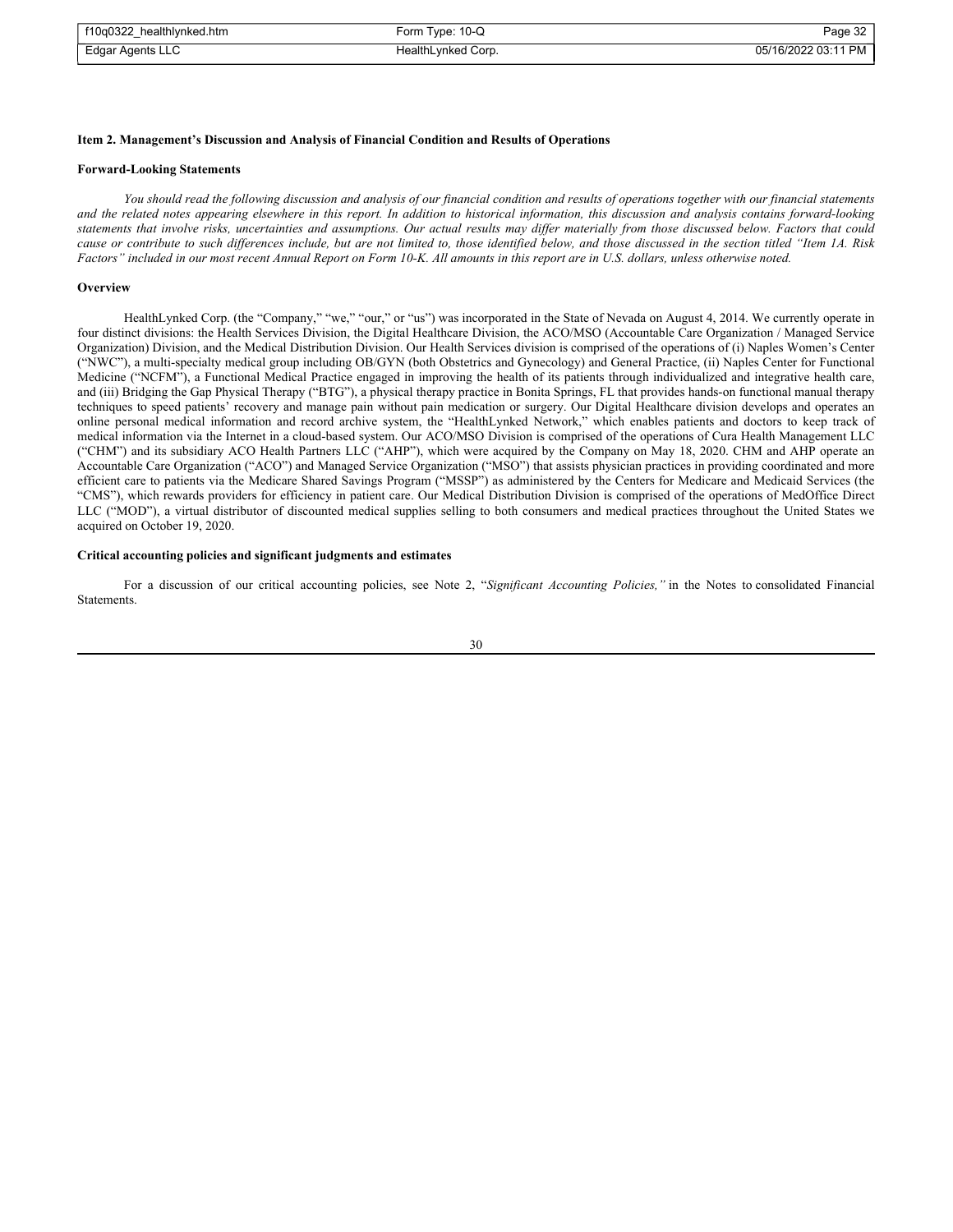| f10q0322 healthlynked.htm | Form Type: 10-Q    | Page 33             |
|---------------------------|--------------------|---------------------|
| Edgar Agents LLC          | HealthLynked Corp. | 05/16/2022 03:11 PM |

## **Results of Operations**

# Comparison of Three Months Ended March 31, 2022 and 2021

The following table summarizes the changes in our results of operations for the three months ended March 31, 2022 compared with the three months ended March 31, 2021:

|                                                              | <b>Three Months Ended</b><br>March 31, |             | Change        |               |          |            |               |
|--------------------------------------------------------------|----------------------------------------|-------------|---------------|---------------|----------|------------|---------------|
|                                                              |                                        | 2022        |               | 2021          |          | S          | $\frac{0}{0}$ |
| Patient service revenue, net                                 | S.                                     | 1,375,685   | <sup>S</sup>  | 1,514,376     | -S       | (138,691)  | 9%            |
| Subscription, consulting and event revenue                   |                                        | 84,218      |               | 87,655        |          | (3,437)    | 4%            |
| Product revenue                                              |                                        | 146,969     |               | 182,663       |          | (35,694)   | 20%           |
| Total revenue                                                |                                        | 1,606,872   |               | 1,784,694     |          | (177, 822) | 10%           |
| <b>Operating Expenses and Costs</b>                          |                                        |             |               |               |          |            |               |
| Practice salaries and benefits                               |                                        | 718,073     |               | 663,937       |          | 54,136     | 8%            |
| Other practice operating expenses                            |                                        | 562,651     |               | 730,784       |          | (168, 133) | 23%           |
| Medicare shared savings expenses                             |                                        | 227,729     |               | 211,507       |          | 16,222     | 8%            |
| Cost of product revenue                                      |                                        | 160,811     |               | 168,596       |          | (7,785)    | 5%            |
| Selling, general and administrative expenses                 |                                        | 1,335,140   |               | 1,366,137     |          | (30,997)   | 2%            |
| Depreciation and amortization                                |                                        | 203,890     |               | 211,658       |          | (7,768)    | 4%            |
| Loss from operations                                         |                                        | (1,601,422) |               | (1, 567, 925) |          | (33, 497)  | 2%            |
| <b>Other Income (Expenses)</b>                               |                                        |             |               |               |          |            |               |
| Loss on extinguishment of debt                               |                                        |             |               | (5,589,994)   |          | 5,589,994  | 100%          |
| Change in fair value of debt                                 |                                        |             |               | (19,246)      |          | 19,246     | 100%          |
| Change in fair value of contingent acquisition consideration |                                        | 438,322     |               | (635,700)     |          | 1,074,022  | 169%          |
| Interest expense                                             |                                        | (5,023)     |               | (10, 588)     |          | 5,565      | 53%           |
| Total other income (expenses)                                |                                        | 433,299     |               | (6,255,528)   |          | 6,688,827  | 107%          |
| <b>Net loss</b>                                              | S                                      | (1,168,123) | <sup>\$</sup> | (7,823,453)   | <b>S</b> | 6,655,330  | 85%           |

## *Revenue*

Patient service revenue in the three months ended March 31, 2022 decreased by \$138,691, or 9% year-over-year, to \$1,375,685, primarily as a result of decreased patient service revenue at our NWC practice of \$199,205 due to the departure of a physician, offset by year-over-year increases at our NCFM and BTG practices of \$58,190 and \$2,324, respectively.

Subscription, consulting and event revenue in the three months ended March 31, 2022 decreased by \$3,437, or 4% year-over-year to \$84,218. Consulting revenue of \$77,594 was earned by the ACO/MSO Division in 2022, compared to \$76,452 in the three months ended March 31, 2021. Subscription and event revenue of \$6,624 and \$11,113 in 2022 and 2021, respectively, was earned from Digital Healthcare division subscription revenues and attendance fees for the Company's annual healthcare summit.

Product revenue was \$146,969 in the three months ended March 31, 2022, compared to \$182,663 in the three months ended March 31, 2021, a decrease of \$35,694, or 20%. Product revenue was earned by the Medical Distribution Division, comprised of the operations of MOD.

### *Operating Expenses and Costs*

Practice salaries and benefits increased by \$54,136, or 8%, to \$718,073 in the three months ended March 31, 2022 primarily as a result of increased staffing at our NCFM facility corresponding to an increase in patient visits in 2022.

Other practice operating costs decreased by \$168,133, or 23%, to \$562,651 in the three months ended March 31, 2022, due to reduced overhead at each of our facilities.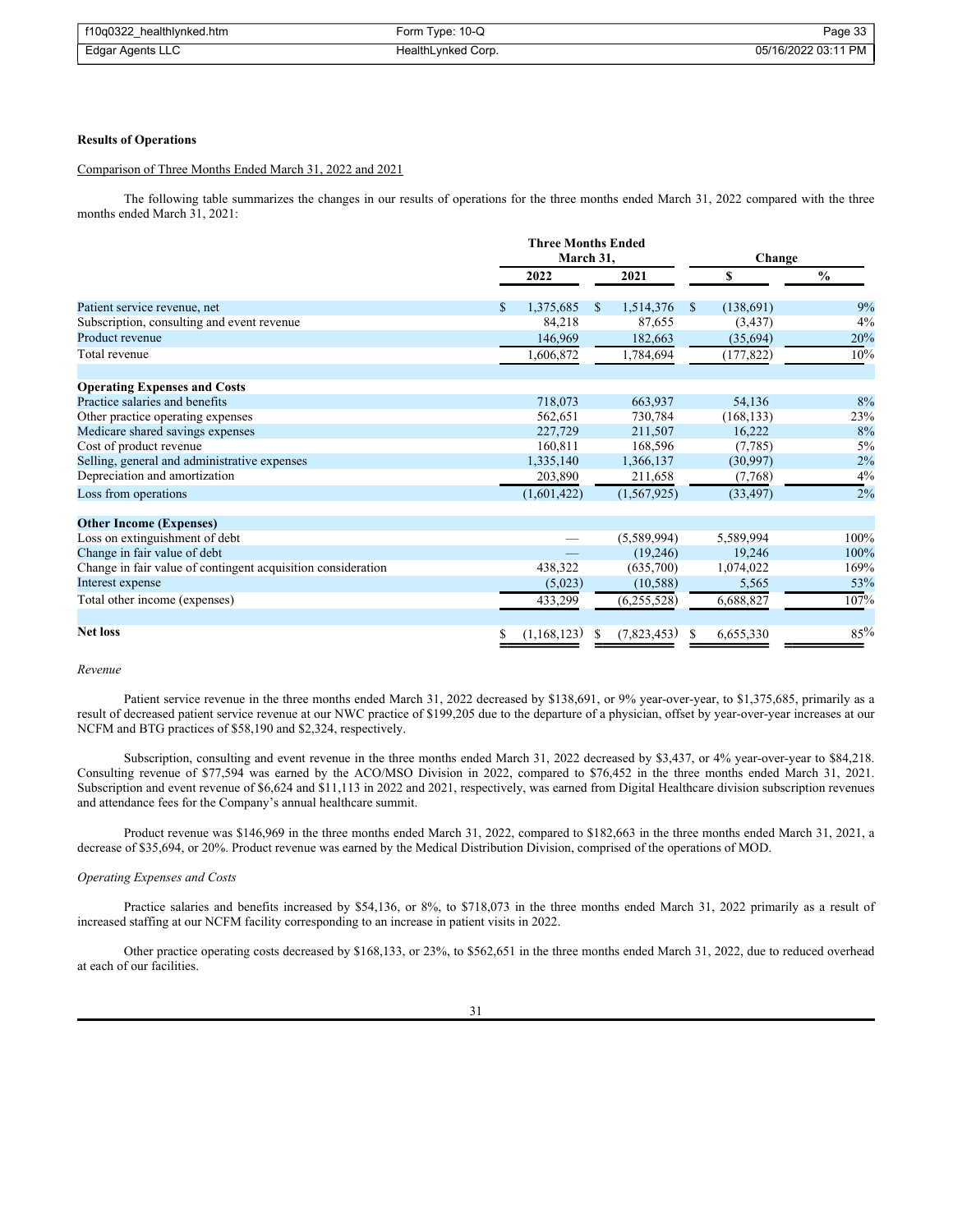| f10q0322_healthlynked.htm | Form Type: 10-Q    | Page 34             |
|---------------------------|--------------------|---------------------|
| Edgar Agents LLC          | HealthLynked Corp. | 05/16/2022 03:11 PM |

Medicare shared savings expenses increased by \$16,222, or 8% to \$227,729 in the three months ended March 31, 2022. Medicare shared savings expenses represent costs incurred to deliver Medicare shared savings revenue, including overhead and consulting fees related to advising participating physician practices, as well as the physicians' portion of any shared savings received by the ACO.

Cost of product revenue was \$160,811 in the three months ended March 31, 2022, a decrease of \$7,785, or 5%, compared to the same period of 2021, corresponding the decrease in year-over-year sales.

Selling, general and administrative costs decreased by \$30,997, or 2%, to \$1,335,140 in the three months ended March 31, 2022 compared to the three months ended March 31, 2021, primarily due to lower stock-based and cash-based consulting fees, and legal and accounting fees in 2022 compared to 2021, offset by more personnel and overhead costs in our corporate function in connection with our continued expansion, as well as increased promotional and development costs associated with developing and marketing the HealthLynked Network and related applications.

Depreciation and amortization decreased the three months ended March 31, 2022 by \$7,768, or 4%, to \$203,890 compared to the three months ended March 31, 2021, primarily as a result of certain fixed assets reaching the end of their depreciable lives.

Loss from operations increased by \$33,497, or 2%, to \$1,601,422 in the three months ended March 31, 2022 compared to the three months ended March 31, 2021, primarily as a result of lower patient service revenue and an increase in practice salaries and benefits.

## *Other Income (Expenses)*

Loss on extinguishment of debt in the three months ended March 31, 2021 was \$5,589,994, primarily as a result of a January 2021 transaction pursuant to which the holder of convertible notes with a face value of \$1,038,500 and \$317,096 of accrued interest agreed to convert the notes pursuant to the original note terms and agreed to a leak-out provision on the received shares in exchange for a five-year warrant to purchase 13,538,494 shares of common stock at an exercise price of \$0.30 per share. In connection with the conversion, we recognized a loss on debt extinguishment of \$5,463,492 in the three months ended March 31, 2021, representing the excess of the fair value of the shares and warrant issued at conversion over the carrying value of the host instrument and accrued interest. No loss on extinguishment of debt was recognized in the three months ended March 31, 2022.

Losses from the change in fair value of debt was \$19,246 in the three months ended March 31, 2021. Such losses resulted from certain convertible notes and notes payable to related parties that, in previous periods, were extended and treated as an extinguishment and reissuance for accounting purposes, requiring these notes to be subsequently carried at fair value. The change in fair value at the end of each reporting period was recorded as "Change in fair value of debt." After conversion of our remaining convertible notes outstanding in January 2021, we had no further debt carried at fair value, and therefore no change in fair value of debt in the three months ended March 31, 2022

Gain (loss) from the change in fair value of contingent acquisition consideration decreased by \$1,074,022, or 169%, to a gain of \$438,322 in the three months ended March 31, 2022, compared to a loss of \$635,700 in the three months ended March 31, 2021. Because contingent acquisition consideration related to our acquisition of MOD is payable in a fixed number of shares, changes in the fair value of the contingent acquisition consideration fluctuates with our share price. During the three months ended March 31, 2021, our share price increased substantially, resulting in an increase in the fair value of the contingent acquisition consideration liability and a corresponding loss from the change in fair value. During the three months ended March 31, 2022, our share price decreased substantially, resulting in a gain from the decrease in fair value of the liability.

Interest expense decreased by \$5,565, or 53%, to \$5,023 for the three months ended March 31, 2022, compared to interest expense of \$10,588 in the three months ended March 31, 2021, as a result of the repayment and conversion of convertible notes and notes payable to related parties during 2020 and forgiveness of PPP loans in 2021, leaving low-interest government loans as our only debt.

Total other income (expenses) decreased by \$6,688,827, or 107%, to income of \$433,299 in the three months ended March 31, 2022 compared to expense of \$6,255,528 in the three months ended March 31, 2021. The change was primarily a result of a \$5,589,994 loss on extinguishment of debt associated with the retirement of our last remaining convertible notes payable in 2021, and a large gain from the change in fair value of contingent acquisition recognized in 2022 due principally to the fixed-share structure of the MOD contingent consideration.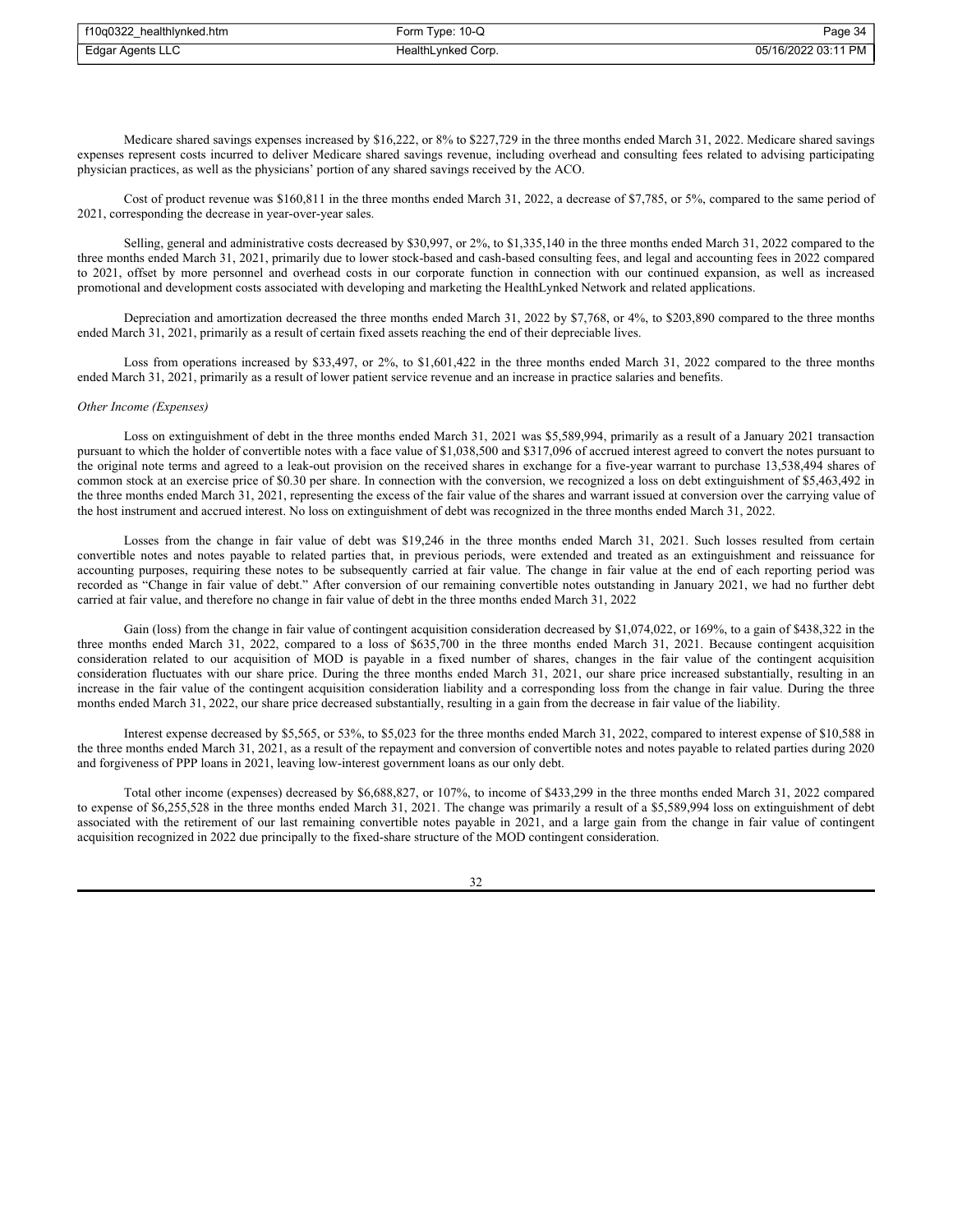| f10q0322 healthlynked.htm | Form Type: 10-Q    | Page 35             |
|---------------------------|--------------------|---------------------|
| Edgar Agents LLC          | HealthLynked Corp. | 05/16/2022 03:11 PM |

Net loss decreased by \$6,655,330, or 85%, to \$1,168,123 in the three months ended March 31, 2022, compared to net loss of \$7,823,453 in the three months ended March 31, 2021, primarily as a result of (i) a loss on extinguishment of debt of \$5,589,994 in 2021 associated with the retirement of our last remaining convertible notes payable, (ii) a \$438,322 gain from the change in fair value of contingent acquisition recognized in 2022, as compared to a loss of \$635,700 in 2021, due principally to the fair value impact of changes in our stock price on the fixed-share structure of the MOD contingent acquisition consideration, (iii) decreases in other practice operating costs in our Health Services division, offset by (iv) a decrease in patient services revenue, primarily at our NWC facility.

#### **Seasonal Nature of Operations**

We acquired CHM in May 2020. CHM's primary source of revenue is derived from payments earned under the Medicare shared savings program. Such amounts are determined annually when we are notified by CMS of the amount of shared savings earned. Accordingly, we recognize Medicare shared savings revenue in the period in which the CMS notifies us of the exact amount of shared savings to be paid, which historically has occurred during the three-month period ended September 30 for the program year ended December 31 of the previous year. Medicare shared savings revenue for the program year ended December 31, 2020, for which we received payment and recognized revenue in September 2021, was \$2,419,312. Medicare shared savings revenue for the program year ended December 31, 2019, for which we received payment and recognized revenue in September 2020, was \$767,744. Future recognition of Medicare shared savings revenue is expected to result in a material increase in our consolidated revenues in the third fiscal quarter of each year compared to the first, second and fourth fiscal quarters. Likewise, in the period in which we recognize Medicare shared savings revenue, we also determine the amount of shared savings expense to be paid to physicians participating in our ACO. This expense is also expected to be recognized in the third fiscal quarter of each year and is expected to materially increase our total operating expenses in the third fiscal quarter compared to other quarters of the fiscal year.

## **Liquidity and Capital Resources**

## *Liquidity and Going Concern*

During the second quarter of 2014, the FASB issued ASU No. 2014-15, Presentation of Financial Statements - Going Concern (Subtopic 205- 40): Disclosure of Uncertainties about an Entity's Ability to Continue as a Going Concern. This update provided U.S. GAAP guidance on management's responsibility in evaluating whether there is substantial doubt about a company's ability to continue as a going concern and about related footnote disclosures. Under this standard, we are required to evaluate whether there is substantial doubt about our ability to continue as a going concern each reporting period, including interim periods. In evaluating our ability to continue as a going concern, management considered the conditions and events that could raise substantial doubt about our ability to continue as a going concern within 12 months after our financial statements were issued (May 16, 2022). Management considered our current financial condition and liquidity sources, including current funds available, forecasted future cash flows and our obligations due before May 16, 2023.

We are subject to a number of risks, including uncertainty related to product development and generation of revenues and positive cash flow from our Digital Healthcare division and a dependence on outside sources of capital. The attainment of profitable operations is dependent on future events, including obtaining adequate financing to fulfill our growth and operating activities and generating a level of revenues adequate to support our cost structure.

We have experienced net losses and cash outflows from operating activities since inception. As of March 31, 2022, we had cash balances of \$1,926,714, working capital of \$503,527 and an accumulated deficit of \$33,373,312. For the three months ended March 31, 2022, we had a net loss of \$1,168,123, net cash used by operating activities of \$1,342,918, and no cash provided by financing activities. We expect to continue to incur net losses and have significant cash outflows for at least the next 12 months.

Management has evaluated the significance of the conditions described above in relation to our ability to meet our obligations and concluded that, without additional funding, we will not have sufficient funds to meet our obligations within one year from the date the condensed consolidated financial statements were issued.

On April 20, 2021, we filed a shelf registration statement on form S-3 that was declared effective by the Securities and Exchange Commission on April 26, 2021 (the "Shelf Registration"). The Shelf Registration registered for resale up to \$50,000,000 of our common stock. During August 2021, we sold 3,703,704 common shares and 1,851,852 five-year warrants with an exercise price of \$0.65 to an institutional investor at an offering price of \$0.54 per share pursuant to the Shelf Registration, generating gross proceeds of \$2,000,000. We may still make sales of common stock up to an additional \$48,000,000 under the Shelf Registration. Management intends to alleviate the conditions described above by raising additional capital from the Shelf Registration. However, there is no assurance that management's plans will be successful. Our ability to obtain additional financing in the debt and equity capital markets is subject to several factors, including market and economic conditions, our performance and investor sentiment with respect to us and our industry.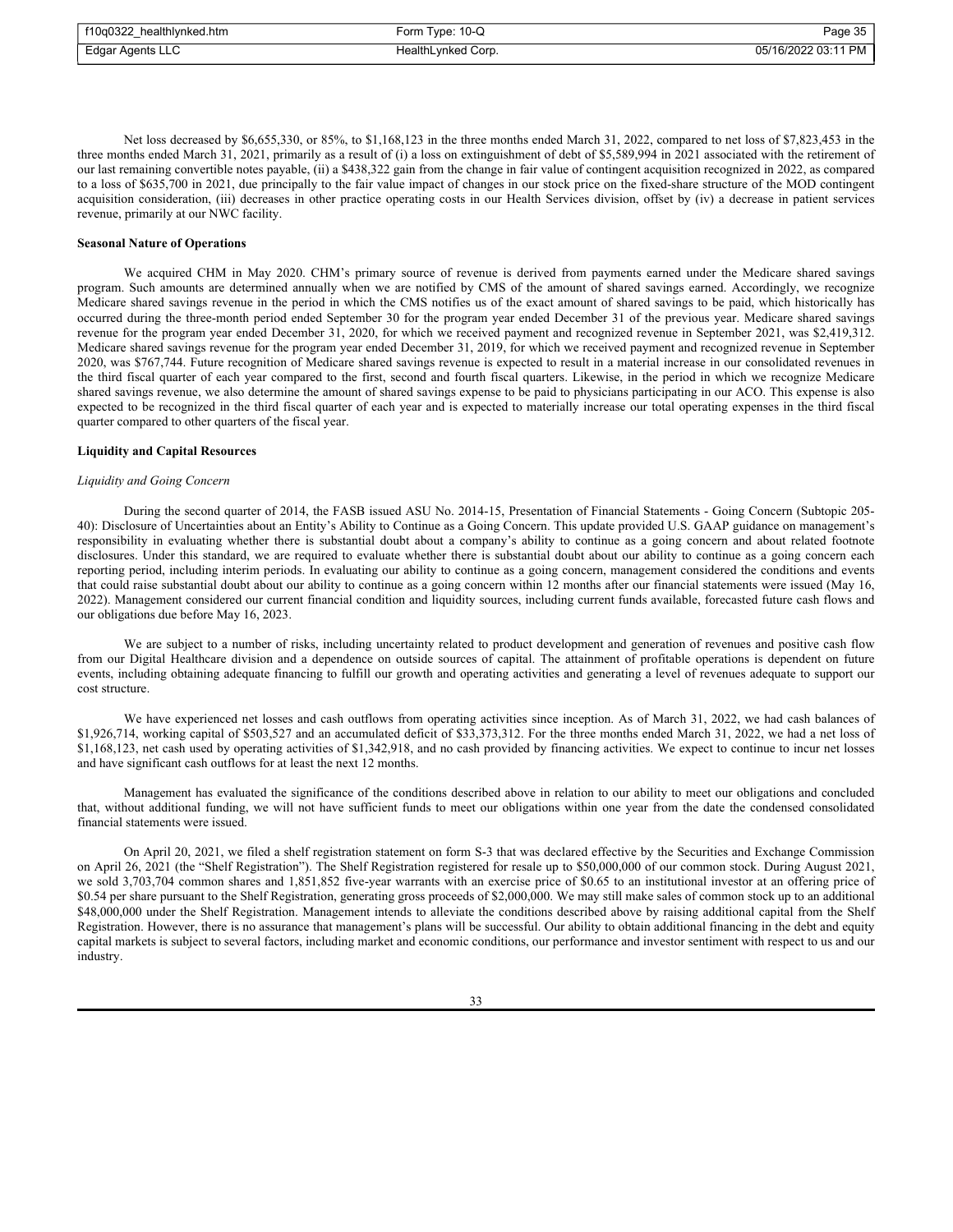| f10q0322 healthlynked.htm | Form Type: 10-Q    | Page 36             |
|---------------------------|--------------------|---------------------|
| Edgar Agents LLC          | HealthLynked Corp. | 05/16/2022 03:11 PM |

Without raising additional capital, either via the Shelf Registration or from other sources, there is substantial doubt about our ability to continue as a going concern through May 16, 2023. The accompanying condensed consolidated financial statements have been prepared assuming that we will continue as a going concern. This basis of presentation contemplates the recovery of our assets and the satisfaction of liabilities in the normal course of business.

We intend that the longer term (i.e., beyond twelve months) cost of completing additional intended acquisitions, implementing our development and sales efforts related to the HealthLynked Network and maintaining existing and expanding overhead and administrative costs will be financed from (i) cash on hand, (ii) profits generated by NCFM, BTG and CHM (including expected Medicare Shared Savings revenue projected to be received annually in the third fiscal quarter of each year), and (iii) the use of further outside funding sources. No assurances can be given that we will be able to access additional outside capital in a timely fashion. If necessary funds are not available, our business and operations would be materially adversely affected and in such event, we would attempt to reduce costs and adjust our business plan.

# *COVID-19*

A novel strain of coronavirus, COVID-19, that was first identified in China in December 2019, has surfaced in several regions across the world and resulted in travel restrictions and business slowdowns or shutdowns in affected areas. In March 2020, the World Health Organization declared the outbreak of COVID-19 a pandemic. The outbreak of the pandemic is materially adversely affecting our employees, patients, communities and business operations, as well as the U.S. economy and financial markets. The further spread of COVID-19, and the requirement to take action to limit the spread of the illness, may impact our ability to carry out our business as usual and may materially adversely impact global economic conditions, our business and financial condition, including our potential to conduct financings on terms acceptable to us, if at all. The extent to which COVID-19 may impact our business will depend on future developments, which are highly uncertain and cannot be predicted with confidence, such as the ultimate geographic spread of the disease, the duration of the outbreak, travel restrictions and social distancing in the United States and other countries, business closures or business disruptions and the effectiveness of actions taken in the United States and other countries to contain and treat the disease. In response to COVID-19, we implemented additional safety measures in our patient services locations and our corporate headquarters.

## Plan of operation and future funding requirements

Our plan of operations is to profitably operate our Health Services business and continue to invest in our Digital Healthcare business, including our cloud-based online personal medical information and record archiving system, the "HealthLynked Network."

We intend to market the HealthLynked Network through top level sales efforts with our new VP of sales Jeffrey Cohen targeting large health systems, hospitals and universities. In addition, we will market via telesales targeting physicians' offices, direct to patient marketing, affiliated marketing campaigns, co-marketing with our Medical Distribution businesses retailer MOD, and expanded southeast regional sales efforts. We intend that our initial primary sales strategy will be physician telesales through the use of telesales representatives whom we will hire as access to capital allows. In combination with our telesales, we intend to also utilize Internet based marketing to increase penetration to targeted geographical areas. These campaigns will be focused on both physician providers and patient members. We also intend to leverage MOD's discounted medical supplies as an offering to our patient and physician members in both the HealthLynked Network and our ACO network and plans. If we fail to complete the development of, or successfully market, the HealthLynked Network, our ability to realize future increases in revenue and operating profits could be impacted, and our results of operations and financial position would be materially adversely affected.

Currently, we are focusing on acquiring additional profitable ACOs with a concentration on physician-based ACOs in Florida, the Southeast, Texas, New Jersey and Arizona. ACOs' objectives are to reduce patients' healthcare costs while improving their health. Our initial targets are physicianbased Florida Medicare ACOs. Profitable ACOs have shared savings, which are payments made by the Medicare governing body CMS to ACOs whose Medicare patients have aggregate total savings over the regional threshold for all Medicare patients in the territory and that meet CMS' quality standards. Given HealthLynked's goal to improve healthcare and reduce healthcare costs for all patients, we anticipate that the ACO acquisition model can help us expand both physician and patient utilization of the HealthLynked Network while continuing to add incremental revenue and profit from to our Health Services and ACO/MSO business units. We plan to raise additional capital to fund our ongoing acquisition strategy.

#### Historical Cash Flows

|                                 |             | <b>Three Months Ended</b><br>March 31, |
|---------------------------------|-------------|----------------------------------------|
|                                 | 2022        | 2021                                   |
| Net cash (used in) provided by: |             |                                        |
| Operating activities            | (1,342,918) | (1,216,959)                            |
| <b>Investing Activities</b>     | (22,014)    | (7,399)                                |
| Financing activities            | _           | 4,403,902                              |
| Net increase (decrease) in cash | (1,364,932) | 3,179,544                              |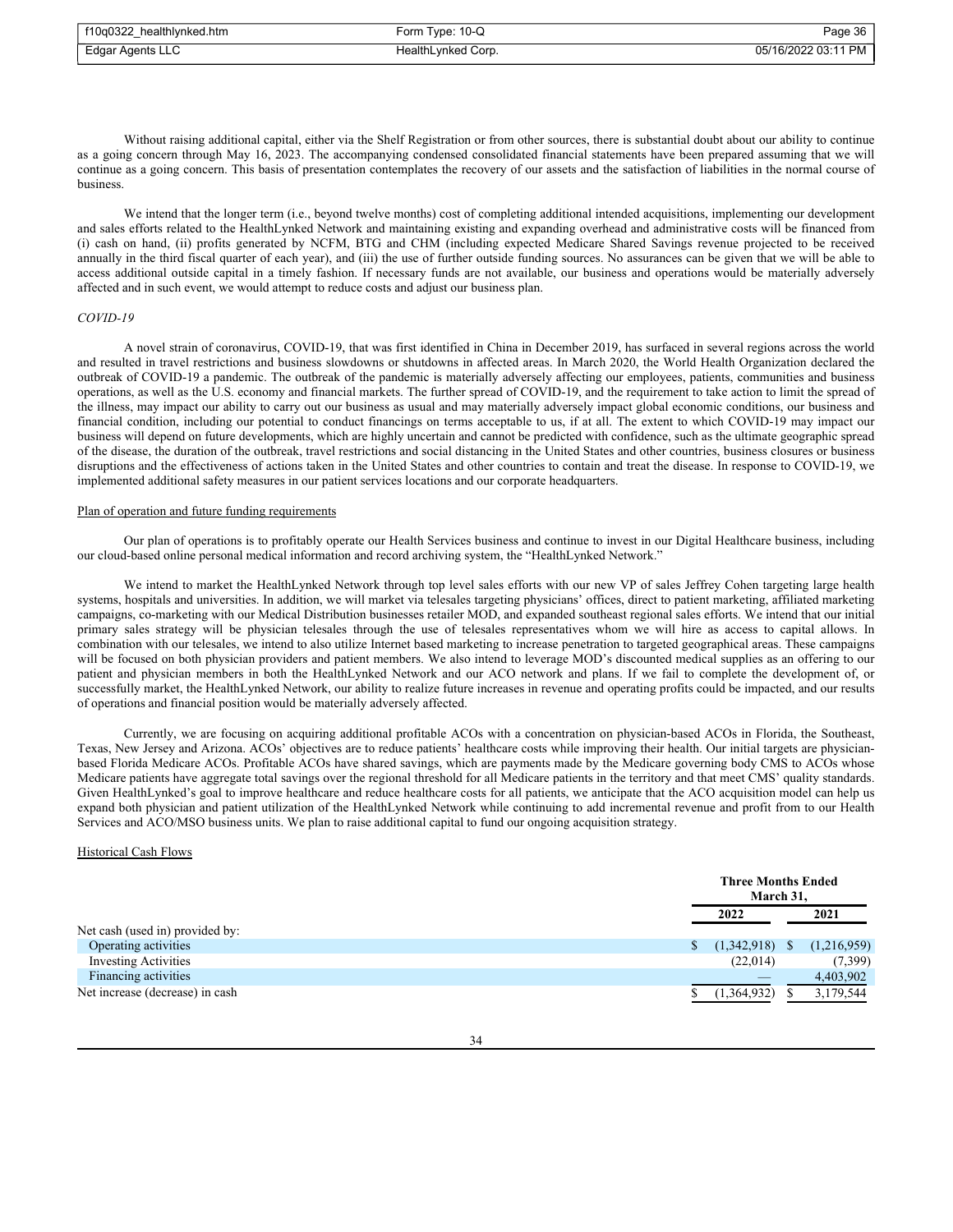| f10q0322 healthlynked.htm | Form Type: 10-Q    | Page 37             |
|---------------------------|--------------------|---------------------|
| Edgar Agents LLC          | HealthLynked Corp. | 05/16/2022 03:11 PM |

*Operating Activities* – During the three months ended March 31, 2022, we used cash from operating activities of \$1,342,918, as compared with \$1,216,959 in the three months ended March 31, 2021. The increase in cash usage results primarily from increased selling, general and administrative costs increased related to our continued expansion.

*Investing Activities* – During the three months ended March 31, 2022, we used \$22,014 in investing activities for the acquisition of computers and office equipment. During the three months ended March 31, 2021, we used \$7,399 in investing activities for the acquisition of computers and office equipment.

*Financing Activities* – During the three months ended March 31, 2022, we did not have any cash flows from financing activities. Cash generated from financing activities in 2021 in the amount of \$4,403,902 was comprised of \$4,389,361 from the sale of common stock pursuant to private placements and puts under the Investment Agreement and \$65,650 proceeds from the exercise of options and warrants, offset by repayments against a vendor note in the amount of \$51,109.

### **Off Balance Sheet Arrangements**

We did not have, during the periods presented, and we do not currently have, any off-balance sheet arrangements, as defined under applicable Securities and Exchange Commission rules.

### **Item 3. Quantitative and Qualitative Disclosures about Market Risk**

The Company is not required to provide the information required by this Item as it is a "smaller reporting company," as defined in Rule 229.10  $(f)(1)$ .

## **Item 4. Controls and Procedures**

## **Evaluation of Disclosure Controls and Procedures**

We maintain disclosure controls and procedures (as defined in Rules 13a-15(e) and 15d-15(e)) promulgated under the Securities Exchange Act of 1934, as amended (the "Exchange Act") that are designed to ensure that information required to be disclosed in Exchange Act reports is recorded, processed, summarized and reported within the time periods specified in the Securities and Exchange Commission's rules and forms, and that such information is accumulated and communicated to our management, including our principal executive and principal financial officers, or persons performing similar functions, as appropriate to allow timely decisions regarding required disclosure.

Our management evaluated, with the participation of our Chief Executive Officer and Chief Financial Officer, the effectiveness of our disclosure controls and procedures as of March 31, 2022 based on the framework in "Internal Control – Integrated Framework" issued by the Committee of Sponsoring Organizations of the Treadway Commission (COSO) in 2013. Based on that evaluation, our management concluded that our disclosure controls and procedures were effective as of March 31, 2022.

## **Changes in Internal Control over Financial Reporting**

There was no change in the Company's internal control over financial reporting (as defined in Rules 13a-15(f) and 15d-15(f) of the Exchange Act) during the fiscal quarter ended March 31, 2022 that has materially affected, or is reasonably likely to materially affect, the Company's internal control over financial reporting.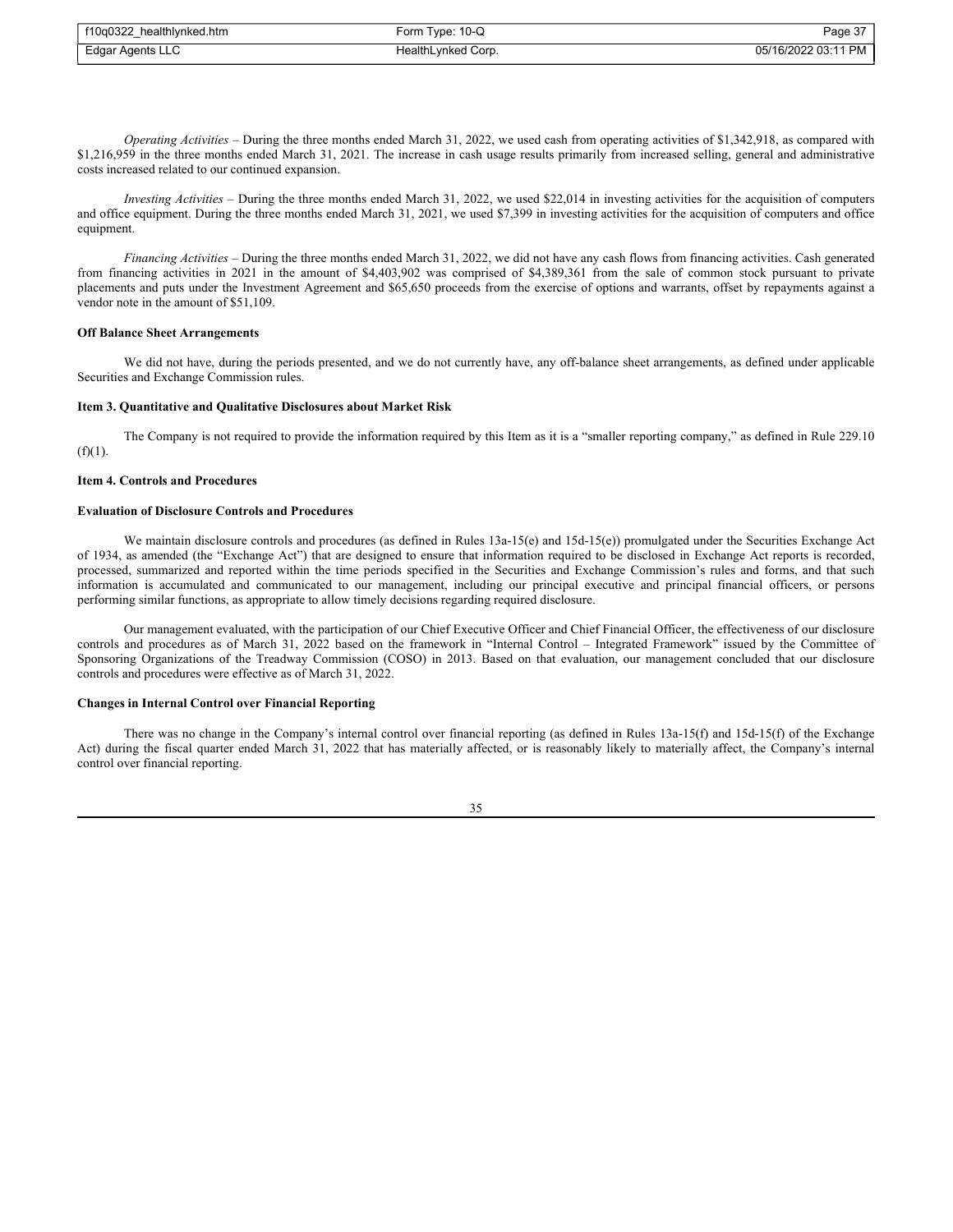| f10q0322_healthlynked.htm | Form Type: 10-Q    | Page 38             |
|---------------------------|--------------------|---------------------|
| Edgar Agents LLC          | HealthLynked Corp. | 05/16/2022 03:11 PM |

# **PART II. OTHER INFORMATION**

# **Item 1. Legal Proceedings**

From time to time, we may become involved in various lawsuits and legal proceedings, which arise, in the ordinary course of business. However, litigation is subject to inherent uncertainties, and an adverse result in these or other matters may arise from time to time that may harm our business.

We are not aware of any such legal proceedings that we believe will have, individually or in the aggregate, a material adverse effect on our business, financial condition or operating results.

#### **Item 1A. Risk Factors**

The Company is not required to provide the information required by this item as it is a "smaller reporting company," as defined by Rule 229.10 (f)(1).

## **Item 2. Unregistered Sales of Equity Securities and Use of Proceeds**

Except as previously disclosed in a Current Report on Form 8-K, the Company has not sold securities that were not registered under the Securities Act of 1933, as amended (the "Securities Act"), during the period covered by this report.

# **Item 3. Defaults Upon Senior Securities**

None.

# **Item 4. Mine Safety Disclosures**

Not applicable.

## **Item 5. Other Information**

None.

# **Item 6. Exhibits**

# **Exhibit No. Exhibit Description**

|              | ------------------------                                                                                                            |
|--------------|-------------------------------------------------------------------------------------------------------------------------------------|
| $31.1*$      | Certification pursuant to Section 302 of the Sarbanes-Oxley Act of 2002 of the Principal Executive Officer                          |
| $31.2*$      | Certification pursuant to Section 302 of the Sarbanes-Oxley Act of 2002 of the Principal Financial Officer and Principal Accounting |
|              | Officer                                                                                                                             |
| $32.1*$      | Certification pursuant to Section 906 of the Sarbanes-Oxley Act of 2002 of the Principal Executive Officer                          |
| $32.2*$      | Certification pursuant to Section 906 of the Sarbanes-Oxley Act of 2002 of the Principal Financial Officer and Principal Accounting |
|              | Officer                                                                                                                             |
| $101$ . INS* | Inline XBRL Instance Document.                                                                                                      |
| $101.SCH*$   | Inline XBRL Taxonomy Extension Schema Document.                                                                                     |
| $101.CAL*$   | Inline XBRL Taxonomy Extension Calculation Linkbase Document.                                                                       |
| $101.DEF*$   | Inline XBRL Taxonomy Extension Definition Linkbase Document.                                                                        |
| $101.LAB*$   | Inline XBRL Taxonomy Extension Label Linkbase Document.                                                                             |
| 101.PRE*     | Inline XBRL Taxonomy Extension Presentation Linkbase Document.                                                                      |
| $104*$       | Cover Page Interactive Data File (formatted as Inline XBRL and contained in Exhibit 101).                                           |

Filed herewith.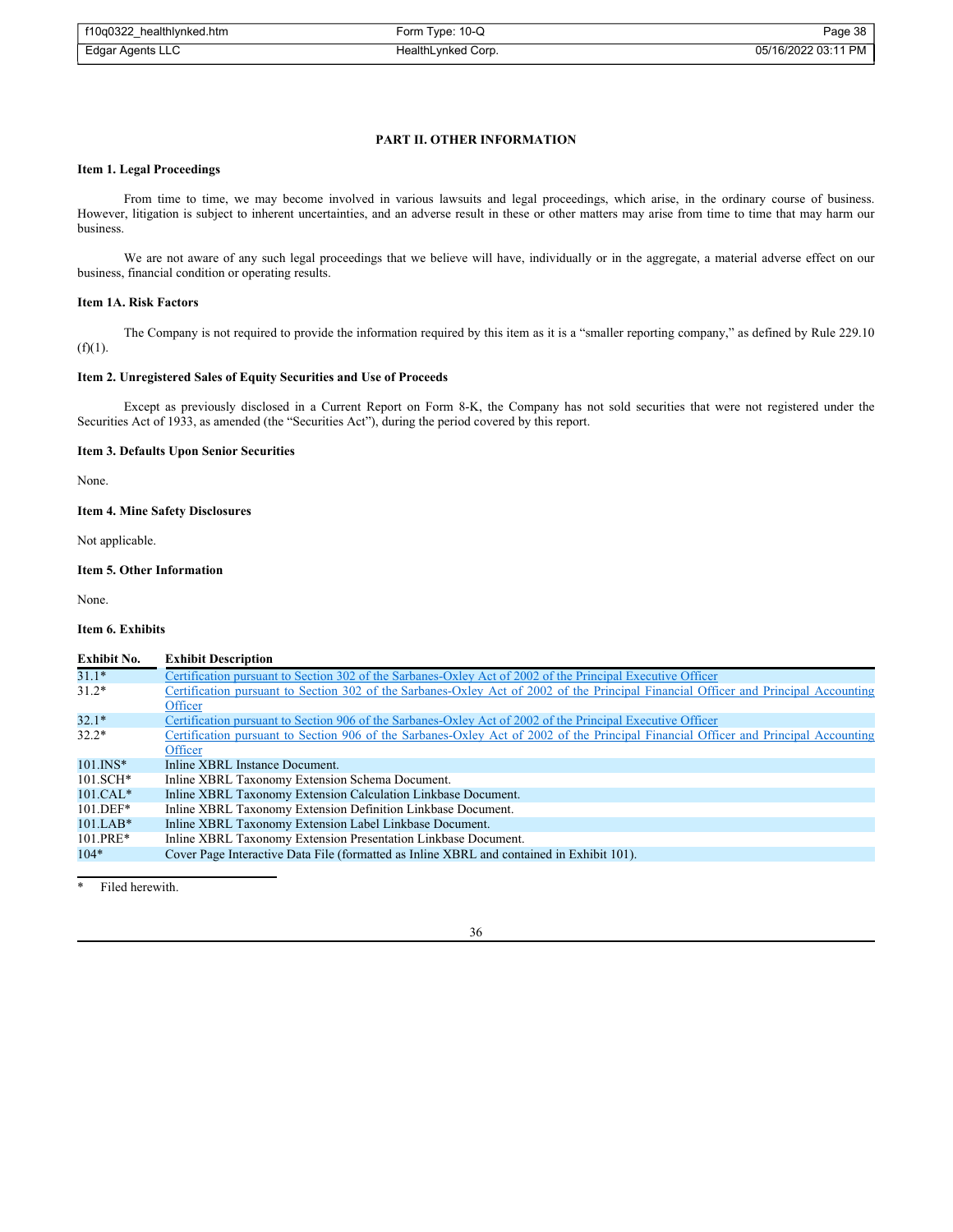| f10q0322 healthlynked.htm | Form Type: 10-Q    | Page 39             |
|---------------------------|--------------------|---------------------|
| Edgar Agents LLC          | HealthLynked Corp. | 05/16/2022 03:11 PM |

# **SIGNATURES**

Pursuant to the requirements of the Securities Exchange Act of 1934, the registrant has duly caused this report to be signed on its behalf by the undersigned thereunto duly authorized.

Dated: May 16, 2022

# **HEALTHLYNKED CORP.**

- By: /s/ Michael Dent
	- Name: Michael Dent Title: Chief Executive Officer and Chairman (Principal Executive Officer)
- By: /s/ George O'Leary
	- Name: George O'Leary Title: Chief Financial Officer (Principal Financial Officer)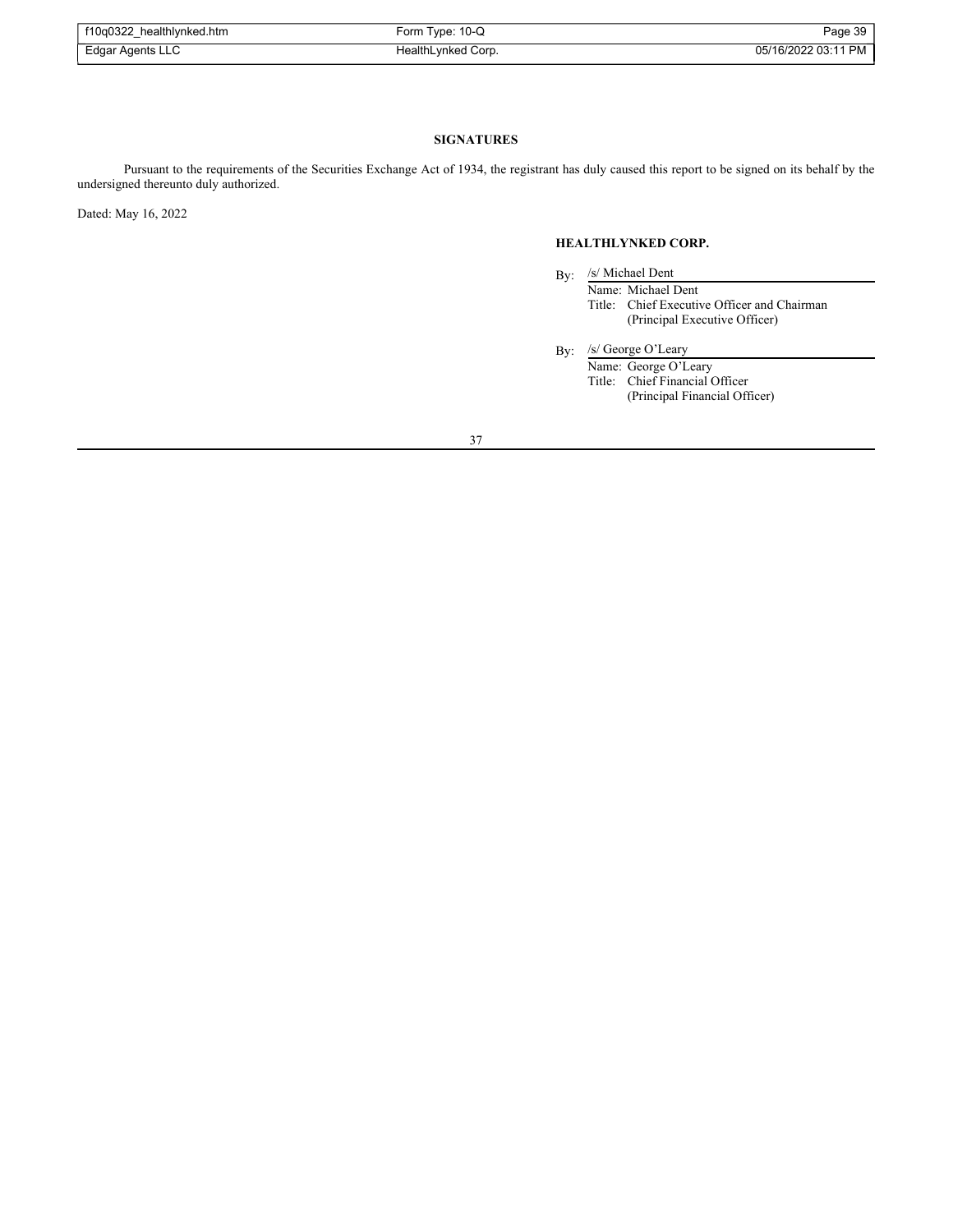| f10q0322ex31-1 healthlynked.htm | Form Type: EX-31.1 | Page                |
|---------------------------------|--------------------|---------------------|
| Edgar Agents LLC                | HealthLynked Corp. | 05/16/2022 03:11 PM |

**Exhibit 31.1**

## **Certification Pursuant to Section 302 of the Sarbanes - Oxley Act of 2002**

I, Michael Dent, certify that:

- 1. I have reviewed this Quarterly Report on Form 10-Q for the quarter ended March 31, 2022 of the registrant, HealthLynked Corp.;
- 2. Based on my knowledge, this report does not contain any untrue statement of a material fact or omit to state a material fact necessary to make the statements made, in light of the circumstances under which such statements were made, not misleading with respect to the period covered by this report;
- 3. Based on my knowledge, the financial statements, and other financial information included in this report, fairly present in all material respects the financial condition, results of operations and cash flows of the registrant as of, and for, the periods presented in this report;
- The registrant's other certifying officers and I are responsible for establishing and maintaining disclosure controls and procedures (as defined in Exchange Act Rules 13a-15(e) and 15d-15(e)) and internal control over financial reporting (as defined in Exchange Act Rules 13a-15(f) and 15d-15 (f)) for the registrant and have:
	- (a) Designed such disclosure controls and procedures, or caused such disclosure controls and procedures to be designed under our supervision, to ensure that material information relating to the registrant, including its consolidated subsidiaries, is made known to us by others within those entities, particularly during the period in which this report is being prepared;
	- (b) Designed such internal control over financial reporting, or caused such internal control over financial reporting to be designed under our supervision, to provide reasonable assurance regarding the reliability of financial reporting and the preparation of financial statements for external purposes in accordance with generally accepted accounting principles;
	- (c) Evaluated the effectiveness of the registrant's disclosure controls and procedures and presented in this report our conclusions about the effectiveness of the disclosure controls and procedures, as of the end of the period covered by this report based on such evaluation; and
	- (d) Disclosed in this report any change in the registrant's internal control over financial reporting that occurred during the registrant's most recent fiscal quarter (the registrant's fourth fiscal quarter in the case of an annual report) that has materially affected, or is reasonably likely to materially affect, the registrant's internal control over financial reporting; and
- 5. The registrant's other certifying officers and I have disclosed, based on our most recent evaluation of internal control over financial reporting, to the registrant's auditors and the audit committee of the registrant's board of directors (or persons performing the equivalent functions):
	- (a) All significant deficiencies and material weaknesses in the design or operation of internal control over financial reporting which are reasonably likely to adversely affect the registrant's ability to record, process, summarize and report financial information; and
	- (b) Any fraud, whether or not material, that involves management or other employees who have a significant role in the registrant's internal control over financial reporting.

# Date: May 16, 2022 By: /s/ Michael Dent

Name: Michael Dent Title: Chief Executive Officer (Principal Executive Officer)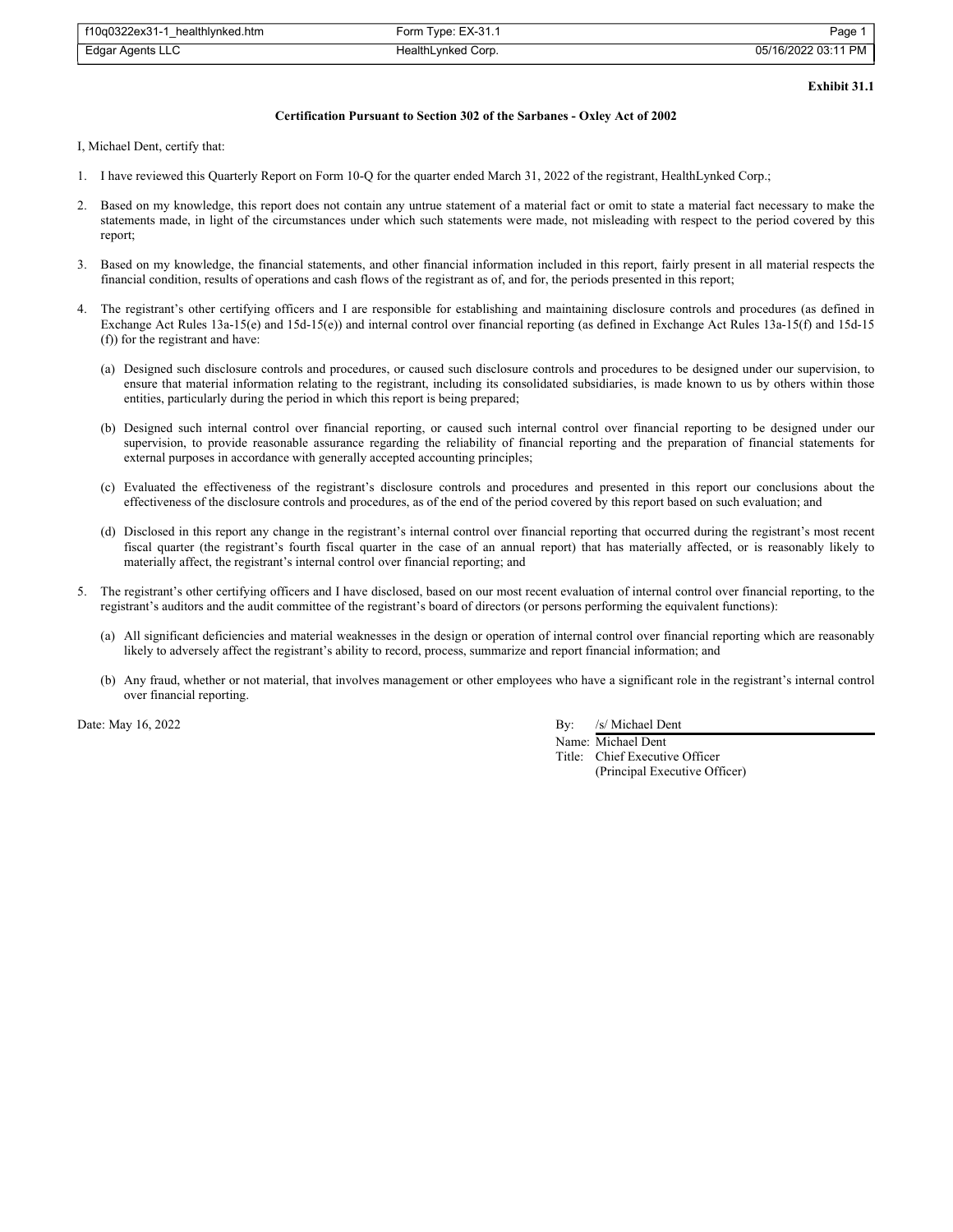| f10q0322ex31-2 healthlynked.htm | Form Type: EX-31.2 | Page                |
|---------------------------------|--------------------|---------------------|
| Edgar Agents LLC                | HealthLynked Corp. | 05/16/2022 03:11 PM |

**Exhibit 31.2**

# **Certification Pursuant to Section 302 of the Sarbanes - Oxley Act of 2002**

I, George O'Leary, certify that:

- 1. I have reviewed this Quarterly Report on Form 10-Q for the quarter ended March 31, 2022 of the registrant, HealthLynked Corp.;
- 2. Based on my knowledge, this report does not contain any untrue statement of a material fact or omit to state a material fact necessary to make the statements made, in light of the circumstances under which such statements were made, not misleading with respect to the period covered by this report;
- 3. Based on my knowledge, the financial statements, and other financial information included in this report, fairly present in all material respects the financial condition, results of operations and cash flows of the registrant as of, and for, the periods presented in this report;
- The registrant's other certifying officers and I are responsible for establishing and maintaining disclosure controls and procedures (as defined in Exchange Act Rules 13a-15(e) and 15d-15(e)) and internal control over financial reporting (as defined in Exchange Act Rules 13a-15(f) and 15d-15 (f)) for the registrant and have:
	- (a) Designed such disclosure controls and procedures, or caused such disclosure controls and procedures to be designed under our supervision, to ensure that material information relating to the registrant, including its consolidated subsidiaries, is made known to us by others within those entities, particularly during the period in which this report is being prepared;
	- (b) Designed such internal control over financial reporting, or caused such internal control over financial reporting to be designed under our supervision, to provide reasonable assurance regarding the reliability of financial reporting and the preparation of financial statements for external purposes in accordance with generally accepted accounting principles;
	- (c) Evaluated the effectiveness of the registrant's disclosure controls and procedures and presented in this report our conclusions about the effectiveness of the disclosure controls and procedures, as of the end of the period covered by this report based on such evaluation; and
	- (d) Disclosed in this report any change in the registrant's internal control over financial reporting that occurred during the registrant's most recent fiscal quarter (the registrant's fourth fiscal quarter in the case of an annual report) that has materially affected, or is reasonably likely to materially affect, the registrant's internal control over financial reporting; and
- 5. The registrant's other certifying officers and I have disclosed, based on our most recent evaluation of internal control over financial reporting, to the registrant's auditors and the audit committee of the registrant's board of directors (or persons performing the equivalent functions):
	- (a) All significant deficiencies and material weaknesses in the design or operation of internal control over financial reporting which are reasonably likely to adversely affect the registrant's ability to record, process, summarize and report financial information; and
	- (b) Any fraud, whether or not material, that involves management or other employees who have a significant role in the registrant's internal control over financial reporting.

# Date: May 16, 2022 By: /s/ George O'Leary

Name: George O'Leary Title: Chief Financial Officer (Principal Financial Officer)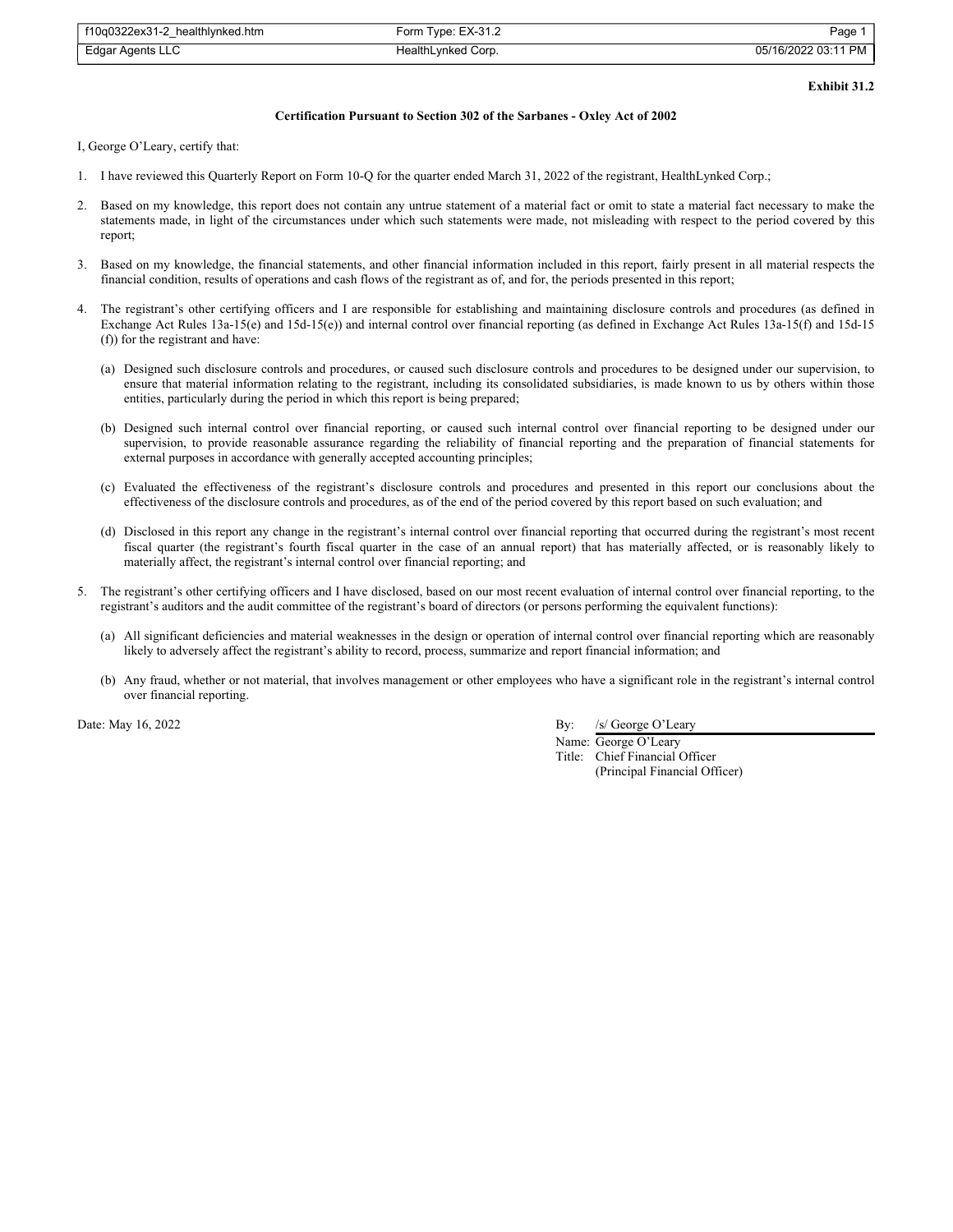| f10q0322ex32-1 healthlynked.htm | Form Type: EX-32.1 | Page                |
|---------------------------------|--------------------|---------------------|
| Edgar Agents LLC                | HealthLynked Corp. | 05/16/2022 03:11 PM |

**Exhibit 32.1**

## **CERTIFICATIONS**

## **Pursuant to 18 U.S.C. Section 1350 as Adopted Pursuant to Section 906 of the Sarbanes-Oxley Act of 2002**

Pursuant to Section 906 of the Sarbanes-Oxley Act of 2002 (subsections (a) and (b) of 18 U.S.C. Section 1350), I, Michael Dent, Chief Executive Officer of HealthLynked Corp., a Nevada corporation (the "Company"), hereby certify, to my knowledge, that:

The Quarterly Report on Form 10-Q for the quarter ended March 31, 2022 (the "Form 10-Q") of the Company fully complies with the requirements of Section 13(a) or 15(d) of the Securities Exchange Act of 1934, and the information contained in the Form 10-Q fairly presents, in all material respects, the financial condition and results of operations of the Company.

Date: May 16, 2022 By: /s/ Michael Dent

Name: Michael Dent Title: Chief Executive Officer (Principal Executive Officer)

The foregoing certification is being furnished solely to accompany the Report pursuant to 18 U.S.C. § 1350, and is not being filed for purposes of Section 18 of the Securities Exchange Act of 1934, as amended, and is not to be incorporated by reference into any filing of the Company, whether made before or after the date hereof, regardless of any general incorporation language in such filing. A signed original of this written statement required by Section 906, or other document authenticating, acknowledging, or otherwise adopting the signature that appears in typed form within the electronic version of this written statement required by Section 906, has been provided to the Company and will be retained by the Company and furnished to the Securities and Exchange Commission or its staff upon request.